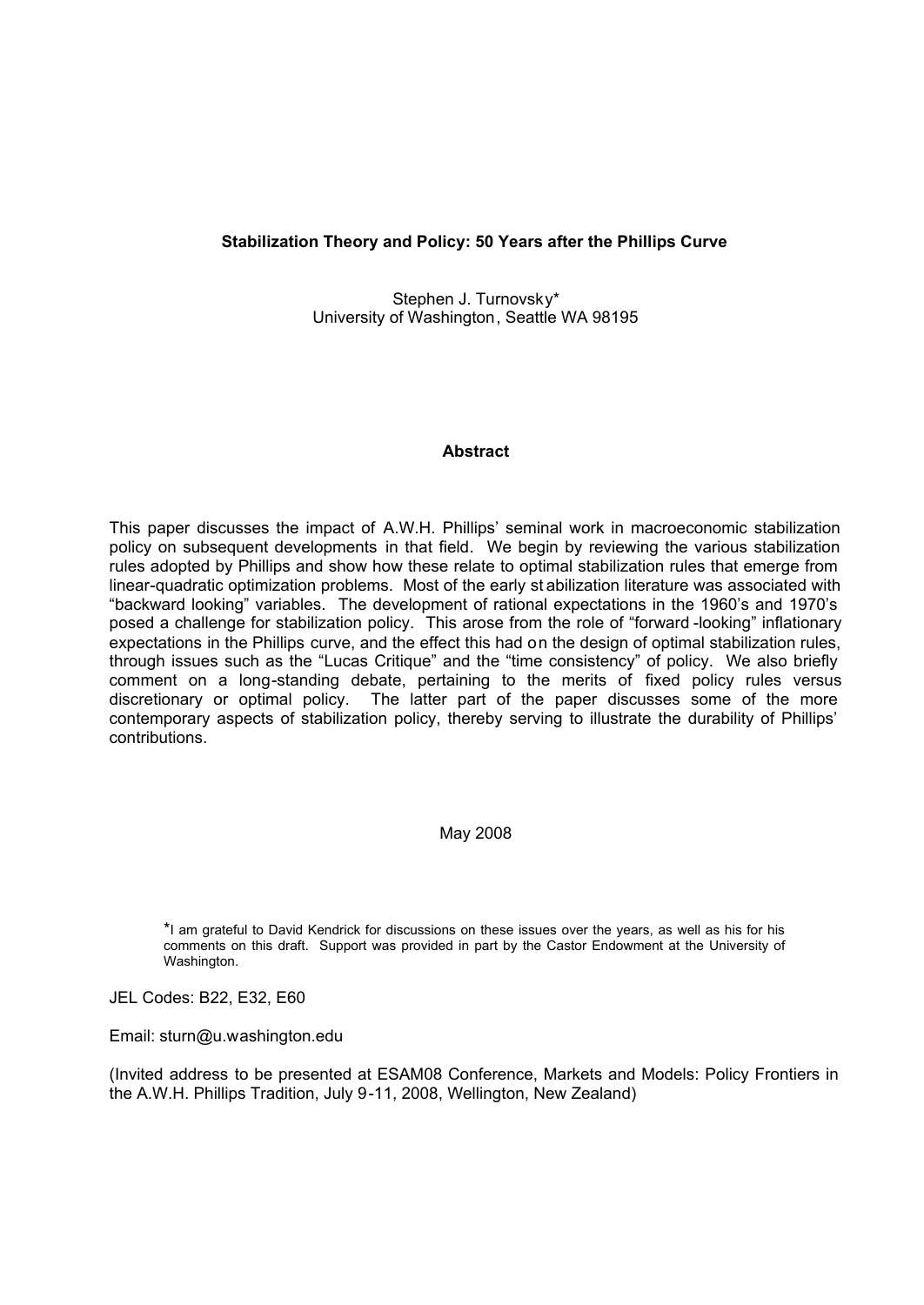## **1. Introduction**

 $\overline{1}$ 

A key objective of macroeconomic policy is to maintain economic stability. Interest in the topic originated with Tinbergen (1952). Employing a static linear framework he proved the now classic proposition stating that under certainty the policymaker need use only as many policy instruments as there are independent target variables in order to achieve any desired values for these target variables.<sup>1</sup> Extra policy variables are redundant, while with insufficient instruments not all objectives can be achieved simultaneously. In practice, with the economy being inherently dynamic, it is clearly important to cast the theory of stabilization in a dynamic context, thereby enabling us to consider the stability of the economy as it evolves over time as well as in response to unforeseen stochastic disturbances that may occur at any point in time. $2^2$ 

Few would dispute the proposition that Bill Phillips was a pioneer in the development of dynamic stabilization policy. His contributions were manifest in two seemingly different, but as it turns out highly inter-related, areas. The first, and more direct, contribution was contained in a pair of papers published in the *Economic Journal* in the 1950's; Phillips (1954, 1957). These papers draw upon his background as an engineer and are the first papers to apply feedback control methods to the stabilization of a macroeconomy. Today that is a burgeoning field, and despite challenges stemming from the subsequent development of rational expectations, the application of control methods is now an integral part of the analysis of dyna mic economic systems.<sup>3</sup>

Like many fundamental contributions, Phillips' initial contribution was simple. Previously, Samuelson (1939) and Hicks (1950) had shown how , if one combines the multiplier in consumption with the accelerator in investment, one can derive a dynamic equation determining the evolution of

<sup>&</sup>lt;sup>1</sup> Brainard (1967) re-examined the Tinbergen proposition in a simple stochastic model and showed how it ceases to apply once multiplicative stochastic disturbances are introduced. Henderson and Turn ovsky (1972) showed how adjustment costs associated with policy instruments also leads to its break down.<br><sup>2</sup> Preaten (1974), referred to Tipherson's theorem as ano of "at

Preston (1974) referred to Tinbergen's theorem as one of "static controllability" and using results from control engineering developed an analogous condition for the controllability of a linear dynamic system. An excellent treatment of earlier developments in both the static and dynamic theory of economic policy is provided by Preston and Pagan (1982).

 $3$  There are in fact several societies and resea rch outlets specifically focused on these types of issues. In the late 1970s, the Society of Economic Dynamics and Control (now the Society of Economic Dynamics) and the *Journal of Economic Dynamics and Control* were founded to foster the application of control methods to economics. More recently, the Society for Computational Economics and journals such as the *Review of Economic Dynamics*, *Macroeconomic Dynamics*, and *Computational Economics* have become established and are further testimony to the flourishi ng research activity in this general area.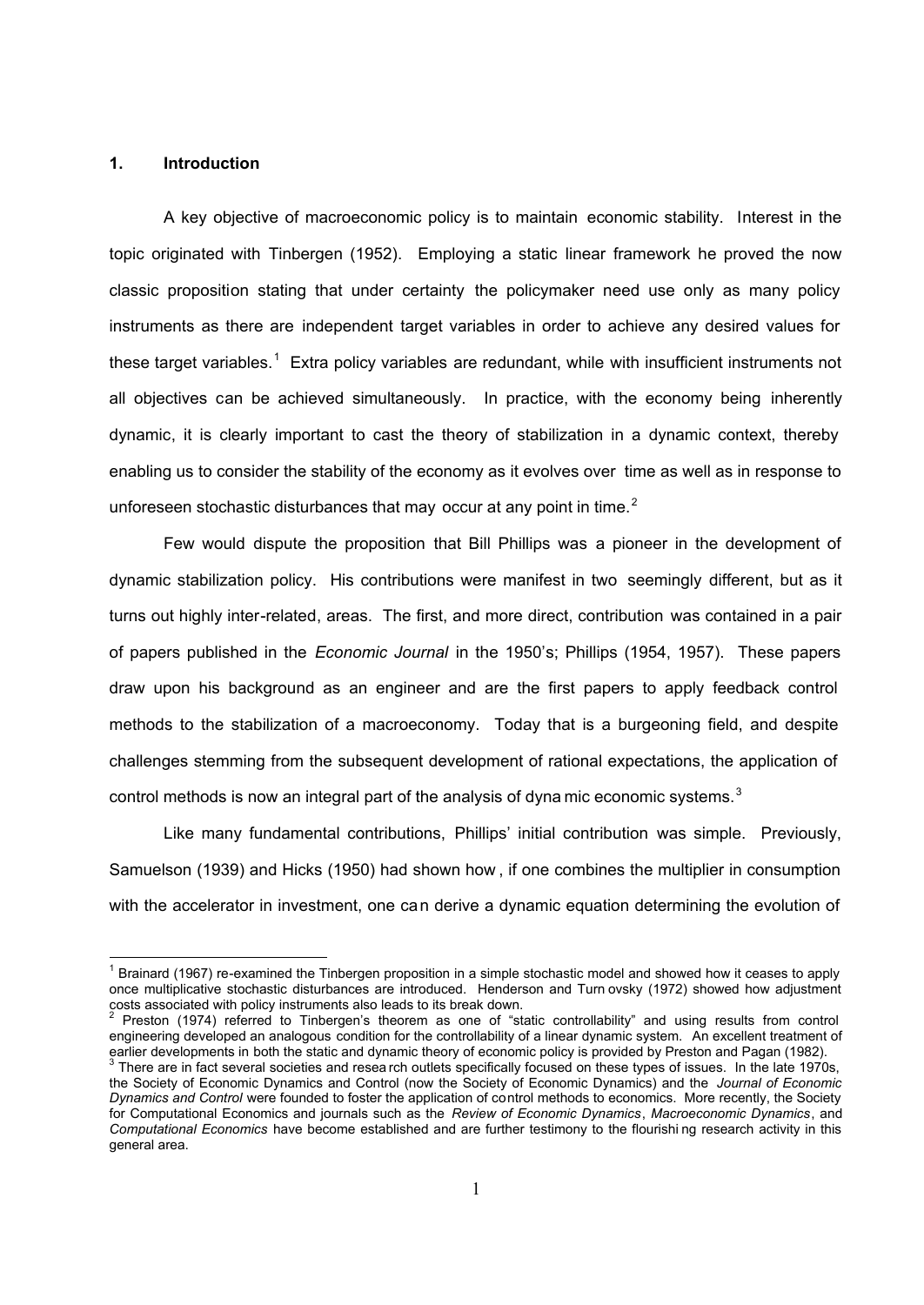national income (output). The precise nature of this relationship depends upon how the lags generating the dynamics are introduced and many ways to accomplish this exist. The dynamics can be expressed in discrete time, as employed by Samuelson and Hicks, or in continuous time, as for example illustrated by Allen (1956) and used by Phillips himself. Phillips took these simple aggregate models and showed how, if one introduces a government that instead of remaining passive follows some active policy intervention rule, then it will be able to influence the dynamic time path of the economy.

The second contribution relates to the celebrated Phillips curve (1958). While this was originally proposed as an empirical relationship between (wage) inflation and unemployment and has spawned generations of empirical research in this area, its introduction into the macroeconomic system turns out to have potentially profound consequences for the efficacy of stabilization policy.

Our objective in this paper is to review and evaluate the impact of Phillips' seminal work of half a century ago on subsequent developments in macroeconomic stabilization policy . We begin by first establishing the importance of stabilization policy in the development of economic analysis, and in so doing underscore the significance of Phillips' contributions. We shall then discuss various issues in more detail. Sections 3 and 4 briefly review the formulation of linear stabilization rule s adopted by Phillips and show how these relate to the optimal stabilization rules that emerge from conventional linear-quadratic optimization problems. These originated in the engineering literature, but turned out to be most convenient for the formal analysis of optimal stabilization policy. Most of the early stabilization literature assumed fixed prices , or in any event was associated with "backward looking" or "sluggish" variables. However, the development of rational expectations in the 1960's and 1970's posed a challenge for stabilization policy and this is discussed in Section 5. This arose from the role of "forward-looking" inflationary expectations in the Phillips curve, and the effect this had on the design of optimal stabilization rules, throu gh issues such as the "Lucas Critique" and the "time consistency" of policy.

Section 6 briefly comments on a long-standing debate, the merits of fixed policy rules versus discretionary or optimal policy. Section 7 discusses some of the more contemporary aspects of stabilization policy and will serve to illustrate the durability of Phillips' contributions. The

2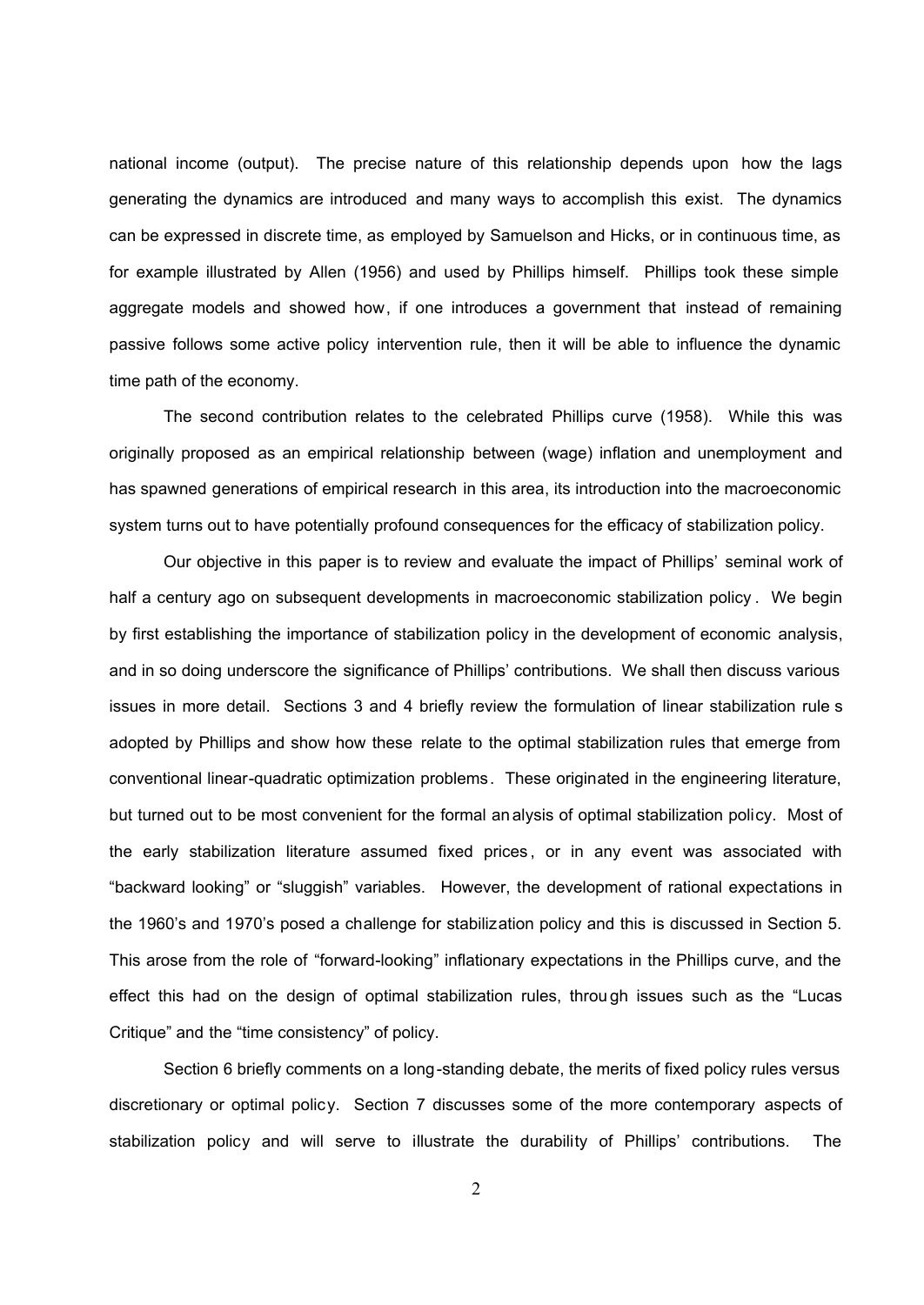"expectations-augmented Phillips curve" and "New-Classical Phillips curves" of the 1970s are now replaced by the "New-Keynesian Phillips Curve". The methods of optimal linear-quadratic stabilization theory of the 1970s is now applied as an approximation to more general utility functions. In addition the linear feedback control rules initially proposed by Phillips have now been introduced into multi-agent dynamic games, while issues of learning are receiving increasing attention.

## **2. The Significance of Stabilization Policy**

Eleven of the 39 Nobel prizes awarded in economics have been in the general area of macroeconomics.<sup>4</sup> Of these, four include the area of stabilization policy and contain this term or some close substitute in the citation. The first of these was awarde d to Milton Friedman in 1976, with the citation stating: "for his achievement in the fields of consumption analysis, monetary history and theory and for his demonstration of the complexity of *stabilization policy*". In 1995 the prize was awarded to Robert Lucas "for having developed and applied the hypothesis of rational expectations, and hereby having transformed macroeconomic analysis and deepened our understanding of *economic policy*." The 2004 recipients, Finn Kydland and Edward Prescott were cited "for their contributions to dynamic macroeconomics: the time consi stency of *economic policy* and the driving forces behind the bus iness cycles". Most recently, the citation for the 2006 recipient, Edmund Phelps, included the statement "for his analysis of intertemporal trad eoffs in *macroeconomic policy*". The more detailed statement provided by the Sveriges Riksbank refers explicitly to the "so-called Phillips curve" and to the "expectations augmented Phillips curve", in describing Phelps' contribution.

While the contributions for which these four prizes were awarded all extend beyond stabilization policy, particularly in the case of Friedman, who was in fact skeptical of active stabilization policy, they nevertheless share several common themes. These include concepts such as "economic policy", "Phillips curves", "price expectations", "macroeconomic dynamics". There are

we allo this is as categorized by Assar Lindbeck at http://nobelprize.org/nobel\_prizes/economics/articles/lindbeck/index.html . Jan Tinbergen, Paul Samuelson, and John Hicks, who were also early recipients and made important contribution s in this area, were cited for more general contributions.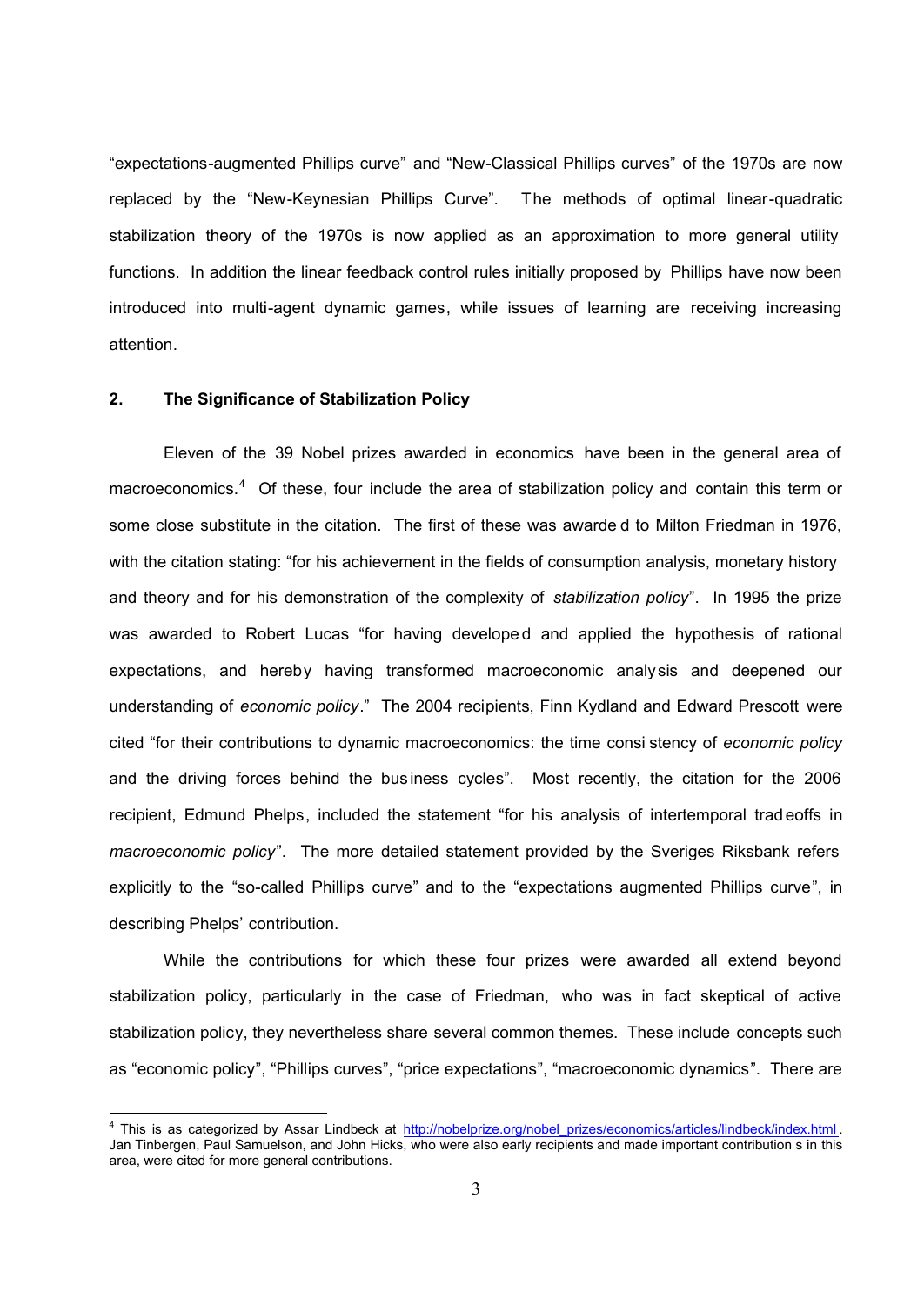also substantive inter-relationships between the awards. While Phelps developed a formal technical derivation of the expectations-augmented Phillips curve, Friedman provided an informal version in his 1968 American Economic Association presidential address.<sup>5</sup> This formulation is also closely related to the form of supply function that was central to Lucas' work (the "Lucas supply function"). In any event, it is evident that Bill Phillips' insights are reflected in these contributions and that had it not been for his untimely death in 1975, he, himself, surely would have been an early recipient of a Nobel prize.

## **3. Phillips' Policy Rules**

## **3.1 A simple textbook macrodynamic model**

The Phillips analysis was based on the dynamic multiplier-accelerator model, previously developed by Samuelson (1939) and Hicks (1950). There are numerous versions of this model and we shall introduce the simplest formulation emplo yed by Phillips. He expressed it using continuous time, which is more convenient for the purpose of establishing the implied dynamic behavior, but essentially the same conclusions can be reached using discrete time , as did Samuelson and Hicks.  $^6$ 

Aggregate demand of the economy at time  $t$ ,  $Z(t)$ , is defined by

$$
Z(t) = C(t) + I(t) + G(t)
$$
\n
$$
(1)
$$

where *C*(*t*) denotes consumption, *I*(*t*) denotes investment, and *G*(*t*) denotes government expenditure. Dynamics can be introduced in various ways. Whereas Samuelson and Hicks did so by introducing lags into consumption and investment behavior, Phillips did so by assuming gradual product market clearance. This is specified by

$$
\hat{\mathbf{X}}(t) = a [Z(t) - Y(t)] \qquad a > 0 \tag{2}
$$

<sup>&</sup>lt;u>.</u><br><sup>5</sup> Friedman (1968), Phelps (1968).

<sup>&</sup>lt;sup>6</sup> The contemporary literature on stabilization policy almost always employs discrete time; see e.g. Woodford (2003). Discrete time is in fact much more convenient for capturing some of the recent theoretical developments, which sometimes depend upon subtle issues of timing. For example, the difference betw een the "New-Classical" and "New-Keynesian" Phillips curve is one of timing, a difference that can be best captured using discrete time. In our exposition we shall introduce time in whichever way is more convenient.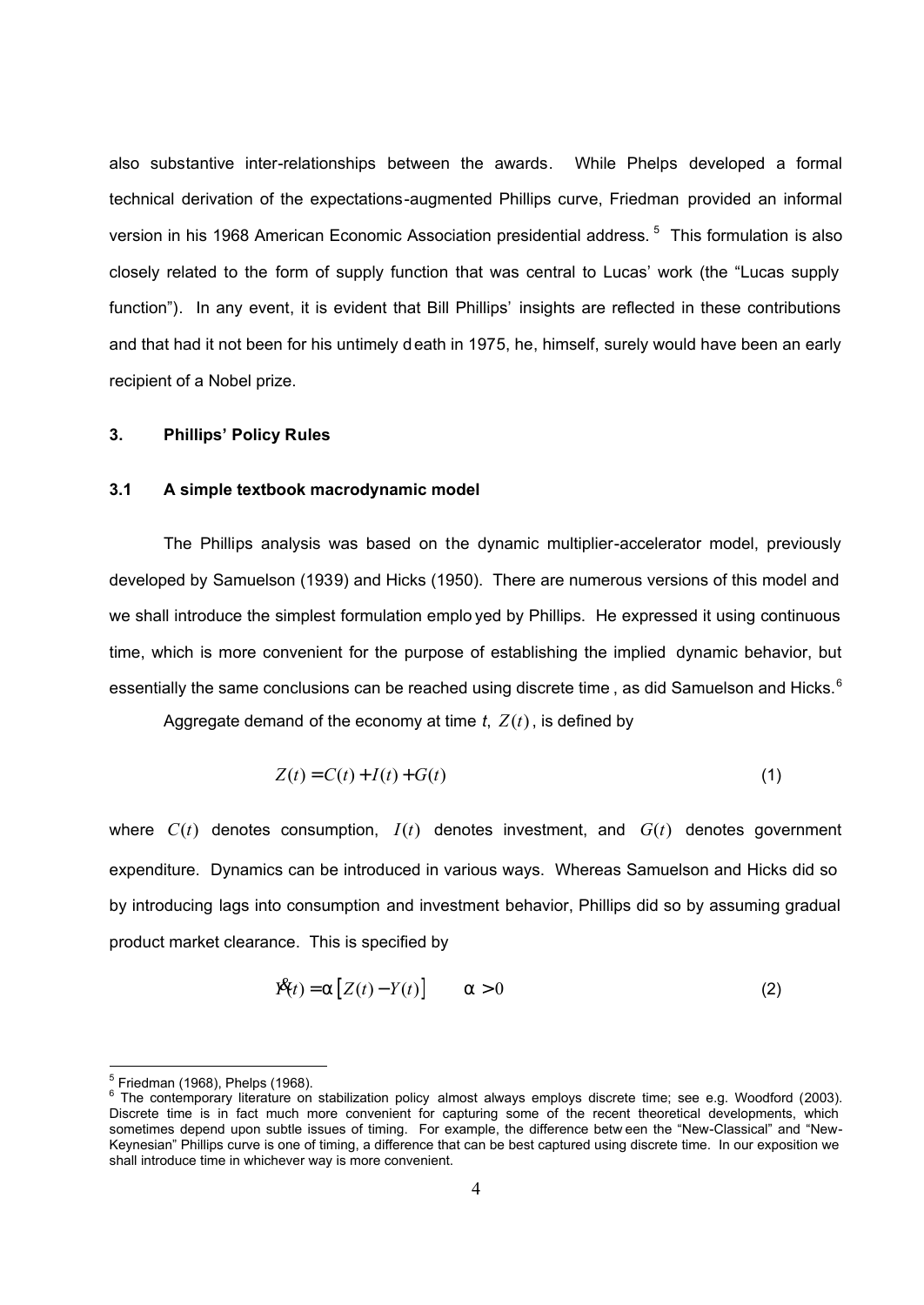where *Y*(*t*) denotes aggregate supply at time *t*, and the dot denotes time derivative. If aggregate demand exceeds output, supply is increased at a rate proportional to excess demand and vice versa.

To complete the model, behavioral hypotheses must be introduced for consumption and investment. The simplest of these is to specify that consumption is proportional to current output

$$
C(t) = cY(t) \qquad \qquad 0 < c < 1 \tag{3}
$$

and to assume a constant rate of investment,  $I(t) = I$ . If, further, we assume that government spending is constant as well, then combining these equations we see that equilibrium output evolves in accordance with the simple equation, specifying the textbook dynamic multiplier model

$$
\mathbf{\hat{X}}(t) = a\left[ (c-1)Y(t) + I + G \right] \tag{4}
$$

Phillips' contribution was to introduce various policy rules for  $G(t)$ . Much of this was developed and can be discussed in terms of this simple model. However, most of the subsequent literature, as well as much of Phillips' own contributions endogenized investment by employing some form of the accelerator theory. The effect of this is to increase the order of the equilibrium dynamics, thereby generating a richer array of time paths for output and other relevant variables. But for present purposes, the simpler model suffices.

Before discussing the policy rules introduced by Phillips, we should briefly observe the behavior of the economy implied by equation (4). With *I* and *G* fixed, it is a first-order linear differential equation in *Y*, and provided  $0 < c < 1$ , the evolution is stable and output will converge monotonically to the stationary equilibrium level

$$
\overline{Y} = \frac{I + G}{1 - c} \tag{5}
$$

This will be immediately recognized as being the equilibrium level of income in the simplest static linear macroeconomic model.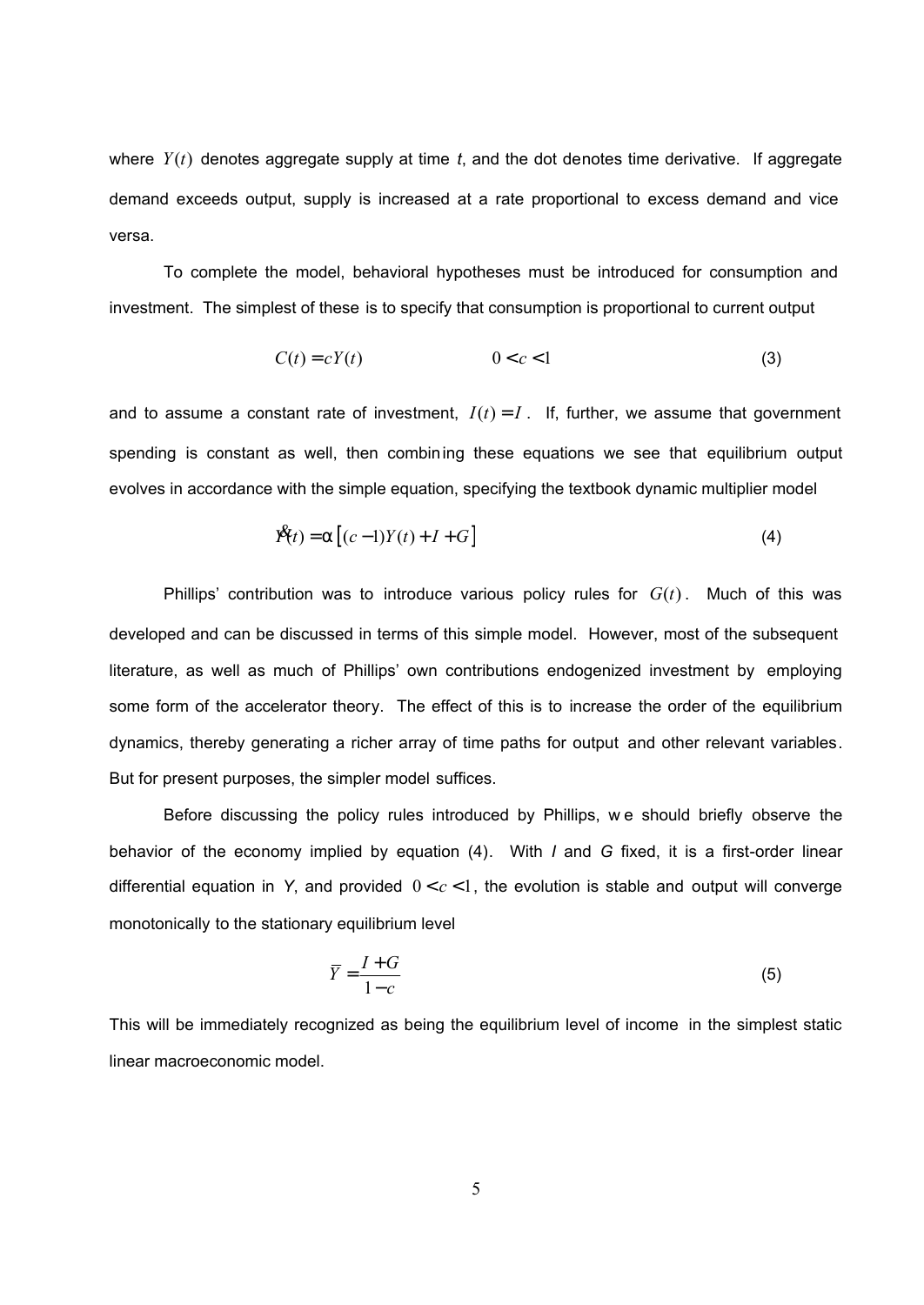## **3.2 Policy rules**

Within this framework, Phillips introduced government expenditure as an active policy variable that is continuously adjusted to meet certain specified objectives. In doing so he emphasized the lags associated with adjusting the policy instrument itself. These are often referred to as *policy lags*, and reflect delays in implementing decisions due to, for example, the political process and appropriation of the required resources . They are quite distinct from lags from the underlying economic structure, such as those embodied in the market disequilibrium relationship (2), which may be appropriately characterized as being *system lags*. 7

Phillips assumed that the policy actually implemented at any point in time adjusts only gradually to past policy decisions. Thus, if  $G<sup>d</sup>(t)$  is the desired value of the policy variable chosen at time *t* (the policy decision), the actual value of the policy variable, *G*(*t*), is adjusted in accordance with: $8$ 

$$
\mathfrak{G}(t) = b(G^d(t) - G(t)) \qquad b > 0 \tag{6}
$$

The desired value of the policy variable,  $G<sup>d</sup>(t)$ , is related by some rule to the ultimate target objective that he took to be the stabilization of national income. Phillips proposed three such policy rules, which he called: (i) proportional policy, (ii) integral policy, and (ii i) derivative policy, all of which influenced the dynamics of the economy in different ways, having both desirable and undesirable effects on its evolution. These terms did not originate with Phillips. Rather, they were part of the tradition of classical control, where engineers referred to them as "PID feedback rules". We shall briefly discuss each in turn

## **3.1.1 Proportional policy**

This was specified by Phillips to be

 $^7$  These two kinds of lags are also sometimes referred to as being "inside lags" and "outside lags", respectively.

<sup>&</sup>lt;sup>8</sup> Solving equation (6), the actual policy at time *t* is  $G(t) = b \int_0^t G^d(s) e^{-b(t-s)} ds$  $= b \int_{-\infty}^{\infty} G^d(s) e^{-b(t-s)} ds$ , which is seen to be an exponentially declining weighted average of past policy decisions. As *b* → ∞, the desired policy is fully implemented immediately.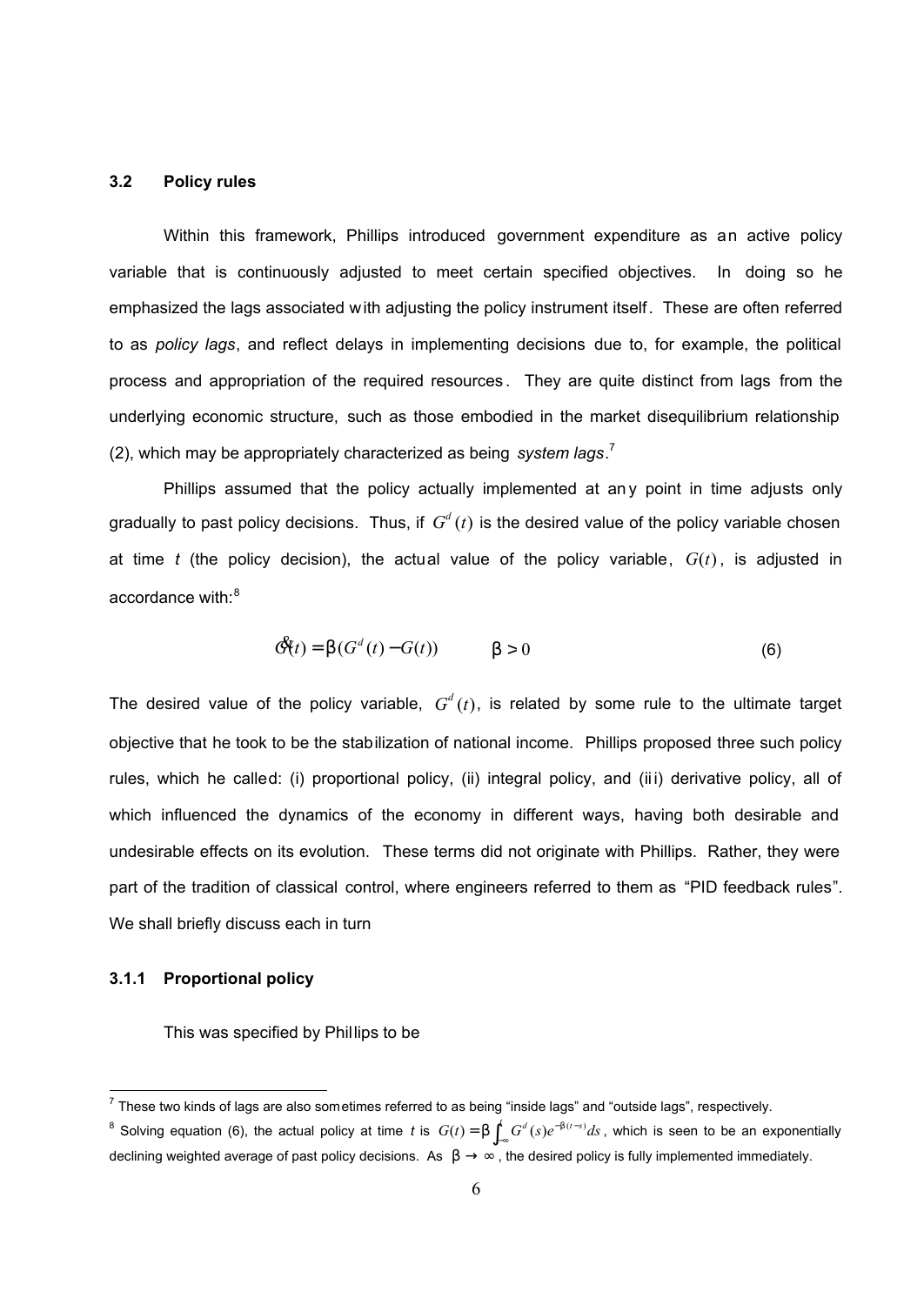$$
Gd(t) = -\mathfrak{g}_p(Y - Y^*) \quad \mathfrak{g}_p > 0 \tag{7a}
$$

where  $Y^*$  is the (desired) target level of output. The parameter  $g_{\rho}$  represents the intensity of the policy maker's desired policy response when output deviates from its target. According to (7a), if  $Y(t) < Y^*$ , then  $G^d(t) > 0$ ; if  $Y(t) > Y^*$ , then  $G^d(t) < 0$ . Since the rule may require  $G^d(t) < 0$ , Phillips interprets it as "net fiscal stimulus" rather than pure government spending, which by its nature is non-negative. Thus (7a) asserts that the desired net fiscal stimulus is proportional, but opposite to, the deviation between current and desired level of output. Combining equations (4), (6) and (7a), the dynamic evolution of the economy is described by the following pair of equations

$$
\begin{pmatrix} \mathbf{p} & \\ \mathbf{p} & \\ \mathbf{p} & \end{pmatrix} = \begin{pmatrix} a(c-1) & a \\ -bg_p & -b \end{pmatrix} \begin{pmatrix} Y \\ G \end{pmatrix} + \begin{pmatrix} aI \\ bg_p Y^* \end{pmatrix} \tag{8}
$$

Three observations about this system are worth noting. First, the necessary and sufficient conditions for stability are: (i)  $1 - c + g_p > 0$ , (ii)  $1 - c + b/a > 0$  so that it is clear that  $g_p$ , b, which characterize the stabilization policy and implementation will influence the dynamics . While (i) and (ii) will certainly be met if  $0 < c < 1$ , it may be possible to stabilize the system even in the implausible event where  $c > 1$ . Second, the eigenvalues to  $(8)$  will be complex if and only if  $4$ abg<sub>p</sub> >  $\left[b - a(1-c)\right]^2$ , implying that policy lags may induce cycles into the adjustment. This is presumably undesirable, but hardly surprising, since with policies taking time to implement, by the time  $G^d(t)$  is yielding its desired effect, the conditions leading to that decision may have changed, causing the system to over-adjust during the transition.<sup>9</sup>

Third, output in (8) converges to the stationary level

$$
\overline{Y} = \frac{1 + g_p Y^*}{1 - c + g_p} \neq Y^*
$$
\n(9)

That is, in general, the level of output will fail to converge to its desired target level. This was viewed by Phillips as being an undesirable feature of the proportional policy rule, but in fact it can

<sup>&</sup>lt;sup>9</sup> The policy parameters b,g<sub>p</sub> also affect the *speed* of convergence. While this was not an aspect that concerned Phillips, speeds of convergence have assumed an important role in contemporary macrodynamics, particularly in the dynamics of growth.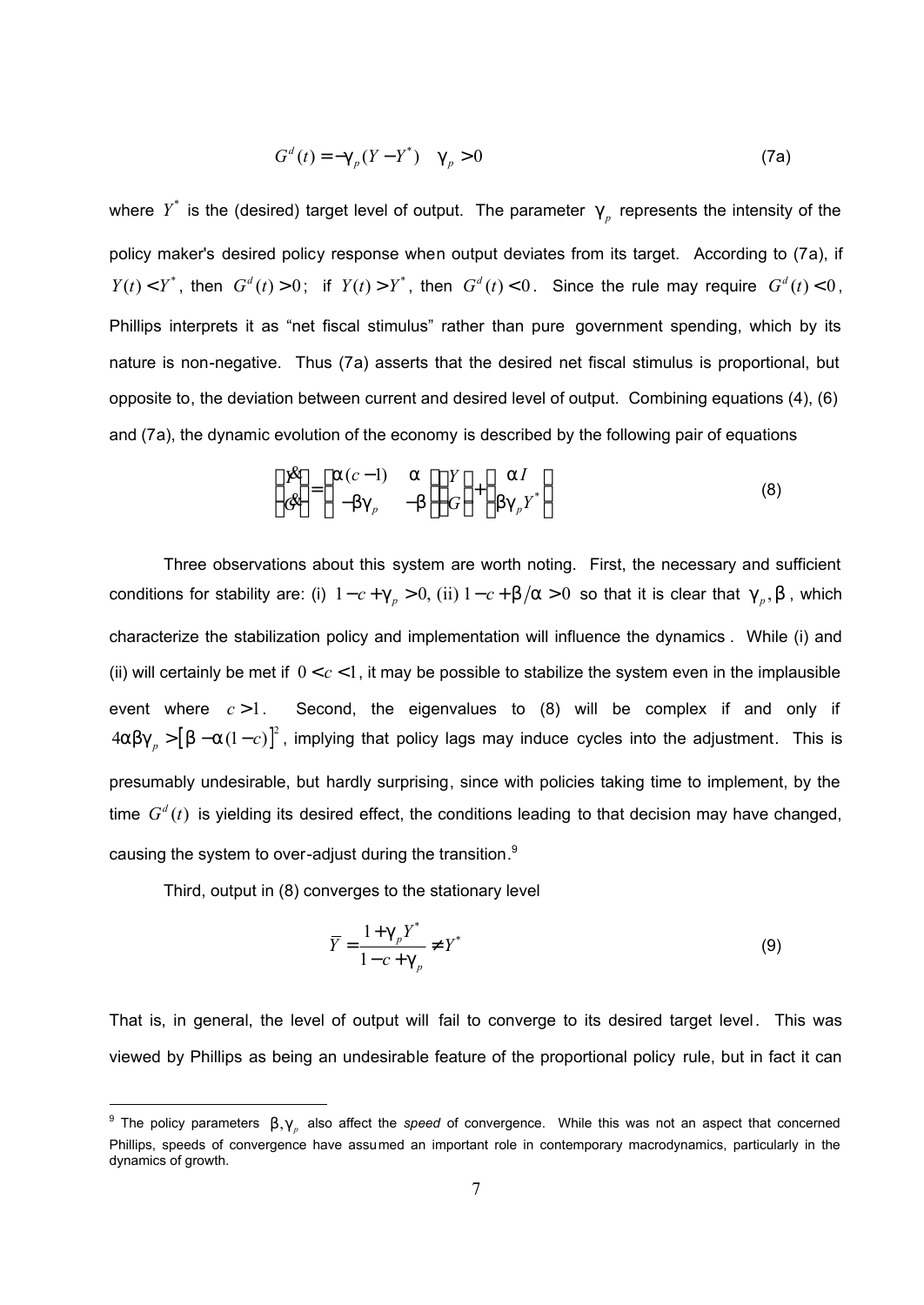be regarded as reflecting an inadequate specification of the rule, as given in (7 a). This formulation ignores the fact that given the behavior of the private sector as reflected by *C*,*I* , the government must also choose an appropriate target level of expenditure,  $|G^*|$ , if it wishes to attain  $|Y^*|$  in the long run. This appropriate level is determined by the stationary relations hip

$$
G^* = (1-c)Y^* - I
$$

Once this fact is recognized, it becomes natural to express (7a) in deviation form

$$
Gd(t) - G* = -gp(Y - Y*)
$$
 (7a')

in which case the stability conditions remain unchanged, and if satisfied, ensure that output converges to its target, *Y* \* .

## **3.1.2 Integral policy**

As an alternative policy, Phillips introduced the possibility that  $G^d(t)$  is determined by the integral (sum) of past deviations in output from its target, rather than only just the current deviation. This is specified by

$$
G^{p}(t) = -g_{i} \int_{0}^{t} [Y(s) - Y^{*}] ds \t g_{i} > 0 \t (7b)
$$

Differentiating with respect to *t* enables the policy to be written in the equivalent form

$$
\mathbf{G}^{\mathbf{F}}(t) = -\mathbf{g}_i[Y(t) - Y^*] \tag{7b'}
$$

Expressed in this way, the rule asserts that the policy variable should be increased if output is above its target, and decreased otherwise. It is the form of policy adjustment rule specified by Mundell (1962) and others in their analysis of the assignment problem, relating the appropriate adjustment of policy instruments to targets.

Combining, equations (4), (6), and (7b') yields a system of three dynamic equations in *Y*(*t*),  $G^d(t)$ , and  $G(t)$ :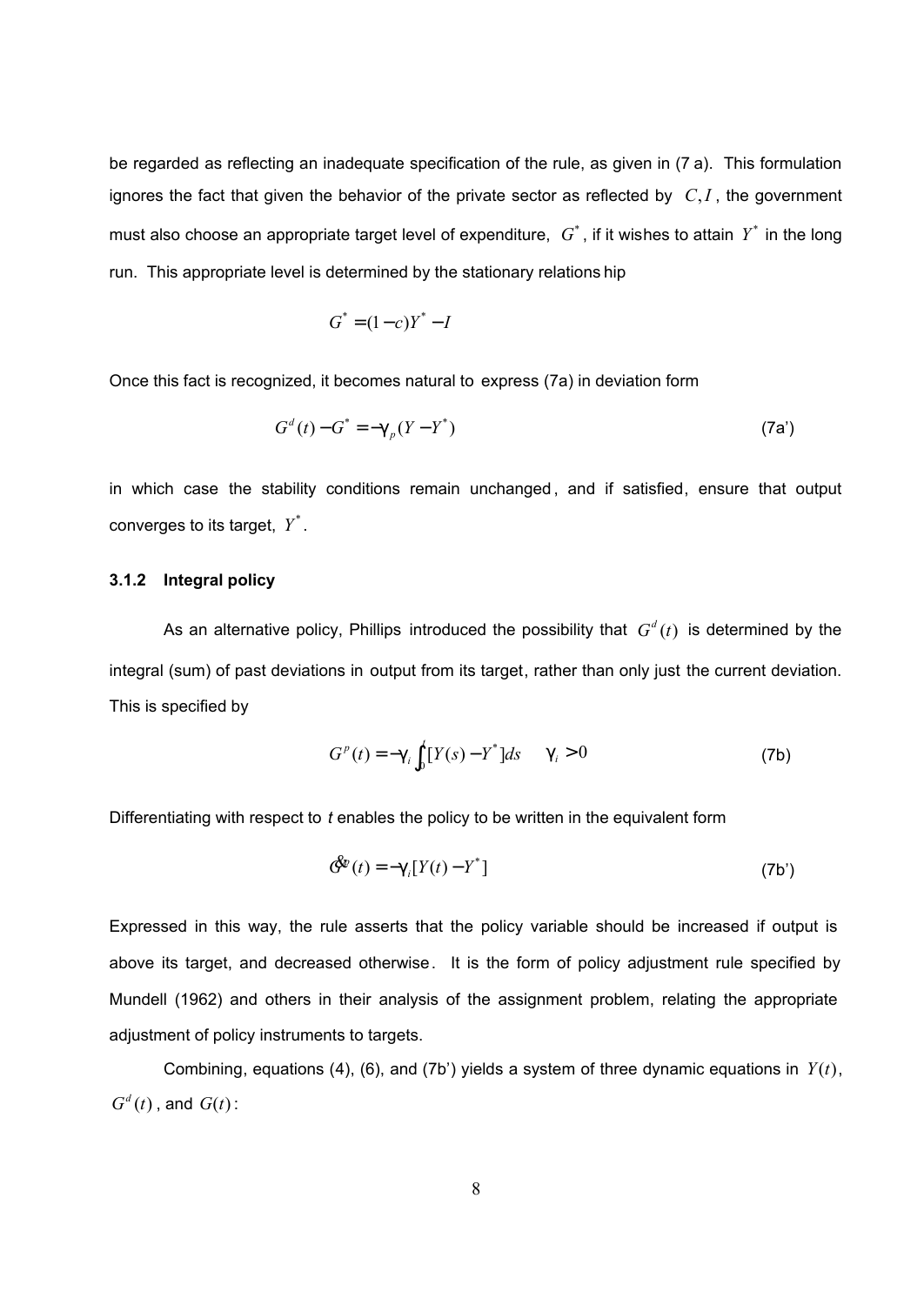$$
\begin{pmatrix} \mathbf{p} & \\ \mathbf{p} & \\ \mathbf{p} & \\ \mathbf{p} & \\ \mathbf{p} & \\ \mathbf{p} & \\ \mathbf{p} & \\ \mathbf{p} & \\ \mathbf{p} & \\ \mathbf{p} & \\ \mathbf{p} & \\ \mathbf{p} & \\ \mathbf{p} & \\ \mathbf{p} & \\ \mathbf{p} & \\ \mathbf{p} & \\ \mathbf{p} & \\ \mathbf{p} & \\ \mathbf{p} & \\ \mathbf{p} & \\ \mathbf{p} & \\ \mathbf{p} & \\ \mathbf{p} & \\ \mathbf{p} & \\ \mathbf{p} & \\ \mathbf{p} & \\ \mathbf{p} & \\ \mathbf{p} & \\ \mathbf{p} & \\ \mathbf{p} & \\ \mathbf{p} & \\ \mathbf{p} & \\ \mathbf{p} & \\ \mathbf{p} & \\ \mathbf{p} & \\ \mathbf{p} & \\ \mathbf{p} & \\ \mathbf{p} & \\ \mathbf{p} & \\ \mathbf{p} & \\ \mathbf{p} & \\ \mathbf{p} & \\ \mathbf{p} & \\ \mathbf{p} & \\ \mathbf{p} & \\ \mathbf{p} & \\ \mathbf{p} & \\ \mathbf{p} & \\ \mathbf{p} & \\ \mathbf{p} & \\ \mathbf{p} & \\ \mathbf{p} & \\ \mathbf{p} & \\ \mathbf{p} & \\ \mathbf{p} & \\ \mathbf{p} & \\ \mathbf{p} & \\ \mathbf{p} & \\ \mathbf{p} & \\ \mathbf{p} & \\ \mathbf{p} & \\ \mathbf{p} & \\ \mathbf{p} & \\ \mathbf{p} & \\ \mathbf{p} & \\ \mathbf{p} & \\ \mathbf{p} & \\ \mathbf{p} & \\ \mathbf{p} & \\ \mathbf{p} & \\ \mathbf{p} & \\ \mathbf{p} & \\ \mathbf{p} & \\ \mathbf{p} & \\ \mathbf{p} & \\ \mathbf{
$$

This yields several differences from the proportional rule. Assuming 0 < *c* <1,

$$
[b + a(1-c)](1-c) > g_i
$$

is a necessary and sufficient condition for (10) to be stable. This indicates a tradeoff between the intensity of the stabilization policy and lags in policy for stability to prevail. If the policy lags are sufficiently long (b small), it is possible for overly intensive policy to generate instability. Indeed, this was one of the concerns originally expressed b y Friedman (1948). In the absence of policy lags ( $b \rightarrow \infty$ ) the integral policy will always ensure stability, although it may be associated with cyclical adjustment if the adjustment is too intensive ( <sup>2</sup> 4*g* >*a*(1− *c*) . In any event, if stable, *Y* will converge to  $Y^*$ , thereby avoiding one of the undesirable features associated with Phillips' specification of the proportionate rule.

#### **3.1.3 Derivative Policy**

The third policy rule introduced by Phillips, the derivative policy, is of the form

$$
Gd(t) = -gd \mathbf{\hat{X}}(t) \qquad gd > 0 \qquad (7c)
$$

That is, fiscal stimulus depends upon the current rate of change of output, behaving like a "negative accelerator". For an appropriately chosen  $g_d$  this can stabilize an otherwise unstable system, although it will not succeed in driving income to its target level.

Phillips also proposed combining these three policy rules, by postulating e.g.

$$
G^{d}(t) = -g_{p}(Y(t) - Y^{*}) - g_{i} \int_{-\infty}^{t} [Y(s) - Y^{*}] ds - g_{d} \mathbf{X}(t)
$$
\n(11)

showing how by the judicious choice of weights  $g_j$  the policymaker can take advantage of the various desirable features of the individual policies , while reducing their unattractive aspects. For example, the presence of the integral component ensures that income converges to its target, while at the same time undesired cyclical adjustments associa ted with this policy can be reduced with the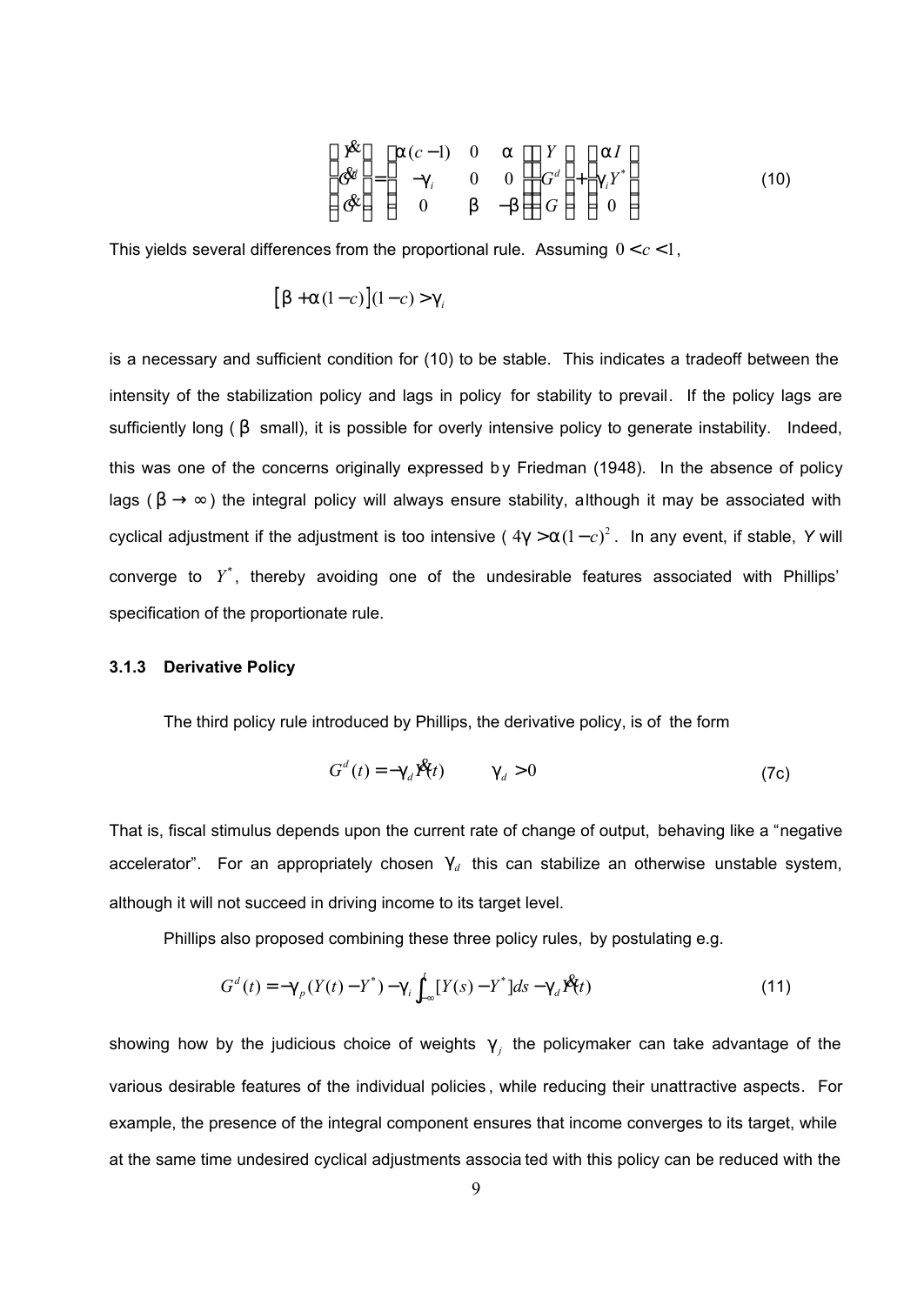simultaneous use of the proportional and derivative policies. In this respect it is intriguing to observe that combining the policies as in (11) is a step in the direction of choosing the optimal stabilization policy. Finally, we again emphasize that Phillips also introduced these policies into more complex models that include an accelerator determined investment demand, leading to higher order dynamic systems.

While Phillips developed these rules in the context of fiscal stabilization policy, early applications of stabilization theory also applied them to monetary stabilization issues; see e.g. Lovell and Prescott (1968), Sargent (1971). They also formed the basis for simulation studies involving both monetary and fiscal policies in larger macro models; see e.g. Cooper and Fischer (1974). Most contemporary research on stabilization policy has focused on monetary policy, with the structure of fiscal policy being directed more toward longer -run issues pertaining to economic growth and capital accumulation. <sup>10</sup>

## **4. Linear-Quadratic Optimal Stabilization**

The policy rules introduced by Phillips were postulated on the grounds of their plausibility. They are not in general optimal, although, as we shall see , they appear as components of an optimal policy.

## **4.1 General approach**

 $\overline{1}$ 

Beginning in the 1960's, interest developed in the question of optimal stabilization policy. The framework employed to address this issue was the linear -quadratic system, an adaptation of the "state-regulator problem" developed by control engineers; see e.g. Kalman (1960), Athans and Falb (1966), Bryson and Ho (1969). In general, this can be outlined as follows.

Consider an economy summarized by *n* state (target) variables, *x*, and *m* control (policy) variables, *u*. Assume that the structure of the economy can be expressed by the linear vector system:

 $10$  For example, the "endogenous growth" literature pioneered by Romer (1986) and its extensions emphasizes the impact of tax rates and the role of public capital on growth. There is much less focus on monetar y policy.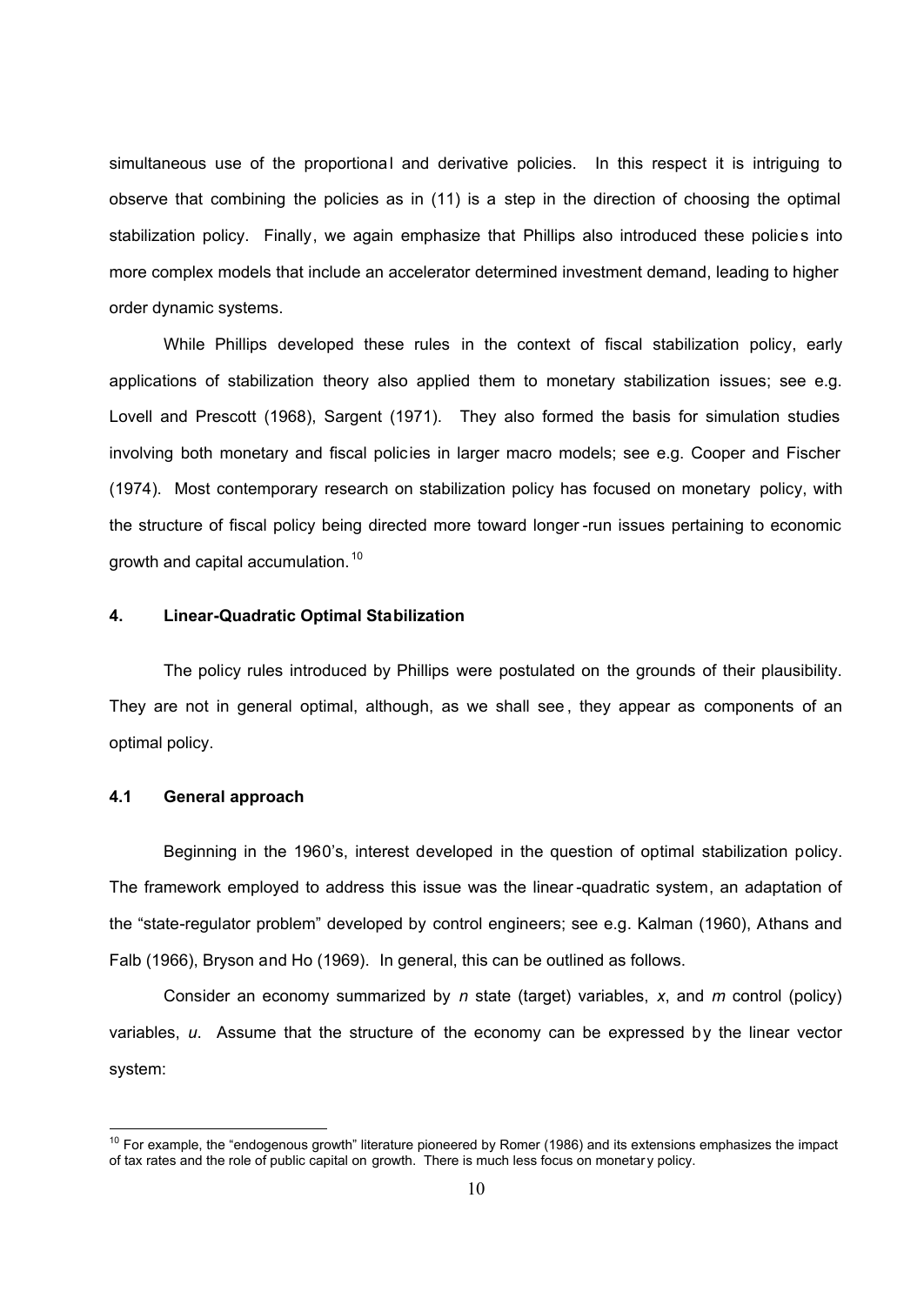$$
\mathcal{R}(t) = A(t)x(t) + B(t)u(t)
$$
\n(12a)

where  $A(t)$  is an *n x n* matrix and  $B(t)$  is an *n x m* matrix.<sup>11</sup> Assume further that the objective is to minimize the quadratic cost function

$$
J = \frac{1}{2}x'(T)Fx(T) + \frac{1}{2}\int_0^T [x'(t)M(t)x(t) + u'(t)N(t)u(t)]dt
$$
\n(12b)

where *F*,  $M(t)$  are positive semi-definite matrices,  $N(t)$  is positive definite, *T* is the planning horizon, and primes denote the vector transpose operator.

In economic terms, the policymaker wishes to keep a set of target variables and the corresponding values of the policy variables , as close as possible to their desired target values, with failure to achieve these objectives being penalized by quadratic costs. The optimal (costminimizing) value of the control vector,  $\hat{u}(t)$  is a linear feedback rule of the form

$$
\hat{u}(t) = -N^{-1}(t)B'(t)P(t)x(t)
$$
\n(13a)

where  $P(t)$  is the unique positive semi-definite solution to the Riccati equation:

$$
\mathbf{A}(t) = -M(t) - A'(t)P(t) - P(t)A(t) + P(t)B(t)N^{-1}(t)B'(t)P(t)
$$
(13b)

and satisfies the boundary condition

 $\overline{1}$ 

$$
P(T) = F \tag{13c}
$$

The critical thing to note about this solution is that the optimal policy is a time varying linear feedback control law, in which, in general, all of the control variables are linear functions of all of the current state variables.

Several observations about this form of solution can be noted. First, by simple re-definition of variables it can be easily adapted to incorporate exponential time discounting, as economic applications typically employ. Second, while the quadratic function has the convenience of yielding linear optimal control laws it implies that positive and negative deviations from targets are weig hted

 $11$  A system of an arbitrary order can always be reduced to a first order system by redefining the higher -order derivatives as new state variables, so in this respect (12a) is a general representation of a linear system.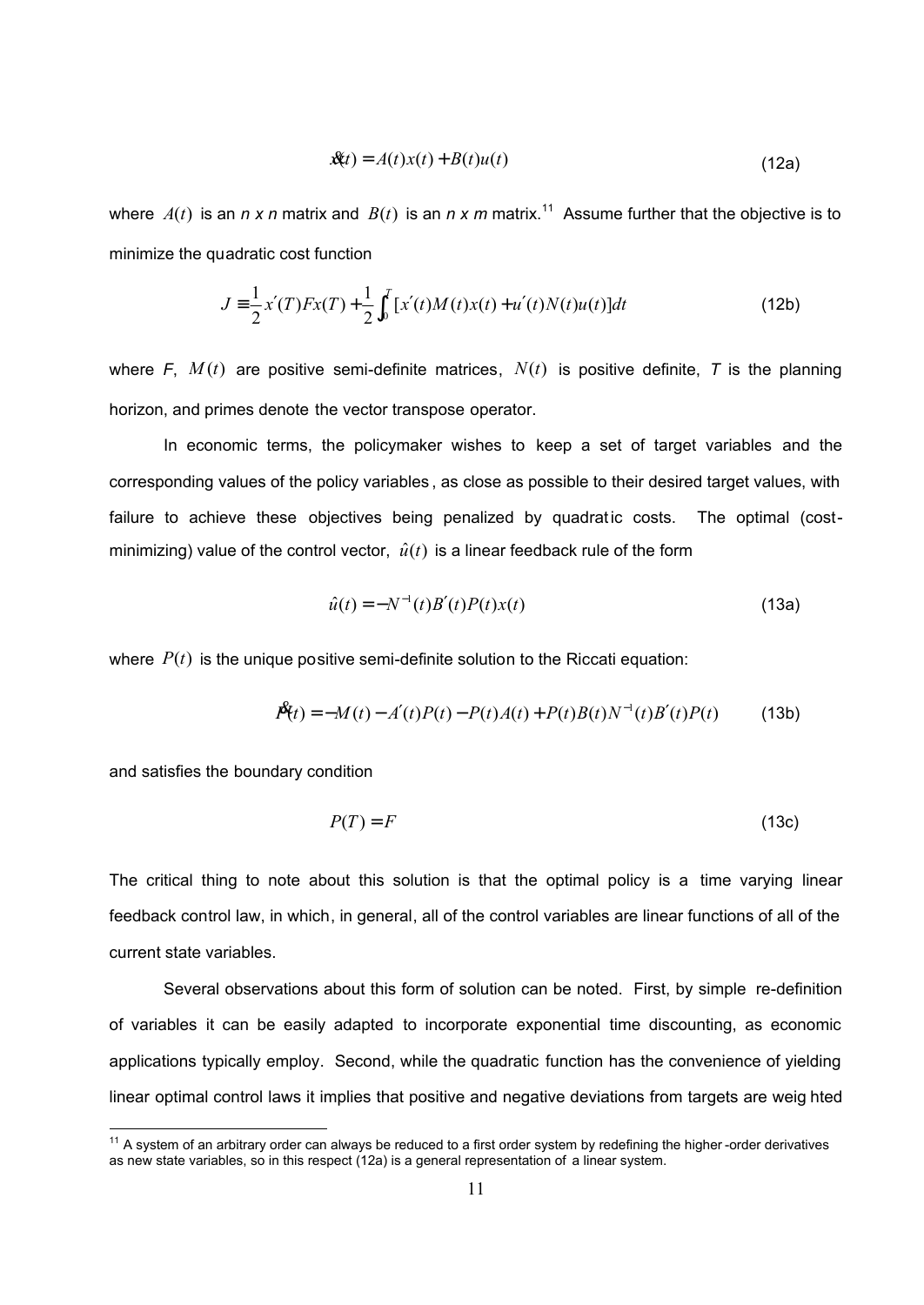equally, which may or may not be appropriate. Third, if the time horizon is infinite and the matrices. *A*, *B*, *M* , *N* defining the optimal stabilization problem are constant over time, then the optimal policy summarized by (13) simplifies to the stationary rule

$$
\hat{u}(t) = -N^{-1}B'Px(t) \tag{14a}
$$

where *P* is the unique positive semi-definite solution to the matrix equation:

$$
M + A'P + PA - PBN^{-1}B'P = 0 \tag{14b}
$$

By substitution it then follows from (13a), that when policy is set optimally, the economy evolves in accordance with

$$
\mathbf{\hat{x}}(t) = [A - BN^{-1}B'P]x(t) \tag{15}
$$

The policy rules (13a) [or (14a)] can be characterized as being a kind of "generalized proportional" policy of the type proposed by Phillips , in the sense that the current policy variables are related proportionately to the current state of the economy relative to its long -run target. Unlike Phillips, the elements of the feedback rule, as described by (13a) or (14a) , are given by specific values, which may be required to follow specific time paths, depending upon whether or not the economic structure is constant or time-varying. By construction, (15) will ensure that the economy converges to its desired target value; problems of instability , which we saw could be associated with the inappropriate setting of the integral policy rule, do not arise.

One final point is that much of the interest in stabilization policy relates to stochastic systems. Among the earliest treatments was Howrey (1967) who extended an earlier discrete-time multiplier-accelerator model formulated by Baumol (1961), to allow for additive stochastic disturbances. But what if the parameters themselves in the basic structural equations such as (12a) are stochastic, giving rise to multiplicative stochastic shocks? Important work by Wonham (1963, 1968, 1969) showed that the optimal policy rules of the form summarized by (13) and (14) above extend to this case, where the feedback rules are shown to depend upon the variance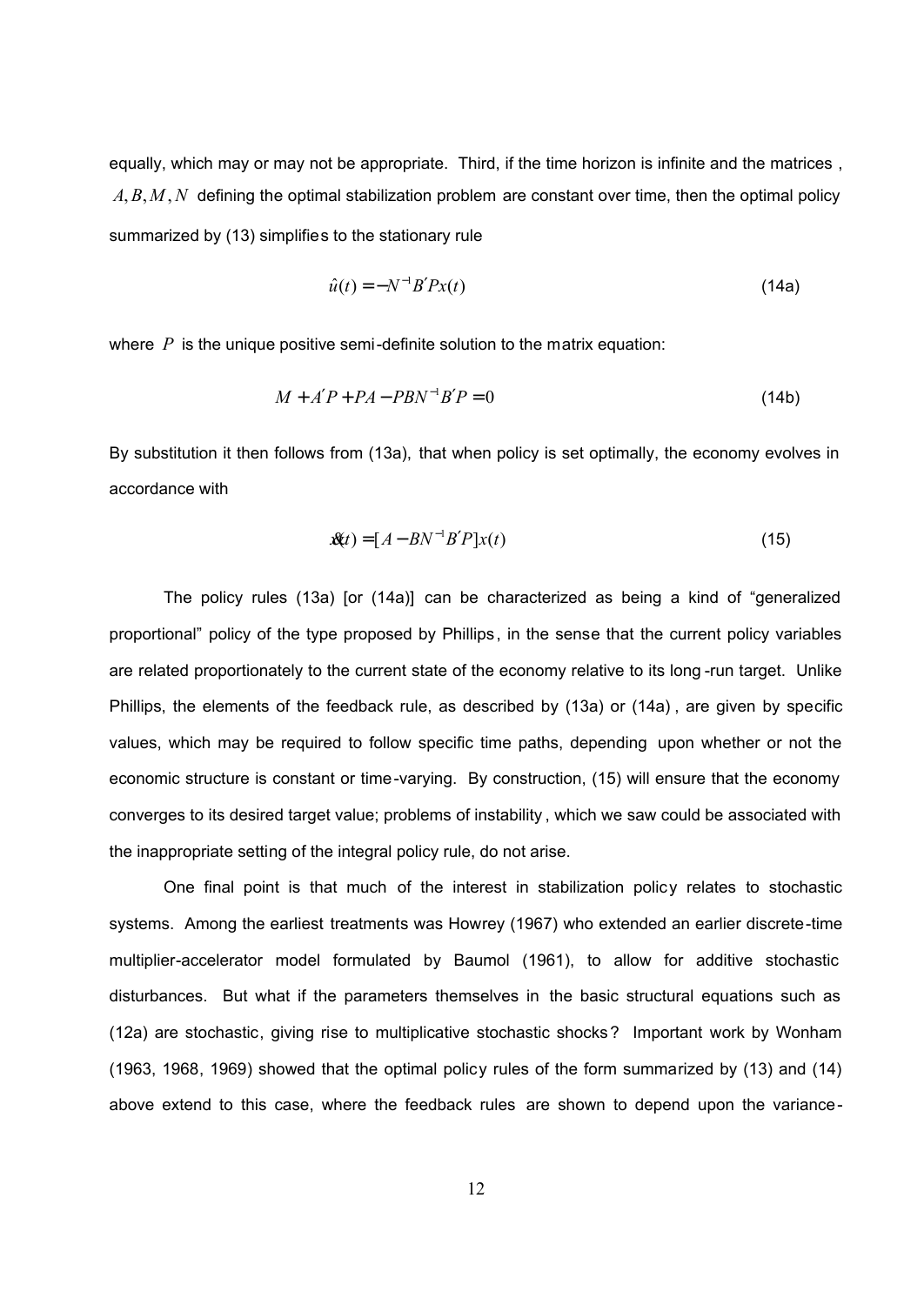covariance matrix of the underlying stochastic parameter s.<sup>12</sup> Early papers by Turnovsky (1973, 1976, 1977b) then applied these results to issues in macroeconomic stabilization policy, of the type pioneered by Phillips.

Recently, Kendrick (2005) has provided an excellent overview of the applications of stochastic control methods to the class of linear-quadratic economic models outlined in this section. With the introduction of stochastic elements, the availability of information at the time a policy is to be implemented becomes important. In particular, it becomes nece ssary to distinguish between open-loop control, when the entire time path for policy is solved at the outset, and feedback rules, when current policy is updated as new information becomes availab le. In the case of deterministic systems which are fully known, the two solutions coincide. There is no gain from feedback control, although the open-loop solution can be expressed in feedback form as in (13), and as Phillips himself did. An important aspect of this distinction involves learning, an issue to which we return later.

## **4.2 Some special cases**

l

To give a sense of how these early applications of optimal stabilization policy relate to Phillips' contributions, we consider several special cases.

First, suppose that the economy is purely one-dimensional, such as in equation (4) above, being expressed by

$$
\mathfrak{R}(t) = a\left[-sy(t) + g(t)\right] \tag{16a}
$$

where  $y(t)$  and  $g(t)$  denote output and government expenditure, both measured about their respective target values, and  $s = 1 - c$  is the marginal propensity to save. Investment is constant, equal to its desired value and there are no policy lags. The policymaker's objective is to choose the fiscal instrument,  $g(t)$ , so as to minimize the quadratic cost function

 $12$  There are, however, constraints on the variance-covariance matrix of the underlying stochastic parameters which in effect assert that control is possible only if the stochastic components are not too large. For a discussion of this sto chastic stabilizability condition in the context of the conventional aggregate macroeconomic model, see Turnovsky (1977b).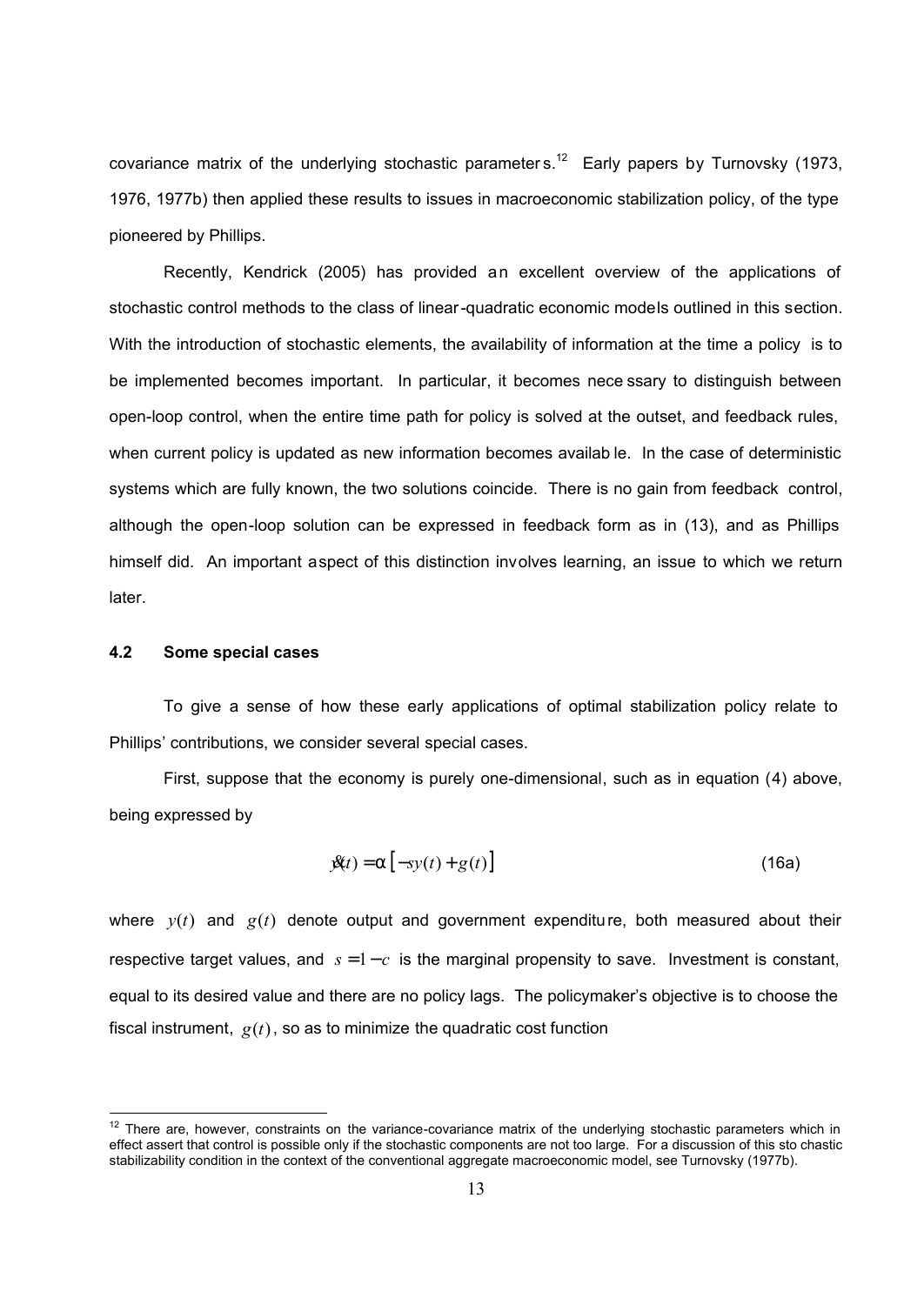$$
J = \frac{1}{2} \int_0^\infty [my(t)^2 + ng(t)^2] dt
$$
 (16b)

subject to the evolution (16a). The optimal policy for this problem is the linear feedback rule

$$
g(t) = -\frac{a}{n}py(t)
$$
 (17a)

where *p* is the positive solution to the quadratic equation

$$
\frac{a^2}{n}p^2 + 2a\,sp - m = 0\tag{17b}
$$

The optimal policy summarized by (17) is a purely proportional one, as proposed by Phillips, though of the modified form (7a') form. In terms of his notation  $g_p > 0$ , assuming the specific values implied by (17a), (17b), which in turn depend upon the underlying structural parameters.

Turnovsky (1973) extended this to the case where *s* or *a* were stochastic. In the former case, for example, (17b) is modified to

$$
\frac{a^{2}}{n}p^{2} + (2a\,\overline{s} + a^{2}s^{2})p - m = 0
$$
 (17b)

where  $\bar{s}$ ,  $s_s^2$  denote the mean and variance of the stochastic marginal prop ensity to save. More stochastic variation in the savings propensity implies more intensive fiscal intervention.

More generally, suppose now that the economy is described by the following multiplieraccelerator model, with all variables expressed in devia tion form about their steady-state values

$$
\mathbf{\hat{y}}(t) = \mathbf{a}\left[z(t) - y(t)\right] \tag{18a}
$$

$$
z(t) = cy(t) + i(t) + g(t)
$$
\n(18b)

$$
\frac{di(t)}{dt} = Z \left[ \ln \mathcal{L}(t) - i(t) \right]
$$
 (18c)

where *z*(*t*) is aggregate demand and now investment, *i*(*t*), is expressed as a lagged accelerator,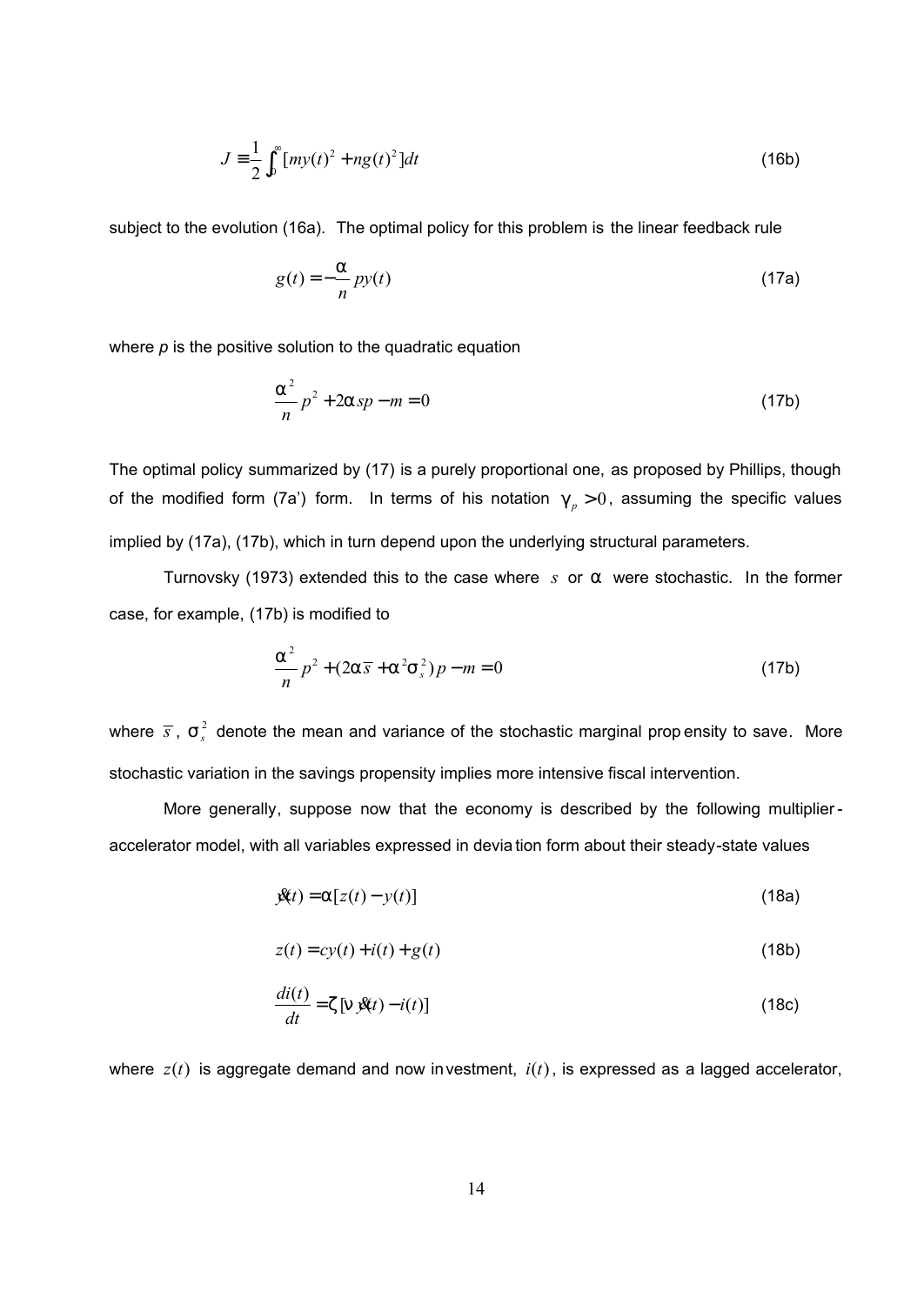where the desired stock of capital is proportional to output.  $13$  The system is now driven by two state variables,  $y(t)$ ,  $i(t)$ , and so optimal fiscal policy will be of the generic form

$$
g(t) = q_1 y(t) + q_2 i(t)
$$
\n(19)

where the feedback components,  $q_1, q_2, q_3$  are computed from (14a) and (14b) [see Turnovsky, 1973]. Solving (18c), for *i*(*t*) and substituting, we can express (19) in the form

$$
g(t) = (q_1 + q_2 z \nu) y(t) - q_2 z^2 \nu \int_{-\infty}^{t} y(t) e^{-z(t-s)} ds
$$
 (19')

This can be seen to be the sum of Phillips' proportional policy and a form of integral policy, where past outputs (or its deviations) have exponentially declining weights. Furthermore, if the dynamics can be represented by a second order differential equation (as can easily be done in some variants of the Samuelson-Hicks model of the business cycle), the optimal policy can be written as the sum of a purely proportional plus a derivative component; see Turnovsky (1977 a)

As a final example, we go beyond Phillips' early work and introduce the Phillips curve, augmented by "backward-looking" inflationary expectations. Consider the simple monetary model:

$$
\mathcal{B}(t) = a[z(t) - y(t)] \tag{20a}
$$

$$
z(t) = d_1 y(t) - d_2 [r(t) - p(t)]
$$
\n(20b)

$$
p(t) = k y(t) + p(t) \qquad k > 0 \qquad (20c)
$$

$$
\mathbf{p}\mathbf{X}(t) = \mathbf{r}[p(t) - p(t)] \quad \mathbf{r} > 0 \tag{20d}
$$

For this modified structure, (20b) specifies aggregate demand to depend positively upon output and negatively upon the real interest rate,  $r(t) - p(t)$ . Equation (20c) is an expectations-augmented Phillips curve, where the current rate of inflation,  $p(t)$ , increases with output expected inflation,

<sup>&</sup>lt;sup>13</sup> Equation (18c) may be derived as follows. Suppose the desired stock of capital is proportional to output,  $k^d(t) = vy(t)$ , and that the actual capital stock adjusts gradually to its desired value in accordance with  $\hat{R}(t) = z [ k^d (t) - k(t) ]$ . Combining these two equations with the relationship  $\hat{k}(t) = i(t)$  yields (18c).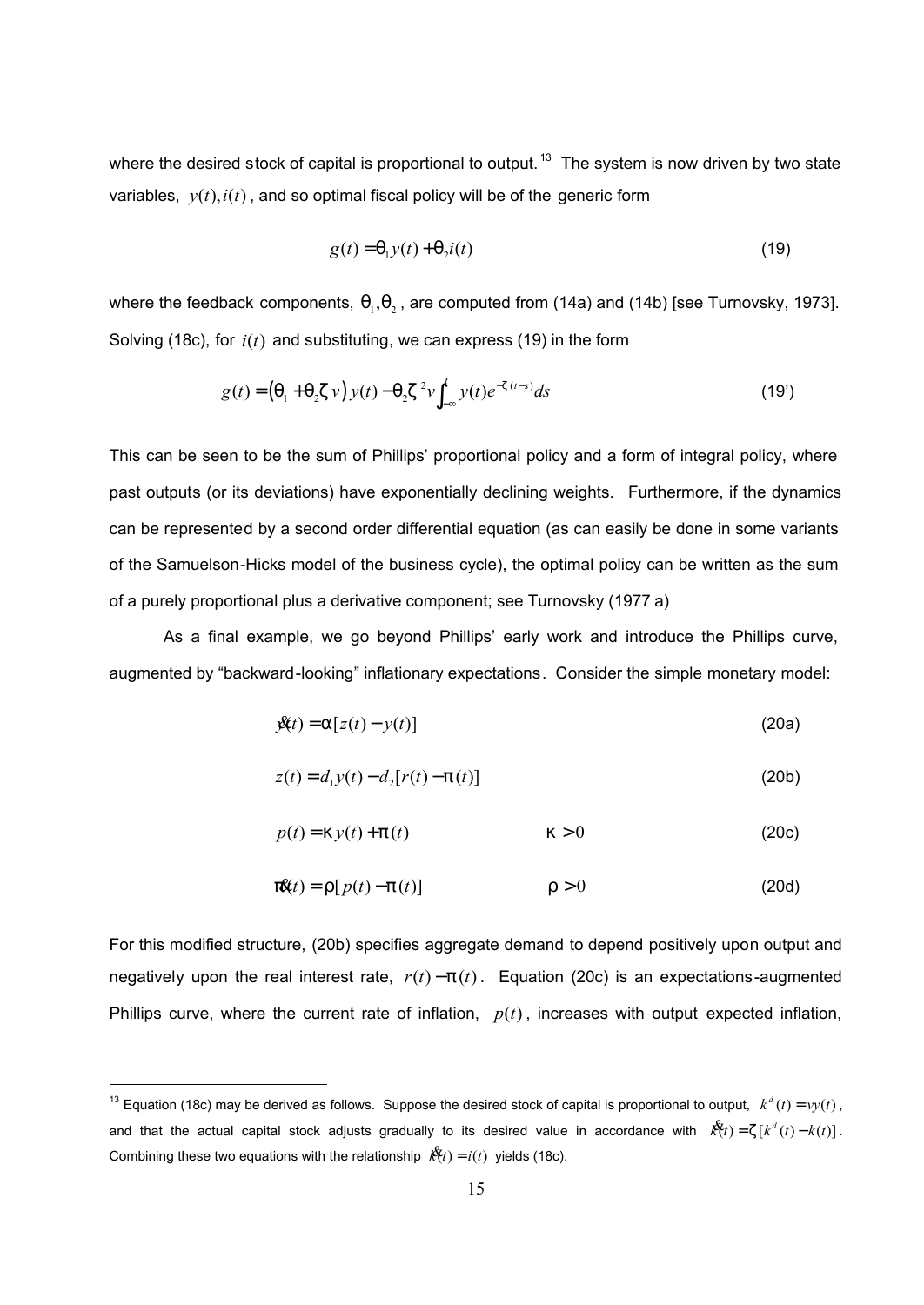where the coefficient on expected inflation,  $p(t)$ , is unity.<sup>14</sup> Inflationary expectations evolve in accordance with the backward-looking adaptive expectations scheme, (20d). By substitution, this economy can be reduced to the pair of dynamic equations

$$
\mathcal{R}(t) = a ((d_1 - 1) y(t) - d_2 [r(t) - p(t)])
$$
\n(21a)

$$
\mathbf{p}\mathbf{X}(t) = \mathbf{r}\mathbf{k}\,\mathbf{y}(t) \tag{21b}
$$

Assume that the policymaker sets the nominal interest rate,  $r(t)$ , to minimize quadratic costs associated with deviations of output and inflation from their respective target values. The optimal monetary policy will be of the generalized proportional form

$$
r(t) = \mathbf{j}_{1} y(t) + \mathbf{j}_{2} \mathbf{p}(t)
$$
\n(22)

which is essentially a form of the widely-discussed Taylor (1993) rule.<sup>15</sup>

Other examples can also be found, but we have surely made the point that the form of policy rules proposed by Phillips (1954) played a central role in the early applications of optimal control theory to stabilization policy.

## **5. The Challenge of Rational Expectations**

 $\overline{1}$ 

The dynamic system considered by Phillips, as well as the early applications of dynamic control theory that we have been discussing, [including the last example of the expectationsaugmented Phillips curve] are of the classical type, in that all variables are assumed to evolve continuously from some given initial condition. In the jargon of contemporary macrodynamics, all variables are "backward-looking" or "sluggish". This reflects the fact that economists were using the traditional techniques of differential equations as dev eloped by applied mathematicians and c ontrol

<sup>&</sup>lt;sup>14</sup> Much of the early empirical work on the Phillips curve was concerned with whether or not this coefficient is unity, an issue that has bearing on the existence or otherwise of a long-run unemployment-inflation tradeoff; see Turnovsky (1977a) for a discussion of this issue. Despite this e arly debate, (20c) is a consensus canonical specification of the

expectations-augmented Phillips curve.<br><sup>15</sup> Taylor rules are feedback rules that tie the current interest rate to deviations in expected inflation and output, about their desired target levels. Taylor proposed the specific coefficients of 0.5 on the output variable and 1.5 on the inflation deviation. Turnovsky (1981) has analyzed in detail the optimal tradeoffs between unemployment and inflati on in an expanded version of this model.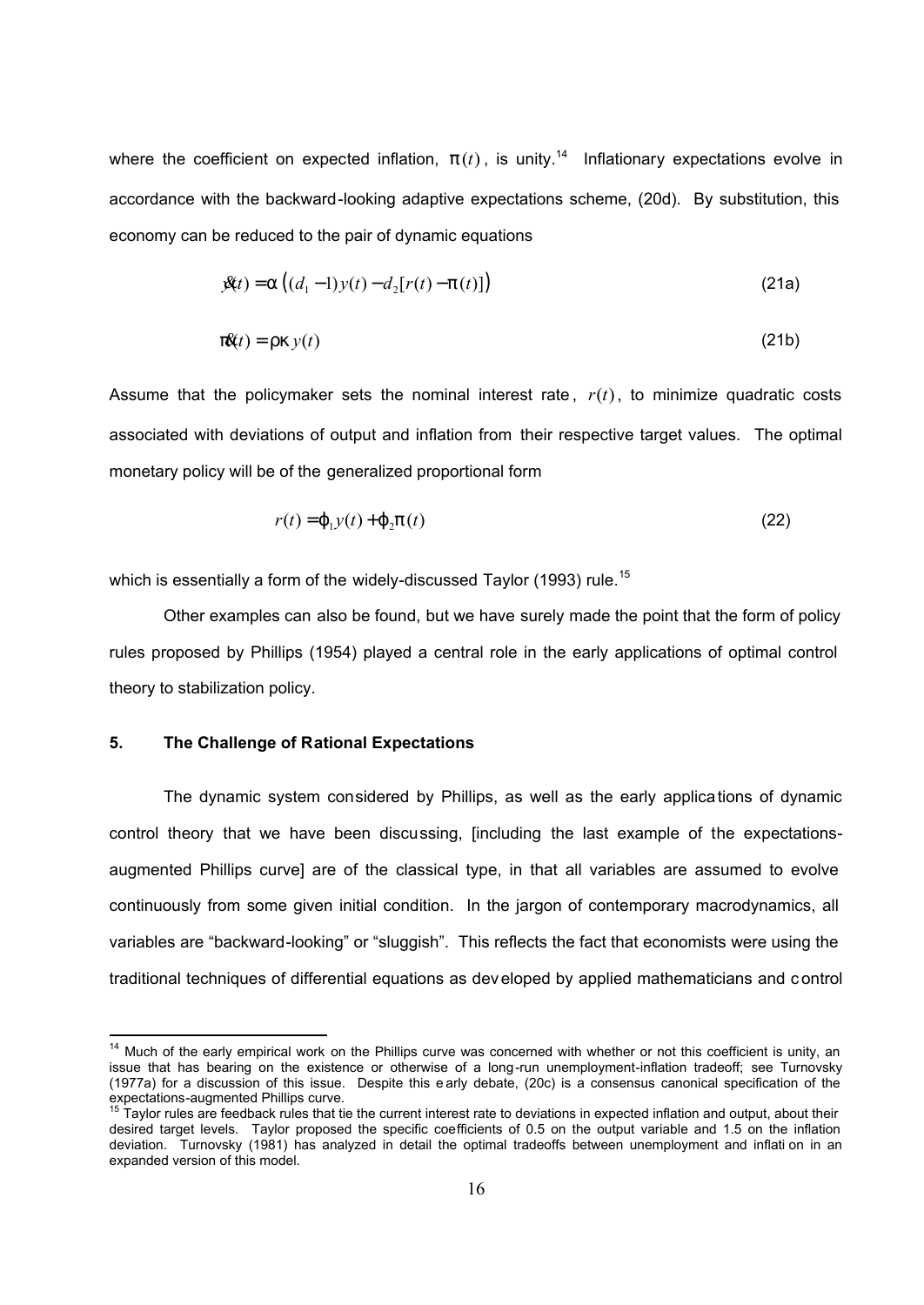engineers, which of course was consistent with Phillips' own academic background.

However, the development of rational expectations and its application s to macrodynamics in the 1970's introduced the notion that some economic variables, most notably financial variables, are "forward-looking", incorporating agents' expectations of the future. It is clearly more realistic to permit these variables to respond instantaneously to new information as it impinges on the economy, instead of forcing them to evolve gradually from the past. This was first illustrated in a simple monetary model by Sargent and Wallace (1973). They showed how, given the inherent instability of the underlying differential equation driving the dynamics in this model, plausible economic behavior requires that the forward-looking variable (in their case the price level) jump so as to ensure that the economy follows a bounded (stable) adjustment path. Most economic dynamic systems consist of a combination of sluggish variables, such as physical capital, which by their nature can be accumulated only gradually, and forward looking jump va riables, such as exchange rates or financial variables, that are not so constrained. As a consequence, the standard dynamic macroeconomic system embodying rational expectations has a combination of stable and unstable dynamics, with the case of a unique convergent saddlepath arising w hen the number of unstable roots equals the number of jump variables; see Blanchard and Kahn (1980), Buiter (1984).

This represents a fundamentally different approach to macroeconomic dynamics from the earlier literature and the introduction of rational expectations has had a profound effect on the application of control methods to stabilization policy. Several issues arise and we shall discuss these in turn.

## **5.1 Computation of Optimal Policy Rules under Rational Expectations**

The first issue is the task of solving for rational expectations equilibrium, even in the absence of any active stabilization policy. While the equilibrium economic structure may be conceptually straightforward, its solution is likely to be computationally challenging, depending upon the dating of the forward-looking expectations variables, their forecast horizons , and the dimensionality of the system. Solutions procedures have been proposed b y several authors, including Blanchard and Kahn (1980), Fair and Taylor (1983), Buiter (1984), and more recently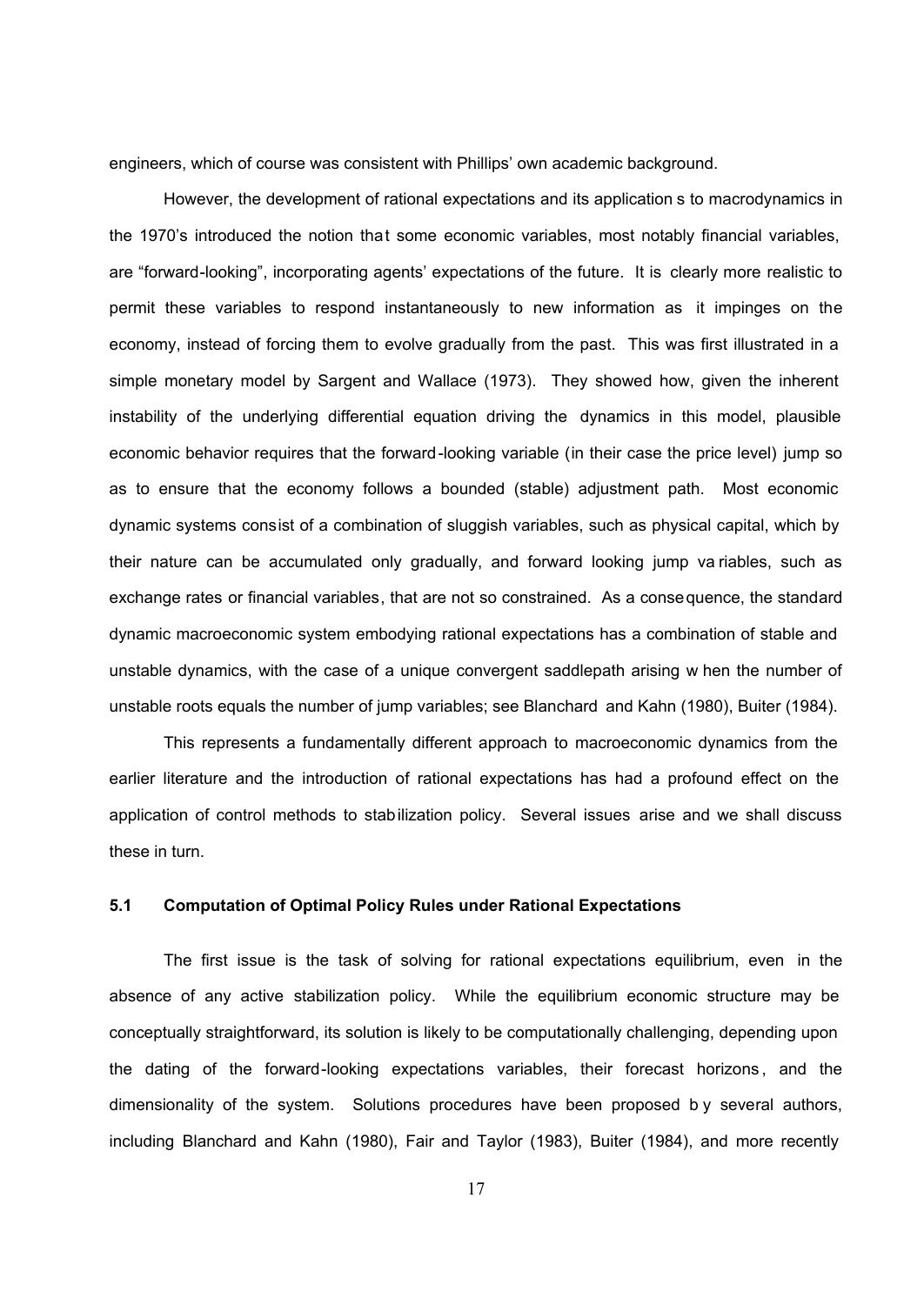Sims (2001).

Currie and Levine (1985) provide a lucid descri ption of the computation of optimal feedback rules for a continuous-time formulation containing both sluggish and forward -looking variables. They show how, in a system embodying rational expectations, one can partition the dynamic variables into predetermined (sluggish) variables and non-predetermined (forward-looking) variables, while taking account of the saddlepoint structure associated with the rational expectations equilibrium. For the usual quadratic loss function, the resulting optimal policy rule can be expressed in several alternative but equivalent forms. One form is as a linear function of both the predetermined and non-predetermined variables. Alternatively, it can be expressed as a linear function of the pre-determined state variables and the pre-determined co-state variables (those associated with the non-predetermined variables). However, since the latter can be expressed as an integral of the vector of the underlying state variables, the optimal policy rule can be expressed as a generalized linear feedback rule on the state variables combined with an integral feedback rule on the state variables. To this extent the form of the Phillips' policies still prevail. Further details are provided in the Appendix.

## **5.2 The Lucas Critique**

As we have been discussing, the objective of stabilization policy is to influence the time paths of a set of target variables, such as output, inflation, etc. Being forward -looking, a key feature of rational expectations, in contrast to the traditional adaptive expectations scheme such as (20d), is that it incorporates the agent's information regarding the structure of the economy. In particular, rational expectations will include the agent's perception of policy as part of the economic environment. Lucas (1976) made the profound observation that, in these circumstances, for policymakers to conduct policy under the assumption that the coefficients describing the evolution of the economy remain fixed and invariant with respect to its chosen polic  $y$  is not rational. In the dynamic system, (8), for example, the behavioral parameters,  $a,c$ , will in general vary with the chosen policy parameter,  $g_{p}$ . This dependence needs to be taken into account in determining the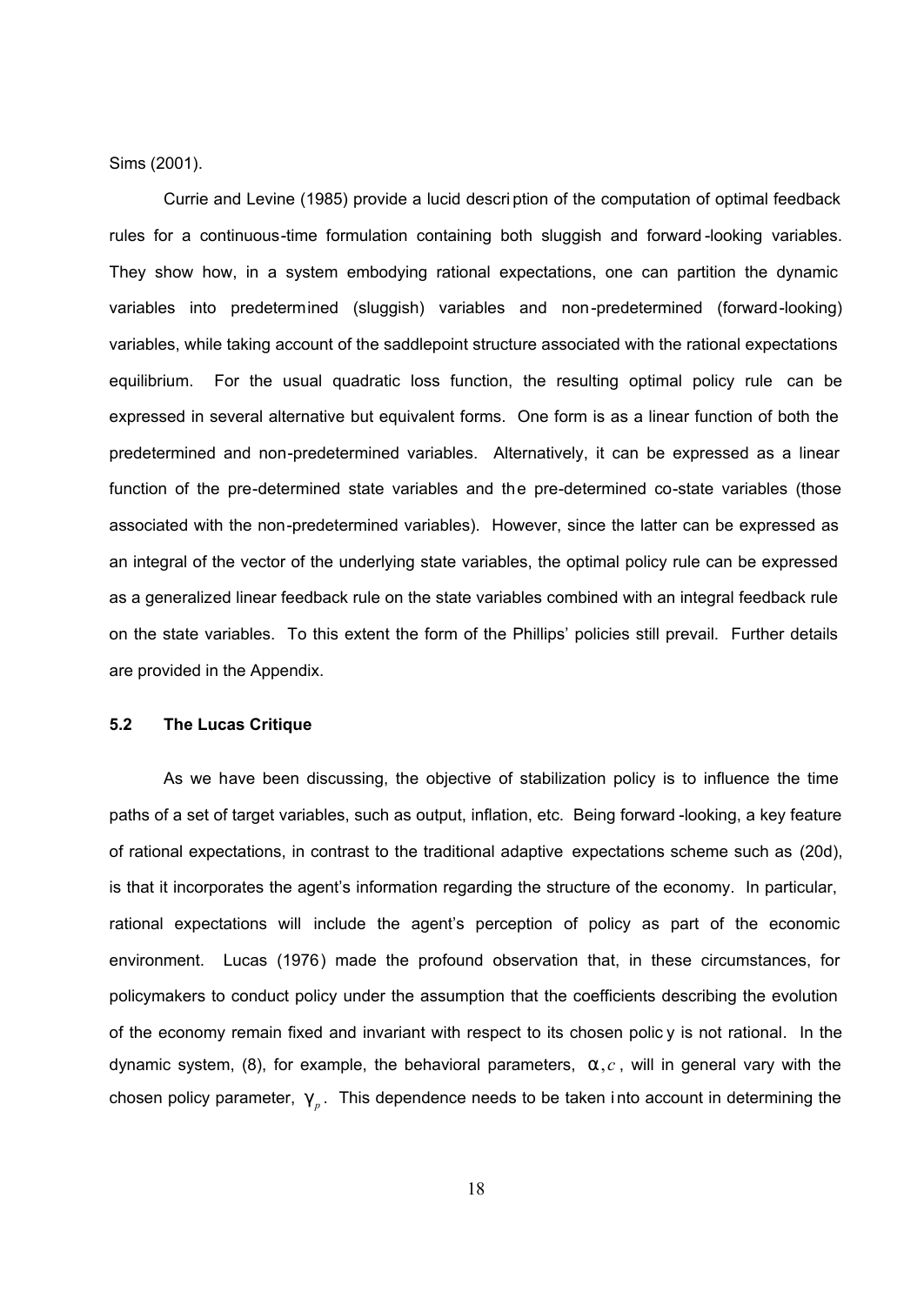effects of policy rules, as well as for the determination of optimal stabilization policy.  $^{16}$ 

The Lucas Critique is a general proposition having far-ranging implications for analyzing economic policy. Its main message is that if we want to predict the effects of policy changes we must model the "underlying parameters" such as technology and preferences that govern individual behavior. To the extent that modern macroeconomics is based on intertemporal optimizat ion of utility subject to production constraints, the macroeconomic equilibrium so derived is immune from the Lucas Critique in that it is conditional on government policy. We can then model policymaking as a game, whereby the government, acting as leader, makes its stabilization (policy) decisions taking into account the reactions of the private sector. This approach is at the core of the voluminous optimal tax literature.

However, solving for optimal policy in this way may be difficult, particularly over time, and it furthermore, it may be unrealistic to assume that the policymaker knows precisely the private sector's response to its decisions. Amman and Kendrick (2003) propose an approximation based on the use of the Kalman filter. The idea is that the policymaker need not be able to predict exactly how private agents will respond to its policies. Rather, it can simply use the Kalman filter and update parameter estimates each period. While this means that the policymaker will always be one period behind, in his perception of the private sector's beha vioral responses, they argue that this may be good enough for most applications of macroeconomic policy. Monte Carlo runs they run provide some support this view.

## **5.3 Policy Neutrality**

One area where the Lucas Critique is particularly potent is in the role of the Phillips curve in determining the tradeoffs between inflation and unemployment. In this context the Lucas Critique says that the nature of the tradeoff depends upon government intervention policy. The issue of policy neutrality is an extreme form of this, and asserts that, because of the Lucas Critique, the

  $16$  As a related observation, the Lucas Critique calls into question the practice of econometrically estimating the parameters of a reduced form equation such as (8). This is because as the policy varies, so do the structural parameter, and consequently the assumption that they remain fixed over a sample period is inappropriate. We should also note that the Lucas Critique does not apply to dynamic systems such as the original Phillips models, which are entirely backward looking.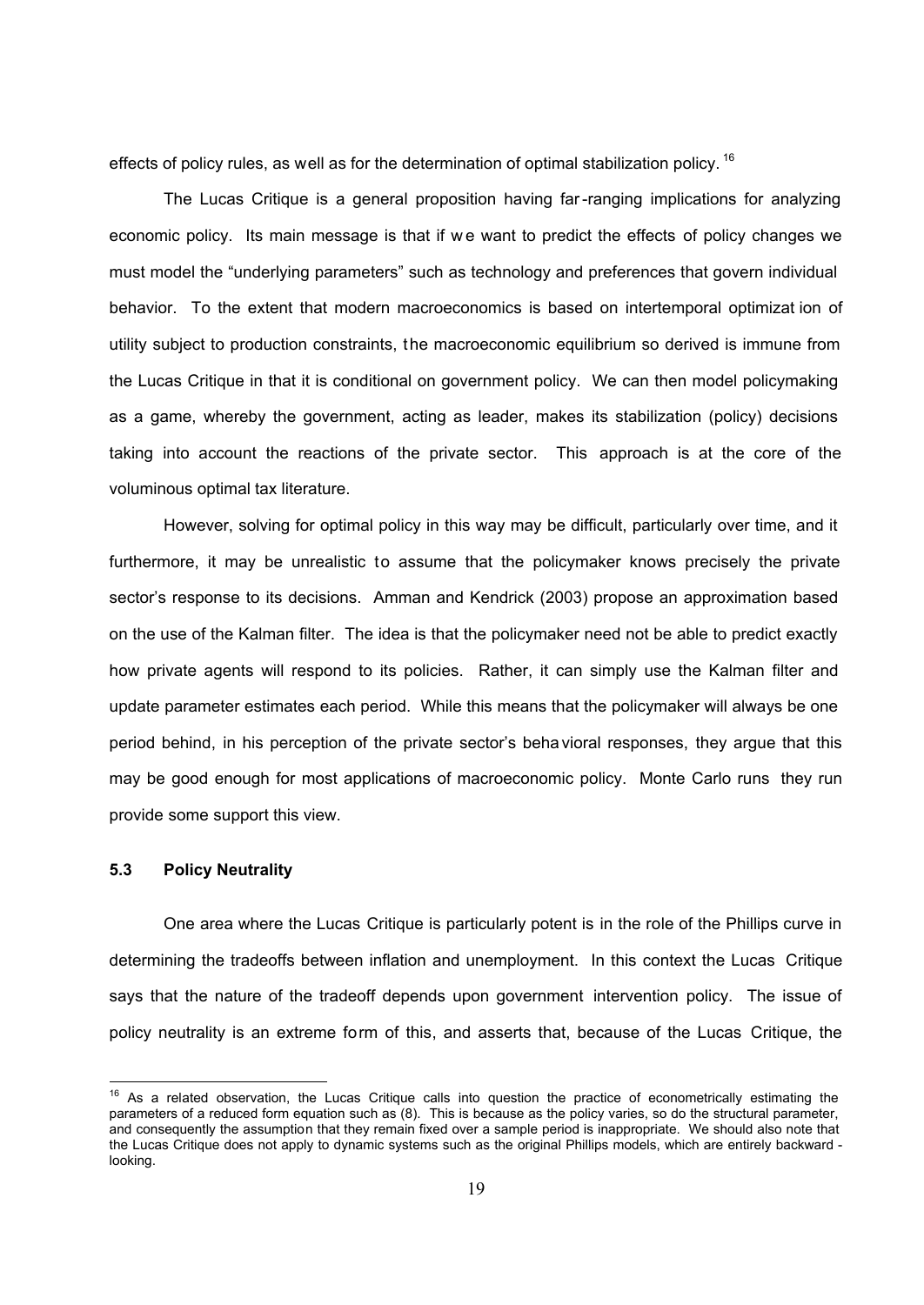tradeoff breaks down completely.

 $\overline{\phantom{a}}$ 

In an influential article, Sargent and Wallace (1976) provided an example to show that under rational expectations only unanticipated policy changes can hav e real effects, so that any feedback policy rule, such as the Phillips rules we have been discussing, will have no effect on output. In our example, the time path of output would become independent of the policy parameters such as  $\mathfrak{g}_{p}$ , so that there is no tradeoff between output and inflation. It turns out that this policy neutrality proposition, as it is known, and which is poten tially devastating to the use of control theory as a tool of stabilization policy, is sensitive to model specification, and in particular to the timing of expectations. This can be illustrated by comparing two simple examples.

First, consider an economy represented by the pair of s tochastic difference equations

$$
y_t = -e[r_t - (E_{t-1}(P_{t+1}) - E_{t-1}(P_t))] + u_t
$$
\n(23a)

$$
P_t - P_{t-1} = q y_t + E_{t-1}(P_t) - P_{t-1} + v_t
$$
\n(23b)

where  $y_t$  denotes output (in deviation form) in logarithms,  $P_t$  denotes the price level in logarithms,  $E_{t-1}(.)$  denotes expectations, formed at time  $t-1$  and assumed to be rational,  $r_t$  is the nominal interest rate, and  $u_t, v_t$  are white noise random disturbances in demand and supply, respectively. In keeping with the contemporary literature we employ discrete time. Equation (23a) is a standard IS curve, relating output negatively to the real interest rate, where the expected rate of inflation over the period (*t*,*t* +1) is based on information at time *t* −1. The second equation is the New-Classical Phillips curve.<sup>17</sup> Assuming that the monetary authority treats the nominal interest rate  $r<sub>i</sub>$  as the policy variable, the equilibrium value of output  $y_t^+$  can be shown to be

$$
y_t = -e[r_t - E_{t-1}(r_t)] + u_t
$$
\n(24)

The point about (24) is that (the deviation of) output depends only upon the unanticipated component of monetary policy. Any feedback policy rule based on past observed data that the monetary authority follows is fully incorporated into private agents' expectations and thus is fully

 $17$  Lucas adopted what has become known as the "Lucas supply function", which replaces (23b) by  $y(t) = \lfloor \left[ P_t - E_{t-1}(P) \right] + v'_t$ , so output deviations depend upon unanticipated price movements. The same results obtain.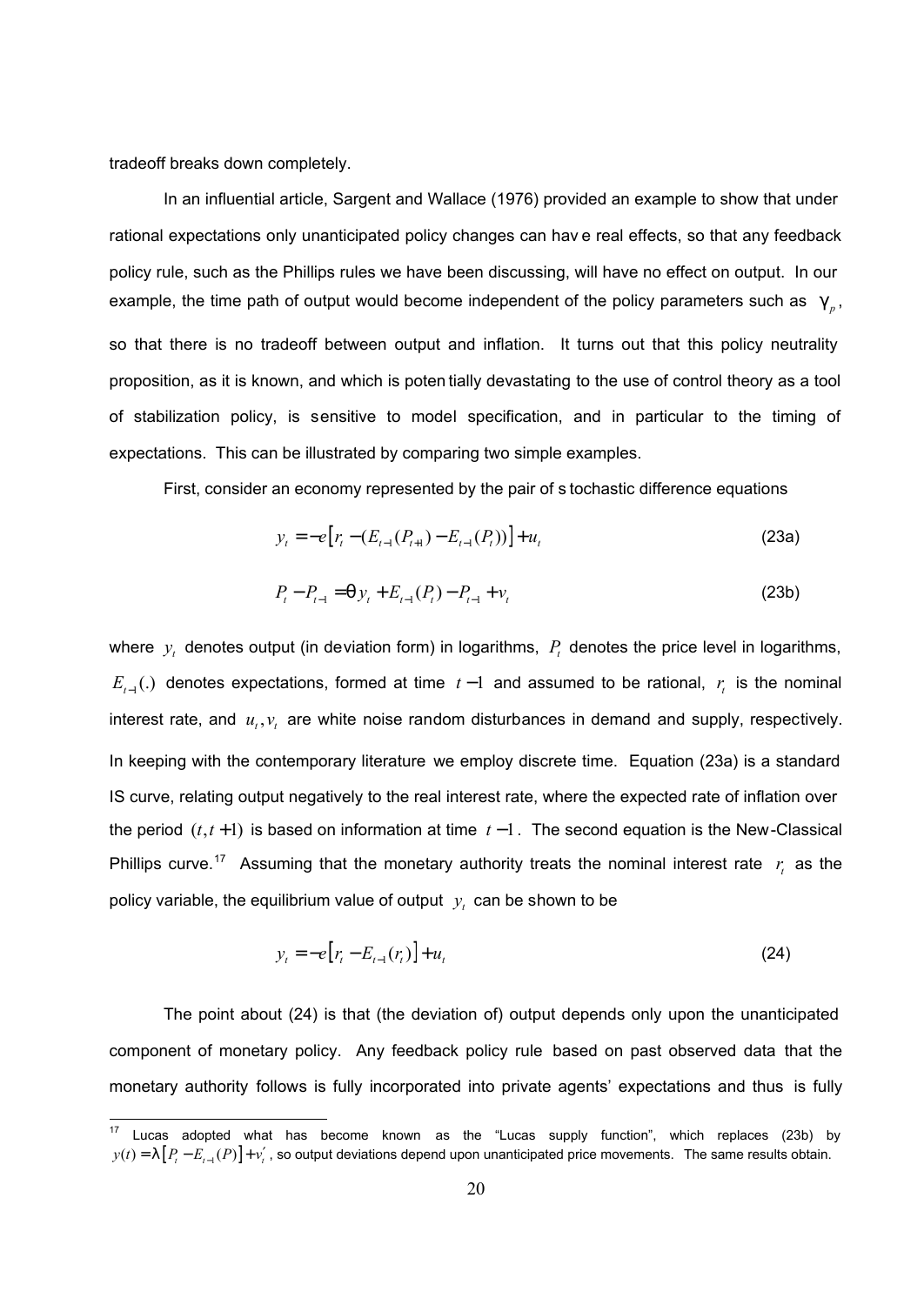negated in terms of its effects on current output.

Things change dramatically, however, if we now modify (23a) to

$$
y_t = -e[r_t - (E_t(P_{t+1}) - P_t)] + u_t
$$
\n(23a')

The only difference is that we modify expected inflation for period  $(t, t+1)$  to be conditional on information at time *t*, when the actual price level is observed. The rational expectations solution for output under this seemingly modest reformulation is

$$
y_{t} = -\frac{e}{(1+eq)} [r_{t} - E_{t-1}(r_{t})] - \frac{e}{(1+eq)} \sum_{i=1}^{\infty} [E_{t}(r_{t+i}) - E_{t-1}(r_{t+i})] + \frac{(u_{t} - ev_{t})}{(1+eq)}
$$
(24')

In addition to the current unanticipated component of monetary policy, given by the first term of (24'), current output now depends upon the sum of all revisions to future monetary policy between time (*t* −1) and *t*, which takes account of new information acquired at time *t*. By impacting the forecast of inflation a feedback policy rule will now exert an impact on current output.

As a simple example, suppose that the monetary authority sets the intere st rate in accordance with the rule

$$
r_{t} = \left( \frac{u_{t-1} - ev_{t-1}}{1 + eq} \right)
$$

This is feedback rule whereby the monetary authority adjusts the interest rate in response to the previous period's stochastic shocks, which are known at time *t*. With  $u_t, v_t$  being white noise, taking expected values over relevant periods (24') reduces to

$$
y_t = \left(1 - \frac{1}{1 + qe}\right) \frac{u_t - ev_t}{1 + eq}
$$

l

which clearly is influenced by the policy rule.<sup>18</sup> Indeed, setting  $l = q + 1/e$  succeeds in stabilizing output completely. The presence of policy neutrality thus depends critically upon the available

 $18$  We should point out that setting the nominal interest rate, as in this example, leads to an indeterminate price level, an issue that has generated some debate, particularly in the context of the so -called monetary instrument problem; see Poole (1970), Parkin (1978), Turnovsky (1980), and McCallum (1981). This aspect does not invalidate the point we are making, and in any event can be easily circumvented by introducing real money balances into the aggregate demand function.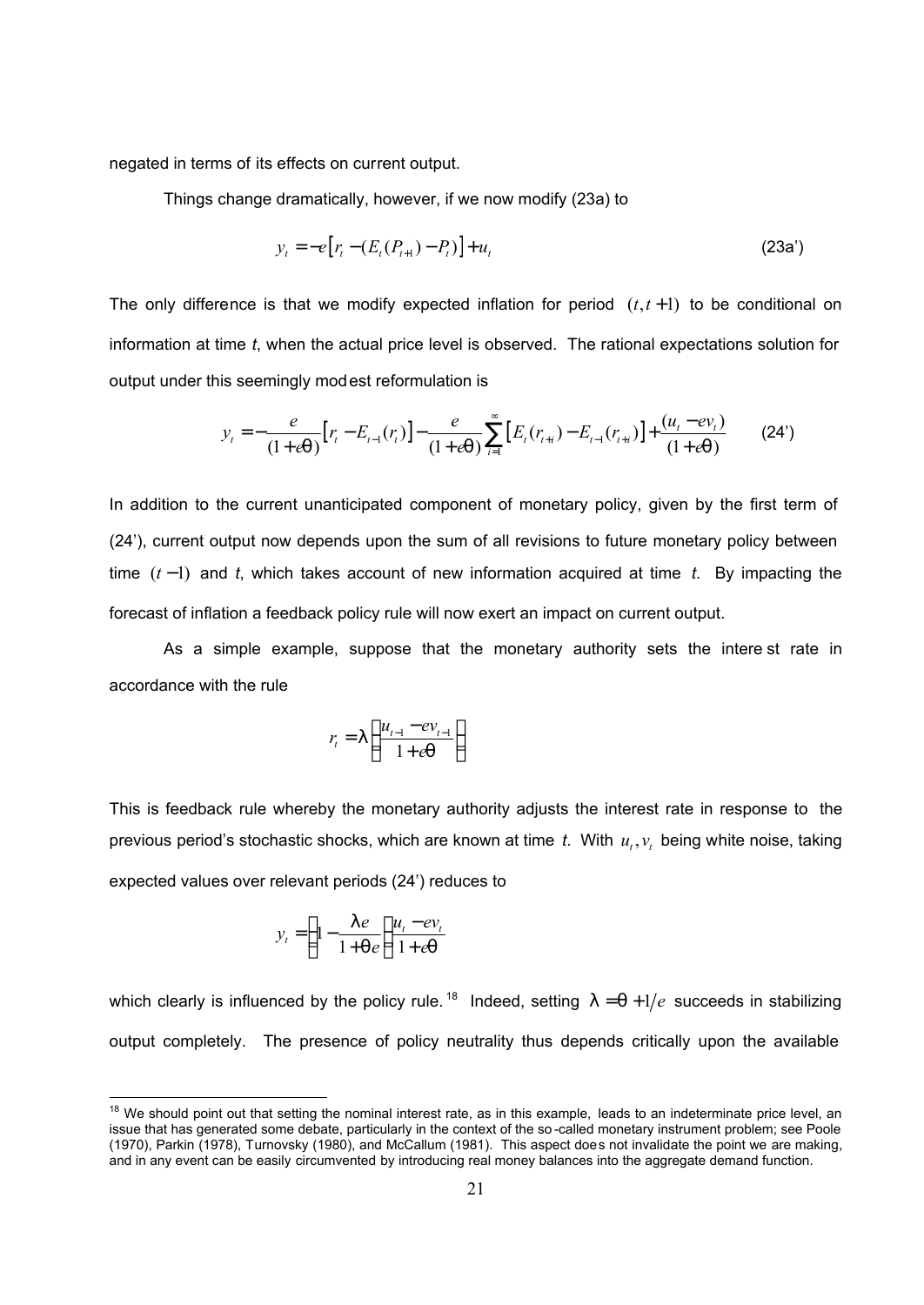information, an issue that is taken up at greater length by Canzoneri, Henderson, and Rogoff (1983).

## **5.4 Time Consistency of Optimal Policy**

The fourth issue to arise when the system contains forward-looking jump variables is that of "time consistency". This concept was first introduced into the economics literature by Strotz (1955 - 56). It describes a situation where an agent's preferences change over time, so that what is preferred at one instant of time is no longer preferred at some other later point in time. This issue has ramifications for various aspects of economics and in particular for stabilization policy. In this context the issue is whether or not a future poli cy decision that forms part of an optimal plan formulated at some initial date remains optimal when considered at some later date, even though no relevant information has changed in the meantime. If it is not, the optimal plan is said to be time inconsistent.

This problem was emphasized by Kydland and Prescott (1977) who argued that the problem of time inconsistency has grave implications for the application of control theory methods to problems of economic stabilization. In the abstract to their paper they write "....We conclude that there is no way control theory can be made applicable to economic planning when expectations are rational." In the conclusions they argue "...active stabilization may very well be dangerous and it is best that it not be attempted. Reliance on policies such as a constant growth in the money supply and constant tax rates constitute a safer course of action ." These are strong statements and many people in the community of control theorists view this assessment of the role of control theory to stabilization policy as overly pessimistic.

But the question of time consistency (or inconsistency) is important, and attempts to resolve it have generated a lot of research. The pursuit of time inconsistent policies will eventually cause the government to lose credibility and issues such as commitment and reputational equilibria have been analyzed by a number of authors; see e.g. Barro and Gordon (1983), Backus and Driffill (1985).

One simple solution, very much within the spirit of the linear-quadratic framework, is the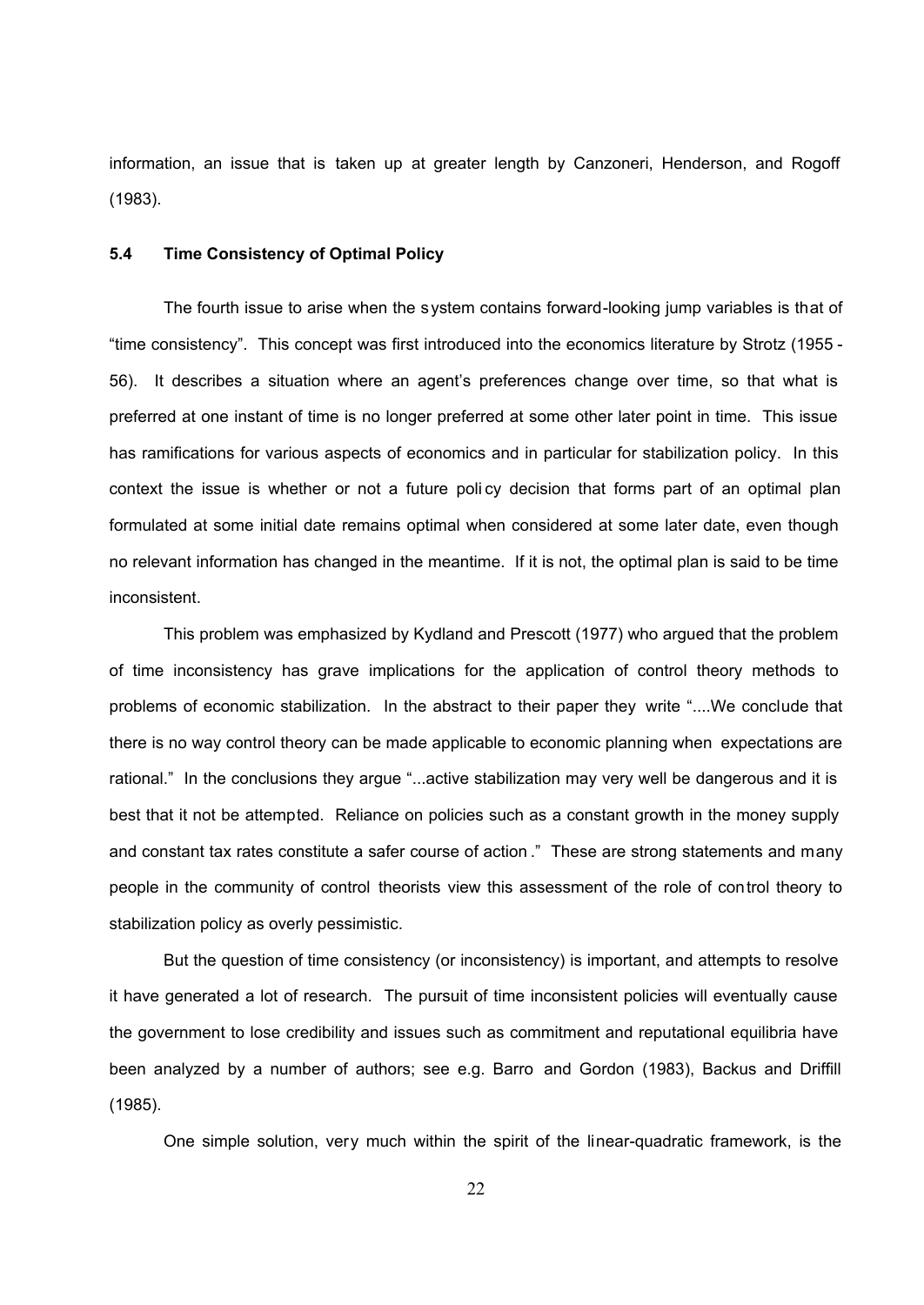following. As noted, the attainment of a rational expectations equilibrium involves an initial jump in the forward-looking variable. These initial jumps presumably impose real dislocational costs on the economy, and these should be taken into account in the design of the optimal policy system. Stemp and Turnovsky (1987) show how if these initial costs are large enough that it may cease to be optimal for the policymaker to re-optimize along a transitional path.

To see this assume that the policymaker's objective function is to

Minimize 
$$
\int_0^\infty [ay^2 + (1-a)p^2]e^{-bt}dt + k|P(0) - P_0|^q
$$

This cost function now has two components. The first is the standard quadratic loss function, asserting that the policymaker's target is to achieve a zero rate of inflation ( $p=0$ ) at a full employment level of output ( $y = 0$ ). One objective is to minimize the discounted intertemporal deviations from these targets, with  $0 \le a \le 1$  reflecting the relative importance assigned to these two objectives.

In a world of rational expectations, a change in monetary policy will cause an initial unanticipated discontinuous jump in the price level,  $P(0)$ , from its previously inherited level,  $P_0$ . Given sluggishness in the economy this causes jumps in real magnitudes, which impose structural adjustment costs [e.g. labor reallocation] on the econo my and these should be taken into account in assessing the overall benefits of the optimal stabilization policy. These initial adjustment costs are not reflected in the conventional term, but are incorporated in the second term. Stemp and Turnovsky show that the time consistency, or otherwise, depends critically upon *q* , being time consistent if  $q \leq 1$  and time inconsistent otherwise.

## **6. Rules versus Optimal Policy**

Despite the fact that the generic form of the optimal policy rule is the generalized proportional policy as set out in (13), from a practical point of view the policy may turn out to be extremely complicated to compute, espec ially for a large system, and even more so if it includes forward-looking variables. This leads to the question of the gains from applying optim al control over using some simple, but reasonable, policy such as the three rules proposed by Phillips, or the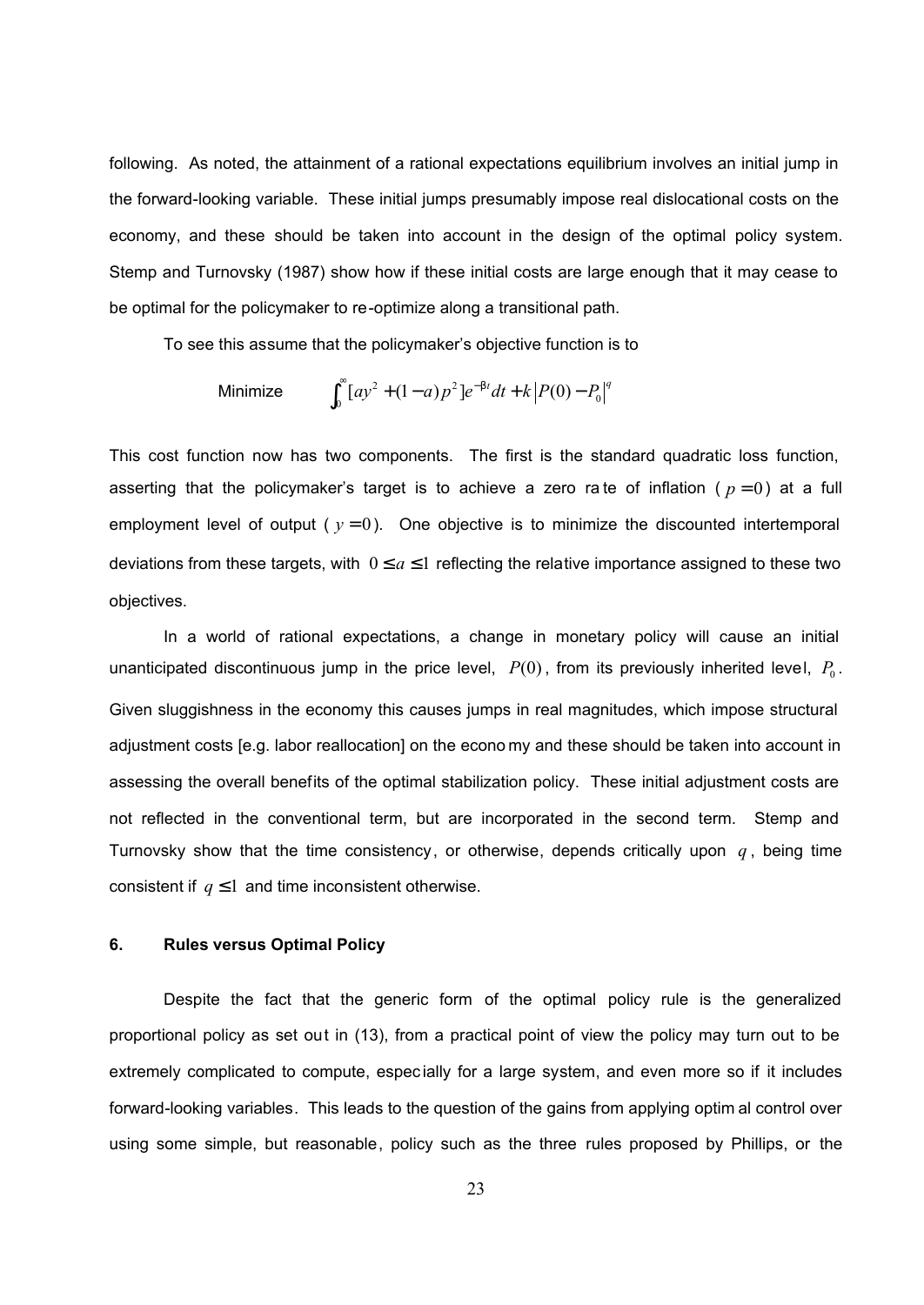Taylor rule, or perhaps even doing nothing at all.

This is an old question, predating Phillips, going back to Friedman (1948) and early discussions of policy rules versus discretionary policy. At that time Friedman advanced the proposition that due to the length and variability of lags in the effects of monetary policy, the monetary authority should abandon discretionary monetary management and si mply should allow the money supply to grow at a fixed rate. Indeed, our discussion of the Phillips rules provides some support for this view. We have seen that the presence of policy lags can introduce unwanted cycles in the economy, and even instability that otherwise would not exist. But the debate of rules versus discretion raises several issues, most important of which relate to the information that the policymaker possesses. Here we briefly note some of them.

First, suppose that the world is deterministic and the policymaker knows the true structure. Then by its nature the optimal policy dominates and so the question is whether the gains in economic stability are sufficient to justify the effort involved in computing the optimal rule over something much simpler and mechanistic. Some yea rs ago Feldstein and Stock (1994) addressed this question in an analysis where the objective is to target nominal income. The y reached the conclusion that there is little difference between a very simple adaptive rule and an optimal policy. If this kind of proposition is robust, then simple policy rules of the type originally proposed by Phillips will continue to play an important role in the stabilization of dynamic economic systems.

Second, what if there is uncertainty? This introduces different levels of complications. The optimal policy model introduced in Section 4 assumed that everything is known except for the fact that some of the parameters describing the economy are stochastic. As we have seen this will influence the optimal setting of the associ ated policy instrument, just as it did in Brainard's (1967) early analysis. But one of the important results obtained by Wonham (1969) is that feedback control in a system with stochastic parameters, whereby th e effects of policy become stochastic , is feasible if and only if the noise is not too great. In this case, it is possible for the policy instrument used for stabilization to introduce too much noise into the system implying that the economy will actually be more stable if the policymaker does not intervene.

Third, and most fundamentally, all optimal policies we derive are specific to an assumed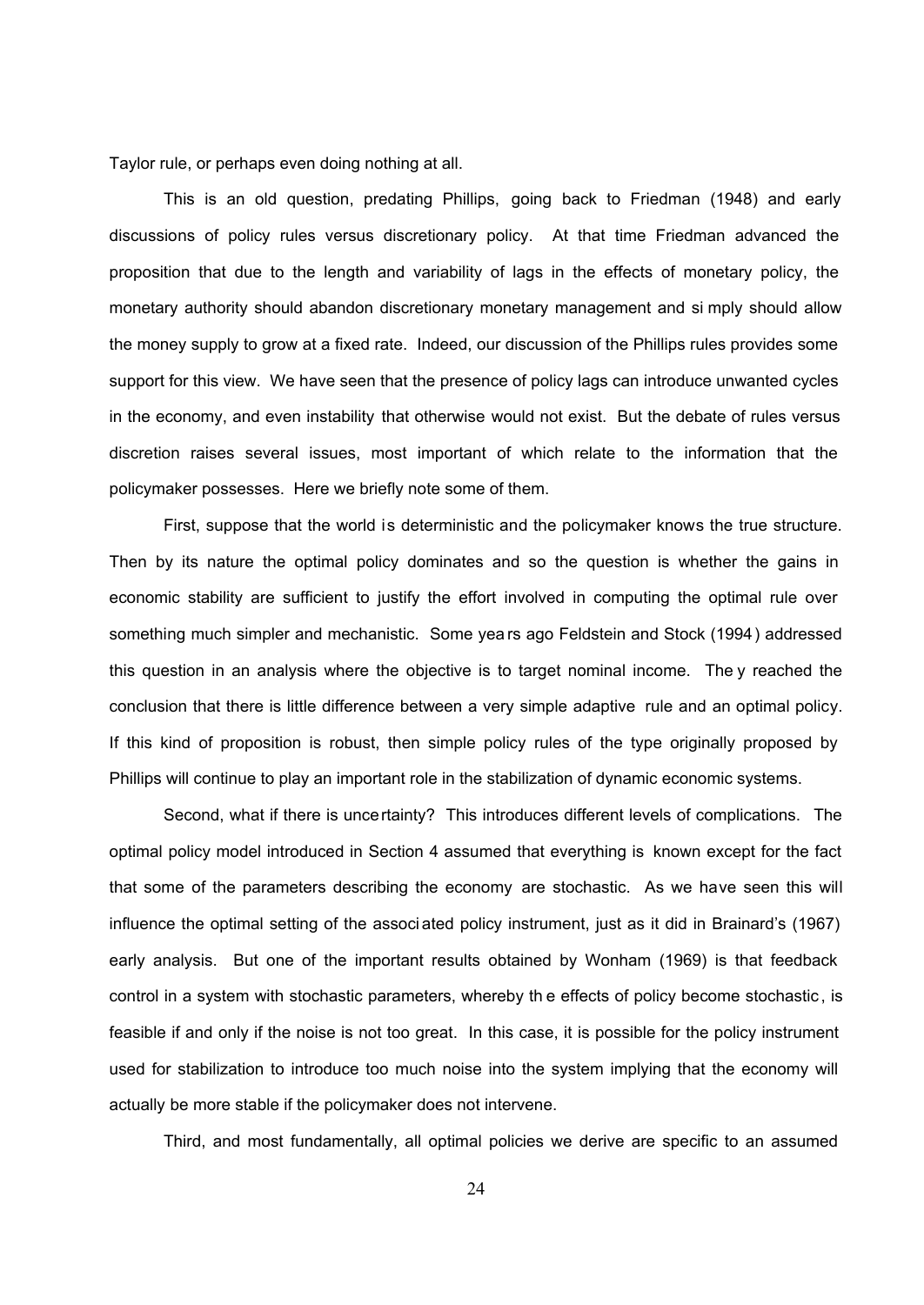economic structure, rather than the true economic environment that policymakers do not and cannot know. What are the merits of employing the optimal policy to the wrong model, rather than some arbitrary alternative rule? This issue is addressed in detail by Brock, Durlauf, Nason, and Rondina (2007). Their approach is to construct a model space that includes all c andidate models for the economy, evaluate the policies for each of the candidate models, and then determine how to draw policy inferences given the fact that the true model is unknown. In contrast to the usual robustness analysis that measures misspecification relative to some baseline model, the y acknowledge the global nature of model uncertainty. They focus on the se nsitivity of the rules to model uncertainty, rather than on the derivation of optimal rules in the presence of model uncertainty. The other issue they address concerns the tradeoffs of policy on variances of different frequencies; policies that may reduce the variance of high frequency fluctuations may come at the expense of enhanced longer-term fluctuations.

## **7. Recent Developments**

In this section we briefly note some of the more recent aspects of stabilization policy that pertain to Phillips' contribution.

## **7.1 New-Keynesian Phillips Curve**

The New-Keynesian Phillips curve is based on a model of optimal pricing in imperfect competition and a theory of price stickiness; see e.g. Roberts (1995), McCallum and Nel son (1999), and Woodford (2003). It is of the generic form

$$
P_{t} - P_{t-1} = q y_{t} + b \left( E_{t}(P_{t+1}) - P_{t} \right) \quad 0 < b < 1
$$
 (25)

and differs from the New-Classical Phillips curve in that the expected inflation to whi ch the current inflation is reacting extends for the next period  $(t, t+1)$ , rather than for the previous period  $(t-1, t)$ . This has important consequences for stabilization policy. To see this, we shall combine (25) wi th (23a), for which the New-Classical Phillips curve yields policy neutrality.

The form of the rational expectations solution depends upon the magnitude of  $b + qe$ . We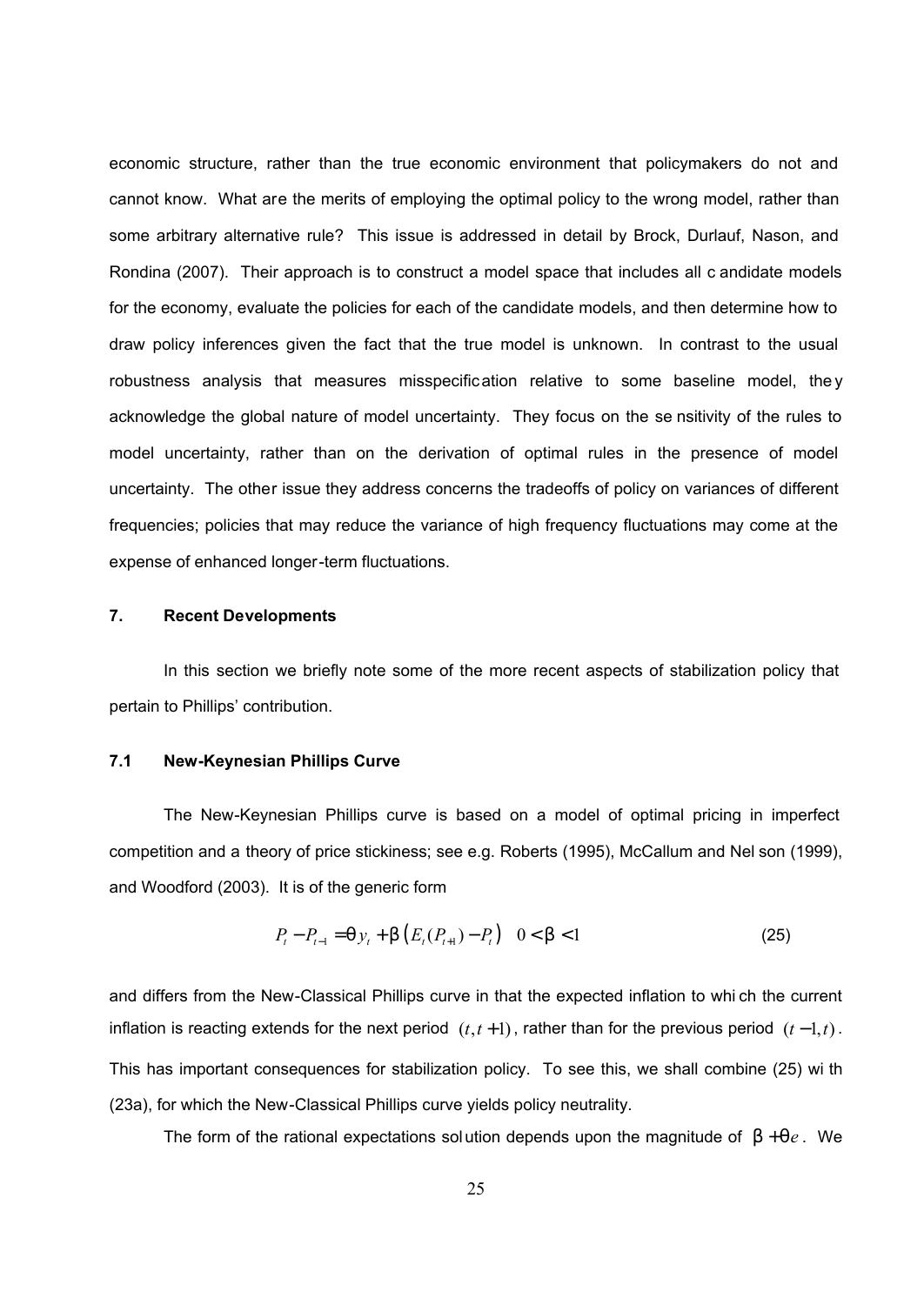consider the case  $b + qe < 1$  when the unique stable solution for  $y_t$  is

$$
y_t = -er_t - e^2 q \sum_{j=1}^{\infty} (b + q e)^{j-1} E_{t-1}(r_{t+j}) + u_t
$$
 (26)

It is clear that interest rate rules based on past information will influence current output. For example, if  $r_{t} = \mu_{t-1}$ , then the solution to (26) is

$$
y_t = -e\mathfrak{m}u_{t-1} + u_t
$$

which is clearly dependent upon the policy parameter *m* . The case *b* +*qe* >1 is associated with non-uniqueness issues of the type identified in rational expectations mode ls by Taylor (1977), but depending upon how the non-uniqueness is resolved, policy rules will have real effects.

## **7.2 Multi-agent Stabilization**

Thus far we have focused on a single decision-maker, acting in isolation. In reality, many economic situations are characterized by multiple decision-makers operating in an interactive environment. The decisions made by one agent influence the other, and vice versa, giving rise to strategic behavior that we can analyze as a dynamic game. As is well known , crucial factors determining the equilibrium outcome include (i) the availability of information at the time decisions are made, (ii) the sequencing of the decisions by the agents, and (iii) whether they behave non cooperatively to maximize their own individual welfare, or cooperatively to maximize their joint wellbeing.

Insofar as stabilization policy is concerned , there are two main areas where strategic interaction is particularly important. The first is the interaction between monetary and fiscal policy, allowing for the fact that the central bank may have different objectives from the Treasury. This gets into issues relating to credibility of policy, reputation, and political aspects that are somewhat removed from the approach to stabilization that we are discussing here; see e.g. Persson and Tabellini (1999).

The second application is in the area of international economic policy coordination, and in particular monetary and exchange rate policy. Miller and Salmon (1985) and Oudiz and Sachs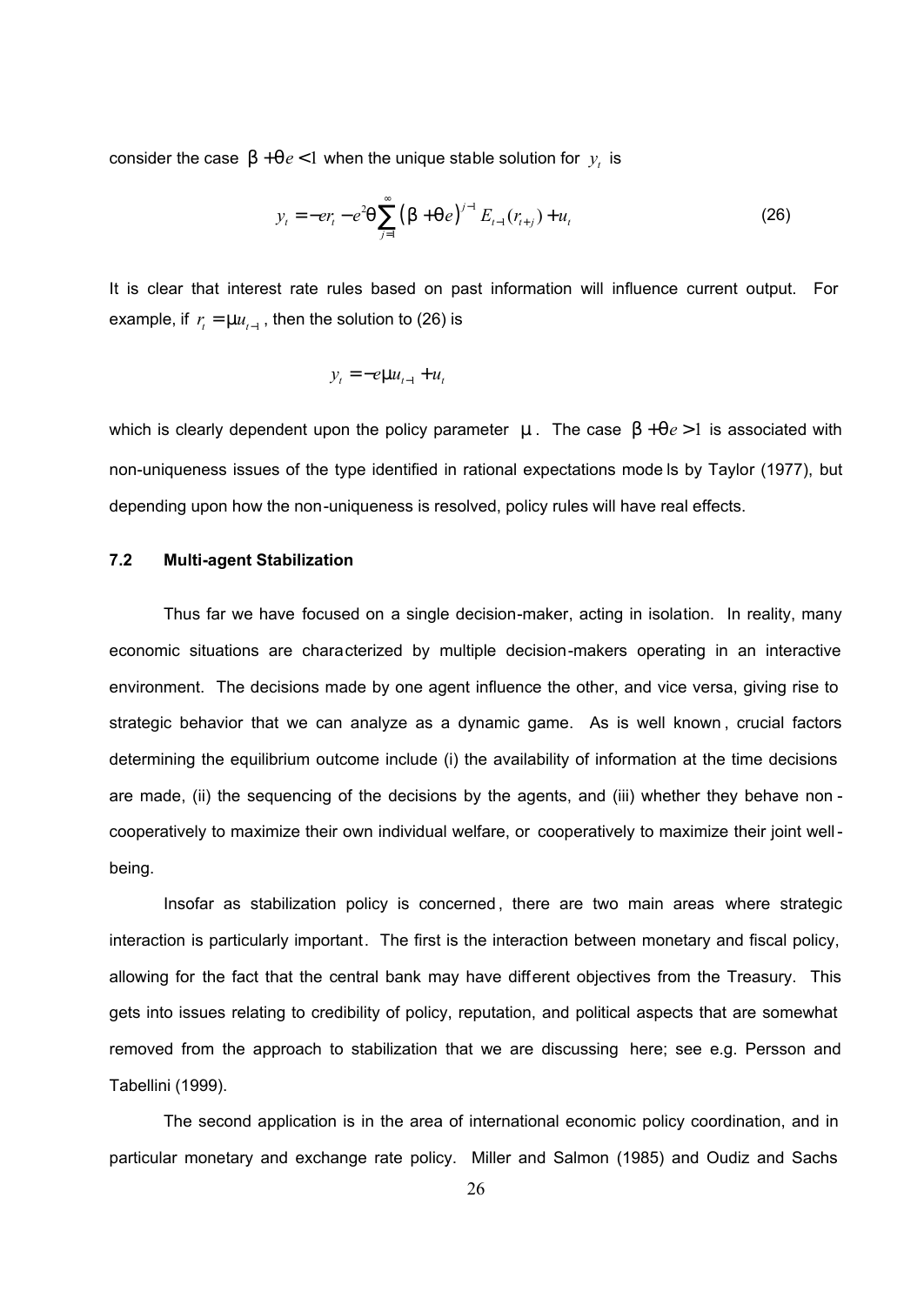(1985) have analyzed two country dynamic games of monetary policy, which are direct generalizations of the class of optimal policy model summarized in Section 4. To give a flavor of this suppose the policy maker in Country 1 wishes to solve the following dynamic optimization problem

$$
\min \int_0^\infty w'(t)Q_1w(t)dt \quad \text{where} \quad w'(t) \equiv \begin{bmatrix} x(t) & u_1(t) & u_2(t) \end{bmatrix}' \tag{27a}
$$

subject to the dynamic evolution

 $\overline{\phantom{a}}$ 

$$
\mathcal{X}(t) = Ax(t) + B_1 u_1(t) + B_2 u_2(t)
$$
\n(27b)

for given  $x(0)$ . The policy maker in Country 2 solves an analogous problem.

As in previous examples the objective is to minimize a quadratic loss function, which depends upon Country 1's controls,  $u_1(t)$ , which of course this policymaker sets, Country 2's controls,  $u_2(t)$  , which he may react to, and a common set of target variables,  $x(t)$ . The latter may be more relevant to one country more than the other and may also inclu de non-predetermined variables as well as pure state variables. Equation (27b) describes the evolution of the state variables, which depend in part upon the choices each policymaker makes.

For this setup Miller and Salmon discuss open loop and feedback Nash and Stackelberg solutions. For feedback Nash, for example, each policymaker sets his controls in ac cordance with the feedback rule

$$
u_1(t) = R_1 x(t), \, u_2(t) = R_2 x(t) \tag{28}
$$

taking the other's actions as given when making his decision. The components of the feedback are determined by a generalized Riccati type equation which involves the structural parameters of both economies. It will also depend upon the specific rule defining the dynamic game. But the point we wish to make is that (28) are generalized proportional policy rules directly analogous to (14a) discussed earlier and hence the relationship to Phillips' early work extends to this type of analysis. <sup>19</sup>

<sup>&</sup>lt;sup>19</sup> For an overview of the literature on linear quadratic differential games, see Engwerda (2005).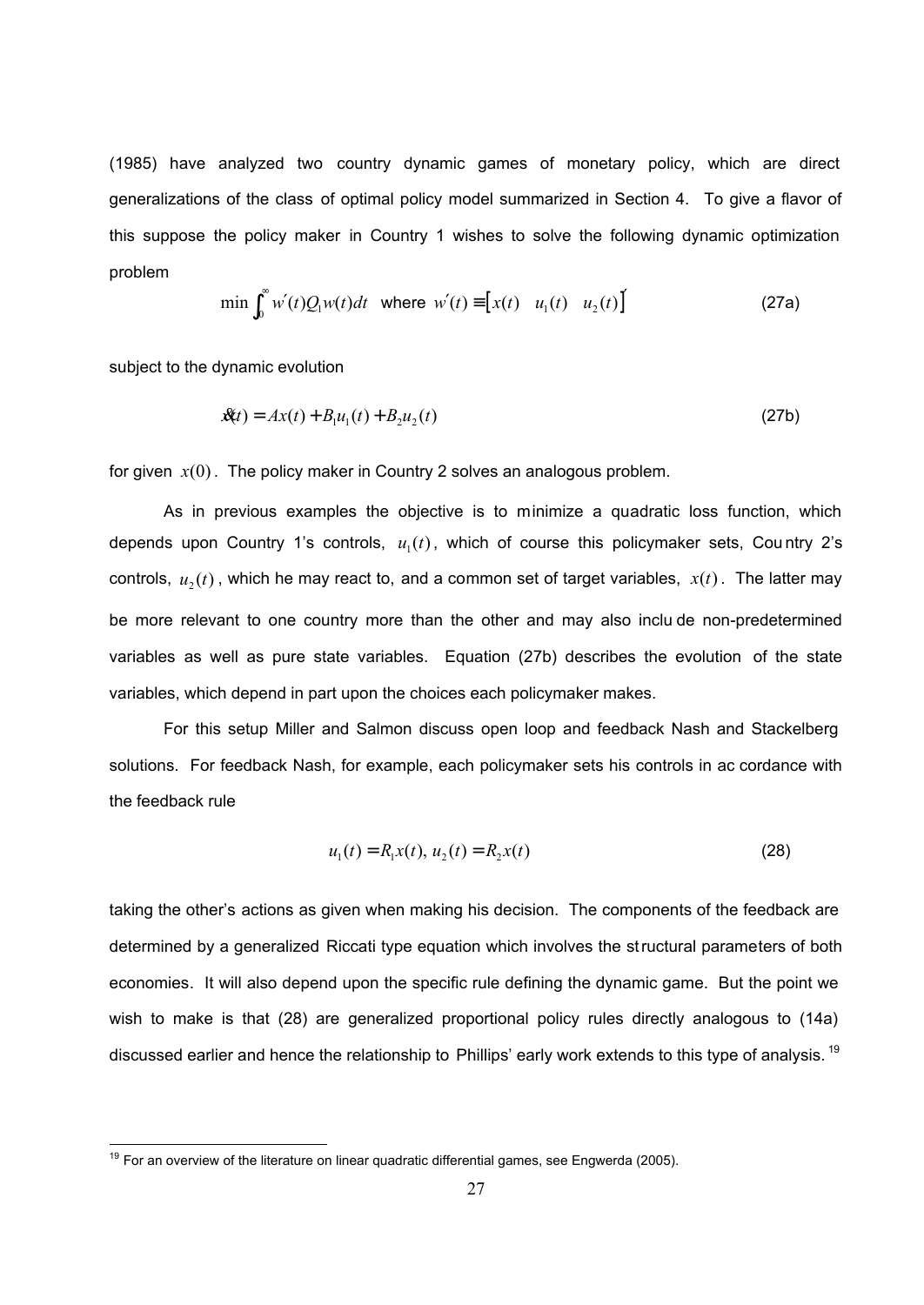## **7.3 Utility Maximization**

The optimal stabilization rules we have derived have been chosen so as to minimize quadratic costs involving the deviations of the state variables and the control (policy ) variables about some stationary level. Many variants of this criterion can be found, varying in such aspects as to whether the deviations in output are measured relative to the full employment level, the frictionless level of output, etc.

Apart from the limitation noted earlier that the quadratic function is weighting positive and negative deviations equally, it suffers from the more serious criticism that it may or may not be an appropriate representation of welfare, which presumably is the issue of ultimate concern. Indeed, for almost three decades now, the "representative agent model" has been the standard macroeconomics paradigm, although it too has been the source of criticisms.<sup>20</sup> With macroeconomic equilibrium being derived through utility maximi zation this framework is much more oriented toward analyzing welfare issues and therefore addressing issues pertaining to optimal policy making.

Recently, several authors have sought to examine the relationship between utility maximization and the conventional stabilization criteria that we have been adopting; see in particular Woodford (2003) where this is discussed in great detail. There he establishes conditions under which the quadratic loss function, so widely employed in stabilization policy , can be viewed as a second-order approximation to the expected value of a more general utility function. Here we informally sketch the relationship in a simple example.

Suppose welfare is represented by a utility function of the form  $U(c, g)$ , where c denotes consumption and *g* denotes government expenditure (the control variable). Suppose further that through stabilization *c* and *g* are restricted to stochastic fluctuations about their respective mean levels (*c*%%, *g*) . Employing a second order approximation to *U*(*c*, *g*) about (*c*%%, *g*) , and taking expected values, we may write

 $\overline{\phantom{a}}$ 

<sup>&</sup>lt;sup>20</sup> See Colander (2006).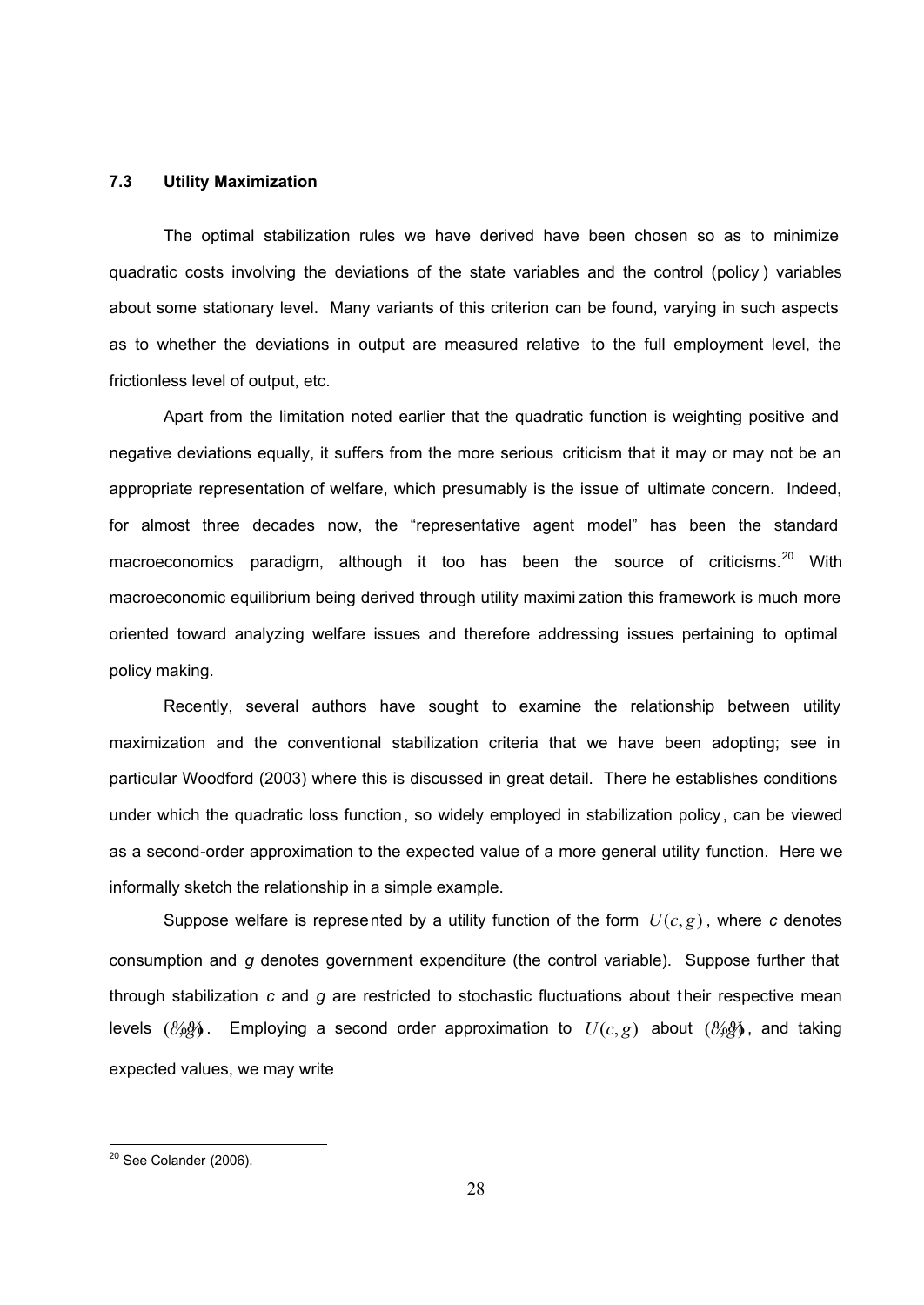$$
EU(c,g) \cong U(\mathcal{E}/\mathcal{E}) + \frac{1}{2}U_{cc}E(c-\mathcal{E})^2 + U_{cg}E(c-\mathcal{E})(g-\mathcal{E}) + \frac{1}{2}U_{gg}E(g-\mathcal{E})^2
$$
(29)

Assume that output is produced by the production function  $y = f(k)$ , where *k* denotes capital stock. If the agent maximizes intertemporal utility, it is well known that equilibrium consumption along an evolving stable adjustment path is of the form  $c = c(k, g)$ , which may be linearly approximated by

$$
c - \mathcal{C} \in c_k (k - k') + c_g (g - \frac{\omega}{2})
$$

Substituting this linear approximation into (2 9) yields a second-order approximation to expected utility of the form

$$
EU(c, g) \cong U(\mathcal{C}\llap{/}{\mathcal{G}\llap{/}{\mathcal{G}\llap{/}}\mathcal{F}\llap{/}{+X}
$$

where *X* is a quadratic loss term involving the state variable *k* and the control variable *g*. For the simple production function, the state variable can be immediately transformed to *y*, as in the stabilization literature. In order for the quadratic loss function to give the correct welfare rankings of different stabilization policies it must be the case that  $U(\ell\lll\psi)$  is independent of policy, or at least is only weakly sensitive to it. One case where it is independent is if the utility function is of the form  $U(c+g)$ . With capital stock constant in steady state, product market equilibrium implies  $\mathcal{C}$   $\phi$   $\phi$  *f* ( $\mathcal{K}$ ), where the steady-state stock of capital is fixed and determined by the marginal product condition  $f'(\hat{k}) = r$ , the rate of time discount.

## **7.4 Learning**

Throughout this discussion we have assumed that the policymaker has complete knowledge of the true underlying economic structure. In the case of deterministic systems all parameters are known, as is their evolution if they are time-varying. In the case of stochastic systems all characteristics of relevant probability distributions are also known; only the specific random outcomes are unknown until they occur. In reality, of course, policymakers do not know the true system. Even if they know the broad structure of the economy, such as the general qualitative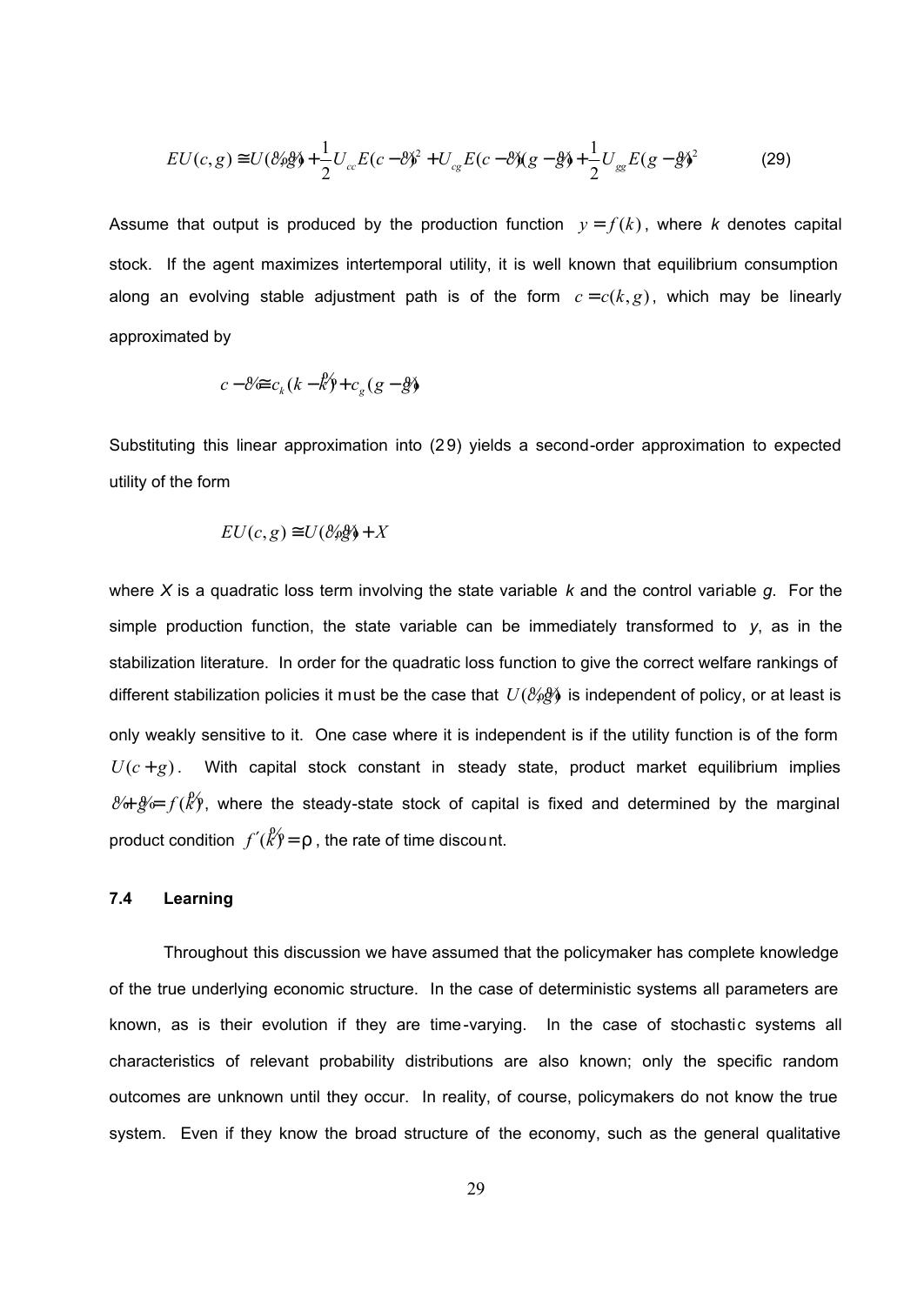relationship among the variables, they will at best have only some estimate of the relevant parameters, and worse still, they are unlikely to even know the general structure of the economy, as Brock et al. (2007) have emphasized. At best, policymakers and agents in general may learn about the structure of the economy as it evolves over time.

The qualitative information about the economic structure becomes particularly important in dynamic models involving rational expectations, the key characteristic of which is that they incorporate agents' perceived structure of the economy. As a result of this, their beliefs about the economy will influence its actual evolution. The fact that applications of rational expecta tions assume complete knowledge of the economy's structure (apart from pure stochastic shocks) has been a source of its criticism. While this is a reasonable objection, we view the traditional rational expectations specification as a useful benchmark, with its underlying characteristic of forwardlooking behavior providing significant insights into macroeconomic dynamics , in general, and stabilization policy, in particular.

To incorporate learning is challenging and raises many issues. By its nature, learning is a gradual process that takes place over time. The interaction of the dynamics of this process with that of the system itself is important and not all learning processes need be stable. The most comprehensive general study of learning as an elemen t of macroeconomic dynamics is Evans and Honkapohja (2001) which itself draws heavily from their past research.

They emphasize the method of expectational stability. The key element of this concept is that it involves a mapping from the perceived law of motion (dynamic structure), which in general is incorrect, to the corresponding actual law of motion, which incorporates this incorrect information. If the system is expectationally stable, learning process for the unknown parameters will converge to the true values and the agent will ultimately learn the true economic process. It is possible however, for the learning process to diverge, and cause the dynamics of the overall system to diverge as well.

Several issues in this process arise and should be me ntioned. First, the time period involved in updating information on parameters need not coincide with the time interval that characterizes the system dynamics. Second, it is possi ble for updating of information to involve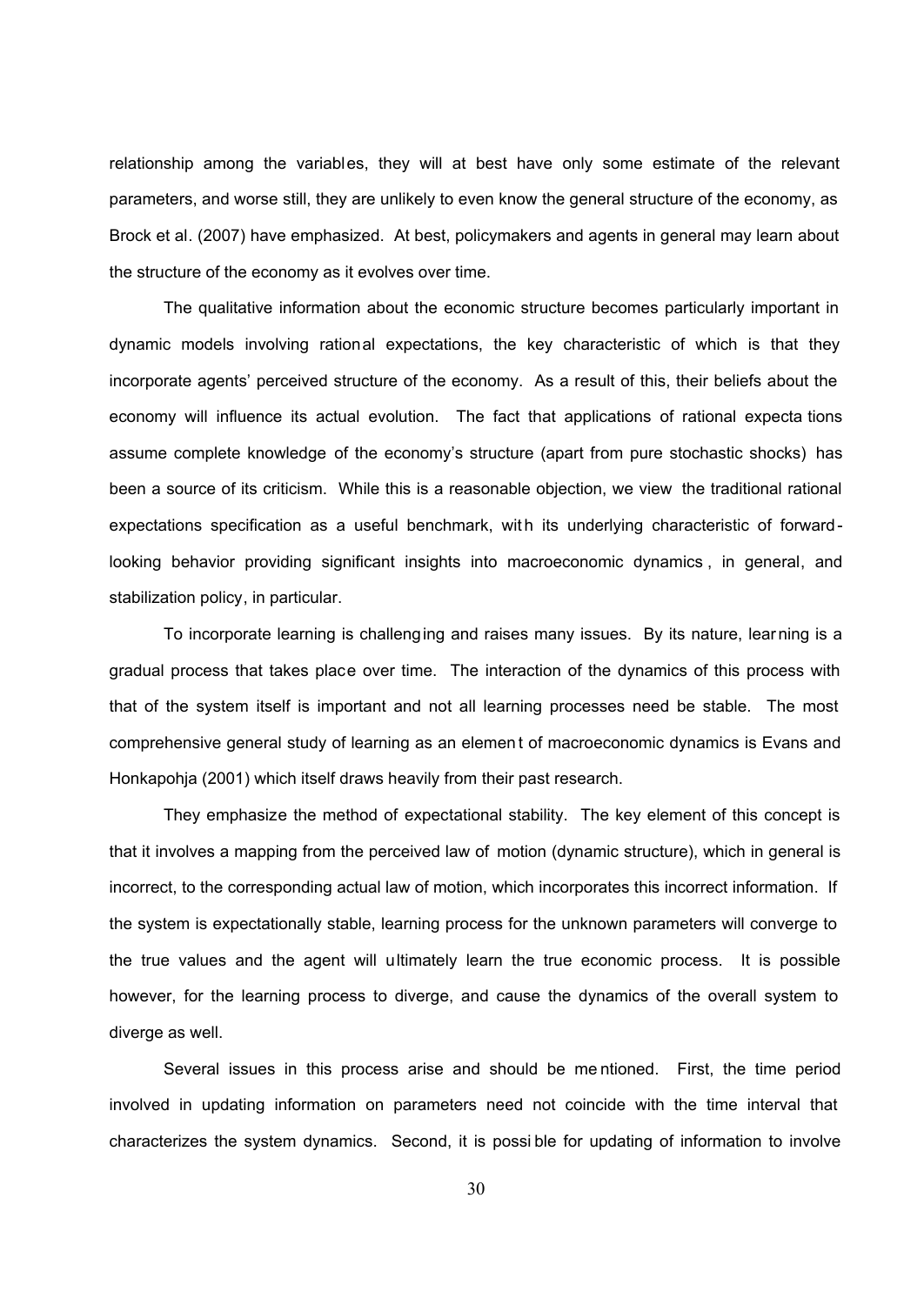nonlinear relationships, leading to a multiplicity of solutions, and for learning not to converge to any of them; see Blanchard and Fischer (1989). Third, information and learning is almost certainly not uniform across the economy; different agents have different degrees of information and varying capacities to learn. Evans and Honkapohja focus primarily on learning by private agents, but the same issues apply to policymakers engaged in optimal policy making. Fourth, learning may take different forms, the two most common being least sq uares learning and Bayesian learning.

The learning procedures we have been outlining can be characterized as being "passive", in the sense that the agent learns about the relevant parameters over time as the system evolves and information is updated. Kendrick (2005) contrasts this with "active" learning sometimes referred to as "dual control". In the stabilization policies we have been considering in previous sections, the policy instrument is used for a single purpose, namely to help move the economy tow ard its target. In contrast, in dual control the policy variable are used for two purposes. In addition to the usual stabilization objective, the second is to perturb the system so as to enhance learning of the relevant parameters and thereby improve control performance at later stages. This form of learning was introduced originally by Kendrick (1982) and later by Amman and Kendrick (1994), using techniques previously developed in the control literature by Tse and Bar -Shalom (1973).

## **8. Conclusions**

It is evident that Bill Phillips through his initial contributions to dynamic stabilization policy in conjunction with the Phillips curve has had a profound impact on the theory of economic policy. First, the policy rules he proposed frequently lie in the cla ss of optimal policies and thus serve as useful benchmarks, thereby assisting in the interpretation of more complex optimal policy rules. Indeed the relationship of the Phillips polic y rules to the optimal rules applies, not only to traditional optimal policy making based on sluggish backward-looking systems, but also to systems involving forward-looking expectations, as well as multi-agent strategic policymaking problems.

The Phillips curve has been a remarkably resilient concept and has remained a key component of the output-inflation tradeoffs that may characterize stabilization policy. Beginning with the original negative inflation-unemployment relationship, through the (backward -looking)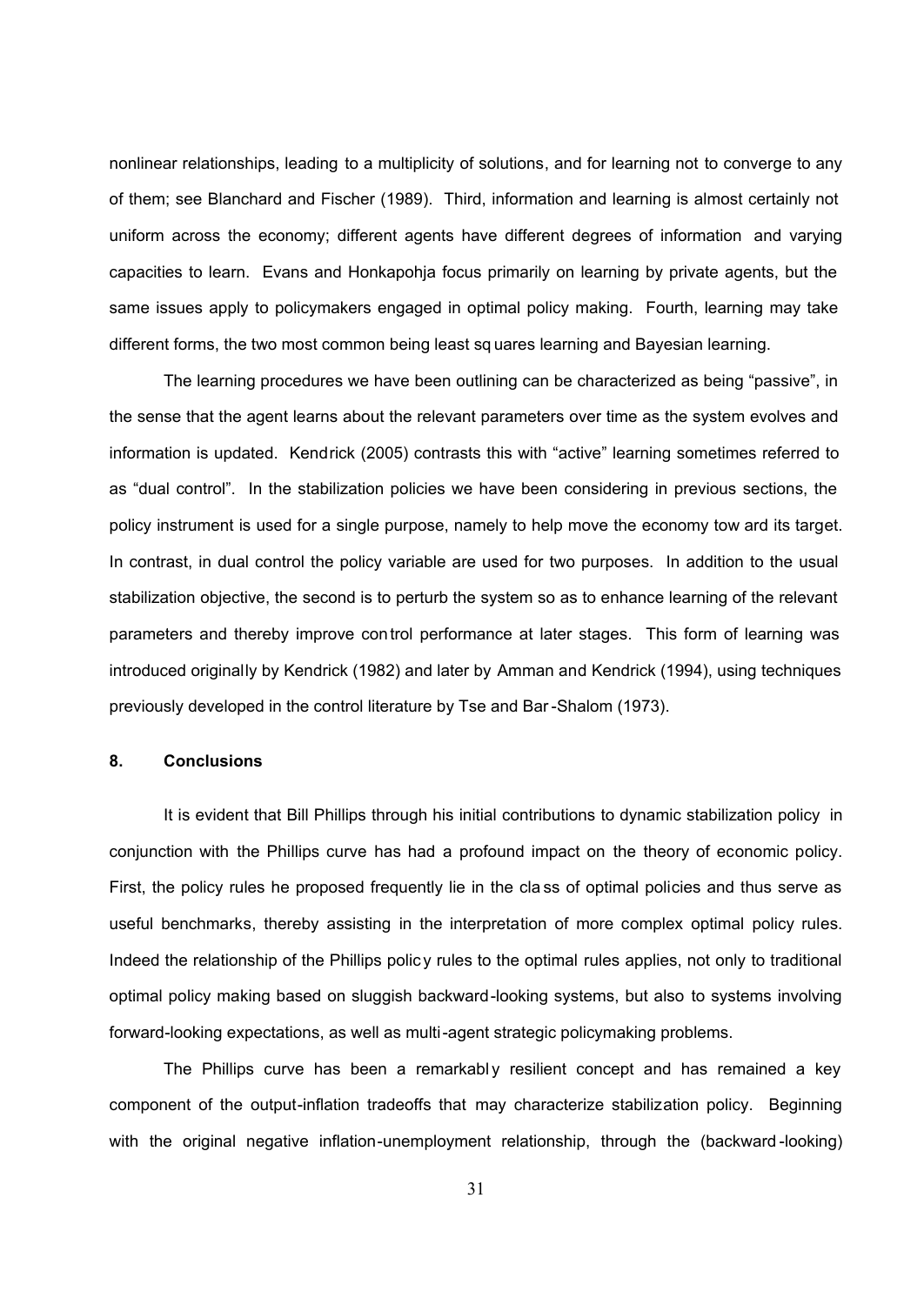expectations-augmented Phillips curve of the 1960s, to the (forward-looking) New-classical Phillips curve of the 1970s, and most recently the New Keynesian Phillips curves of the 1990s, it has been a central component of short-run macrodynamic models for 50 years.

Indeed, the implementation of rational expectations presented a serious challenge to the use of control theory as an instrument of macroec onomic stabilization policy. But it is fair to say that macroeconomists have accepted the challenge and that the methods of control theory are being applied more successfully than ever to dynamic macro models involving rational expectations. The economics profession owes a great debt to Bill Phillips for introducing them to these analytical tools over half a century ago.

#### **Appendix**

# **Optimal stabilization rule when dynamics include both backward-looking and forwardlooking variables**

In this Appendix we briefly provide the details in this case. Our summary draws on the excellent exposition of Currie and Levine (1985). Consider the optimal sta bilization problem

$$
Min \int_0^\infty [y'My + u'Nu] dt
$$
 (A.1a)

subject to

$$
\mathcal{L} = Ay + Bu \tag{A.1b}
$$

where *u* is a vector of control variables and *y*, the vector of state variables are partitioned into pre determined variables, z, and non-predetermined variables, x, namely  $y' = [z \ x]'$ . There are  $p$ costate variables partitioned correspondingly,  $p' = [p_1 \ p_2]'$ . For the predetermined variables,  $z(0) = z_0$ , with  $p_1(0)$  being free, while for the non-predetermined variables  $p_2(0) = 0$ 

The optimal rule for the deterministic control problem is of the form

$$
u(t) = -N^{-1}B'p(t)
$$
 (A.2a)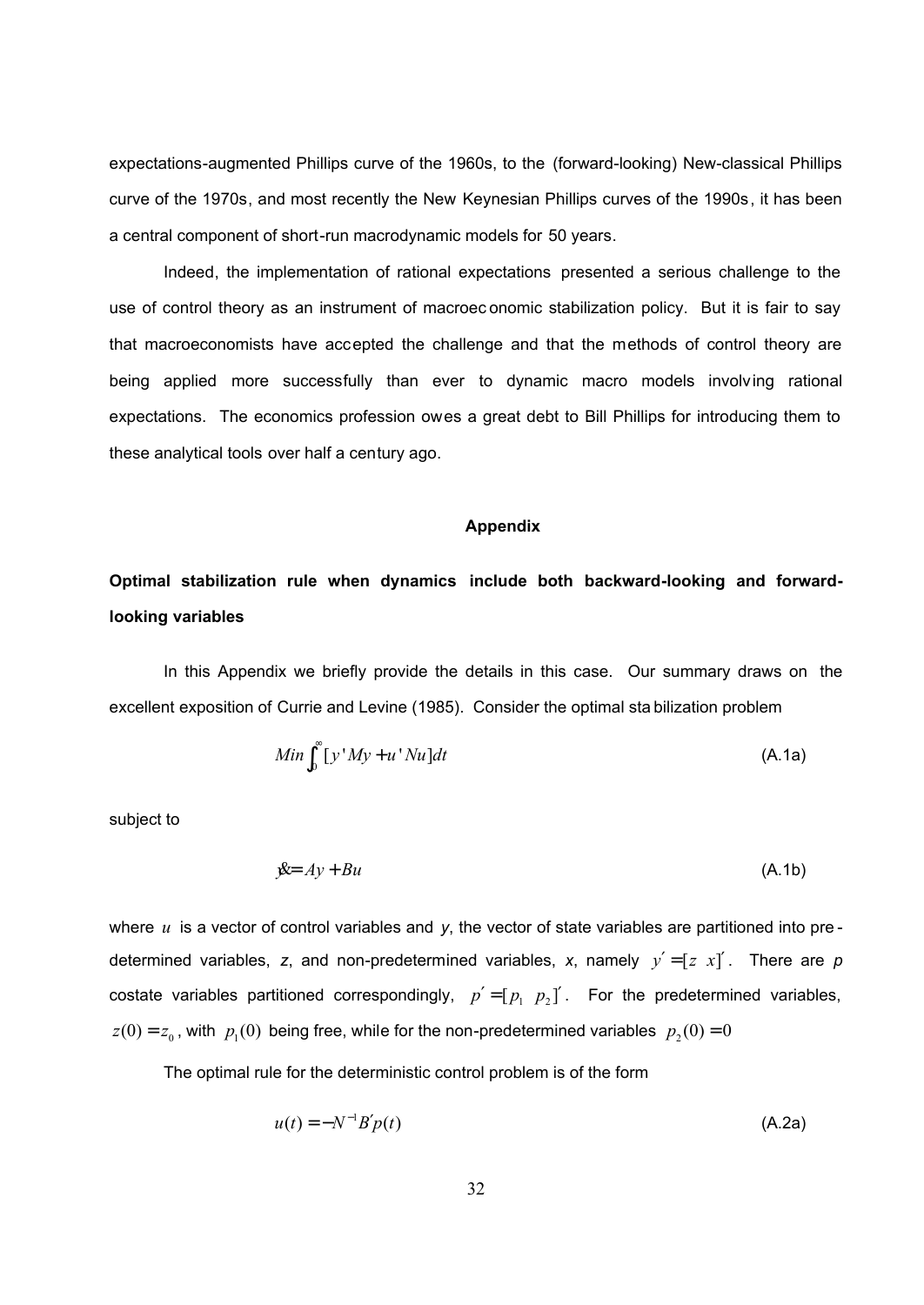where

$$
\begin{pmatrix} \mathcal{B}(t) \\ \mathcal{B}(t) \end{pmatrix} = \begin{pmatrix} A & -J \\ -M & -A' \end{pmatrix} \begin{pmatrix} y(t) \\ p(t) \end{pmatrix} \equiv H \begin{pmatrix} y(t) \\ p(t) \end{pmatrix}
$$
 (A.2b)

and  $J = -BN^{-1}B'$ , together with the transversality conditions  $\lim_{t\to\infty} p(t)y(t) = 0$ , which in this case implies  $\lim_{t\to\infty} p(t) = \lim_{t\to\infty} y(t) = 0$  If *H* has 2n distinct eigenvalues, *n* of these associated with the predetermined variables  $[z \ p_2]'$  will be stable and *n* associated with the non-predetermined variables  $\left[x \;\; p_{_{1}}\right]$ ' will be unstable. Rearranging and partitioning (A.2b) accordingly, we may write

$$
\begin{pmatrix} \mathbf{\hat{x}} \\ \mathbf{\hat{p}}_2^* \\ \mathbf{\hat{p}}_1^* \\ \mathbf{\hat{x}} \end{pmatrix} = \begin{pmatrix} A_{11} & -J_{12} & -J_{11} & A_{12} \\ -M_{21} & -A_{22}' & -A_{21}' & -M_{22} \\ -M_{11} & -A_{12}' & -A_{11}' & -M_{12} \\ A_{21} & -J_{22} & -J_{21} & A_{22} \end{pmatrix} \begin{pmatrix} z \\ p_2 \\ p_1 \\ x \end{pmatrix} \equiv H \begin{pmatrix} z \\ p_2 \\ p_1 \\ x \end{pmatrix} = \begin{pmatrix} H_{11} & H_{12} \\ H_{21} & H_{22} \\ x \end{pmatrix} \begin{pmatrix} z \\ p_2 \\ p_1 \\ x \end{pmatrix}
$$
 (A.3)

We form the matrix of left eigenvectors of *H* , *Q* say, and order it so that the first n rows are the eigenvectors associated with the n stable eigenvectors. We then partition it so that

$$
Q = \begin{pmatrix} Q_{11} & Q_{12} \\ Q_{21} & Q_{22} \end{pmatrix}
$$

Stability then imposes the relationship on the non-predetermined variables

$$
\begin{pmatrix} P_1 \\ x \end{pmatrix} = -Q_{22}^{-1} Q_{21} \begin{pmatrix} z \\ p_2 \end{pmatrix} = - \begin{pmatrix} R_{11} & R_{12} \\ R_{21} & R_{22} \end{pmatrix} \begin{pmatrix} z \\ p_2 \end{pmatrix}
$$
 (A.4)

The optimal feedback rule (A.2a) can thus be written

$$
u(t) = -N^{-1}B'[ - R_{11}z(t) - R_{12}p_2(t), p_2(t)]' \equiv D\left(\frac{z(t)}{p_2(t)}\right)
$$
(A.5)

where  $D \equiv -N^{-1}\bigl[-B_{\text{i}} R_{\text{i1}}, B_{\text{2}}-B_{\text{i}} R_{\text{i2}}\bigr]$  and  $B'\!\equiv\!\bigl[B_{\text{i}}\;\;B_{\text{2}}\bigr]$ . Thus we may write

$$
\begin{pmatrix} \mathbf{\hat{x}} \\ \mathbf{\hat{y}}_2 \end{pmatrix} = [H_{11} - H_{12}R] \begin{pmatrix} z \\ p_2 \end{pmatrix} \equiv C \begin{pmatrix} z \\ p_2 \end{pmatrix}
$$
\n(A.6)

the solution to which is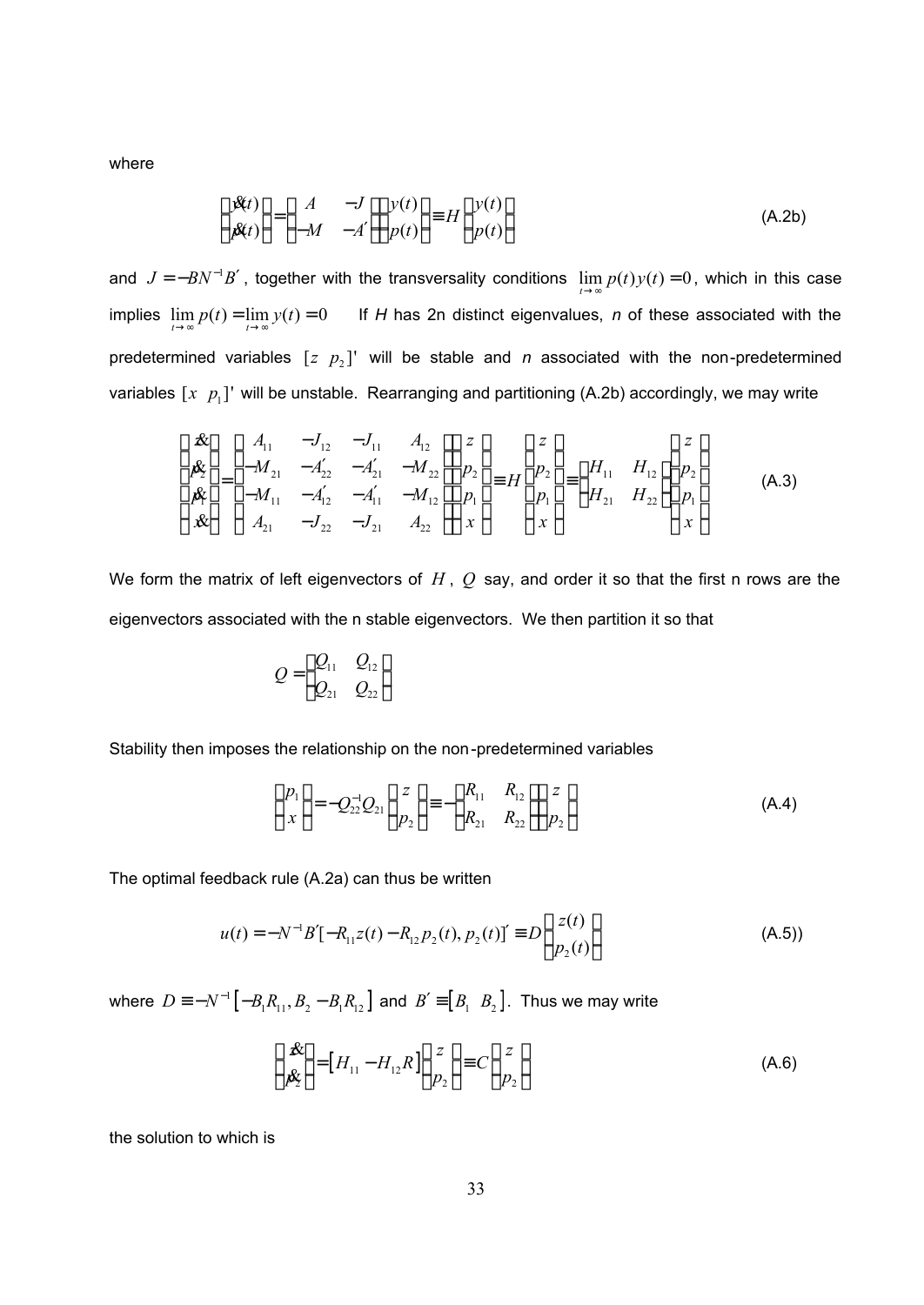$$
\begin{pmatrix} z \\ p_2 \end{pmatrix} = e^{Ct} \begin{pmatrix} z(0) \\ 0 \end{pmatrix}
$$
 (A.7)

From (A.4) we see that

$$
x = -R_{21}z - R_{22}p_2
$$

so that

$$
p_2 = -R_{22}^{-1}(x + R_{21}z)
$$

Substituting into (A.5) we obtain

$$
u(t) = -N^{-1}B'S \begin{pmatrix} z(t) \\ p_2(t) \end{pmatrix}
$$
 (A.8)

where  $S_{11} \equiv -R_{11} + R_{12}R_{22}^{-1}R_{21}$ ;  $S_{21} \equiv -R_{22}^{-1}R_{21}$ ;  $S_{12} \equiv R_{12}R_{22}^{-1}$ ;  $S_{22} \equiv -R_{22}^{-1}$ 

#### **References**

Allen, R.G.D. (1956), *Mathematical Economics*, McMillan, London.

- Amman, H. and D.A. Kendrick (1994), "Active Learning: Monte Carlo Results," *Journal of Economic Dynamics and Control* 18, 119-124.
- Amman, H. and D. A. Kendrick (2003), "Mitigation of the Lucas Critique with Stochastic Control Methods," *Journal of Economic Dynamics and Control* 27, 2035-2057.

Athans, M. and P. Falb (1966), *Optimal Control*, McGraw-Hill, New York.

- Backus, D.K. and J. Driffill (1985), "Inflation and Reputation," *American Economic Review* 75, 530- 538.
- Barro, R.J. and D.B. Gordon (1983), "Rules, Discretion, and Reputation in a Model of Monetary Policy," *Journal of Monetary Economics* 12, 101-121.
- Baumol, W. (1961), "Pitfalls in Contracyclical Policies: Some Tools and Results," *Review of Economics and Statistics* 43, 545-556.
- Blanchard, O. J. and C. M. Kahn (1980), "The Solution of Linear Difference Models under Rational Expectations," *Econometrica* 48, 1305-1311.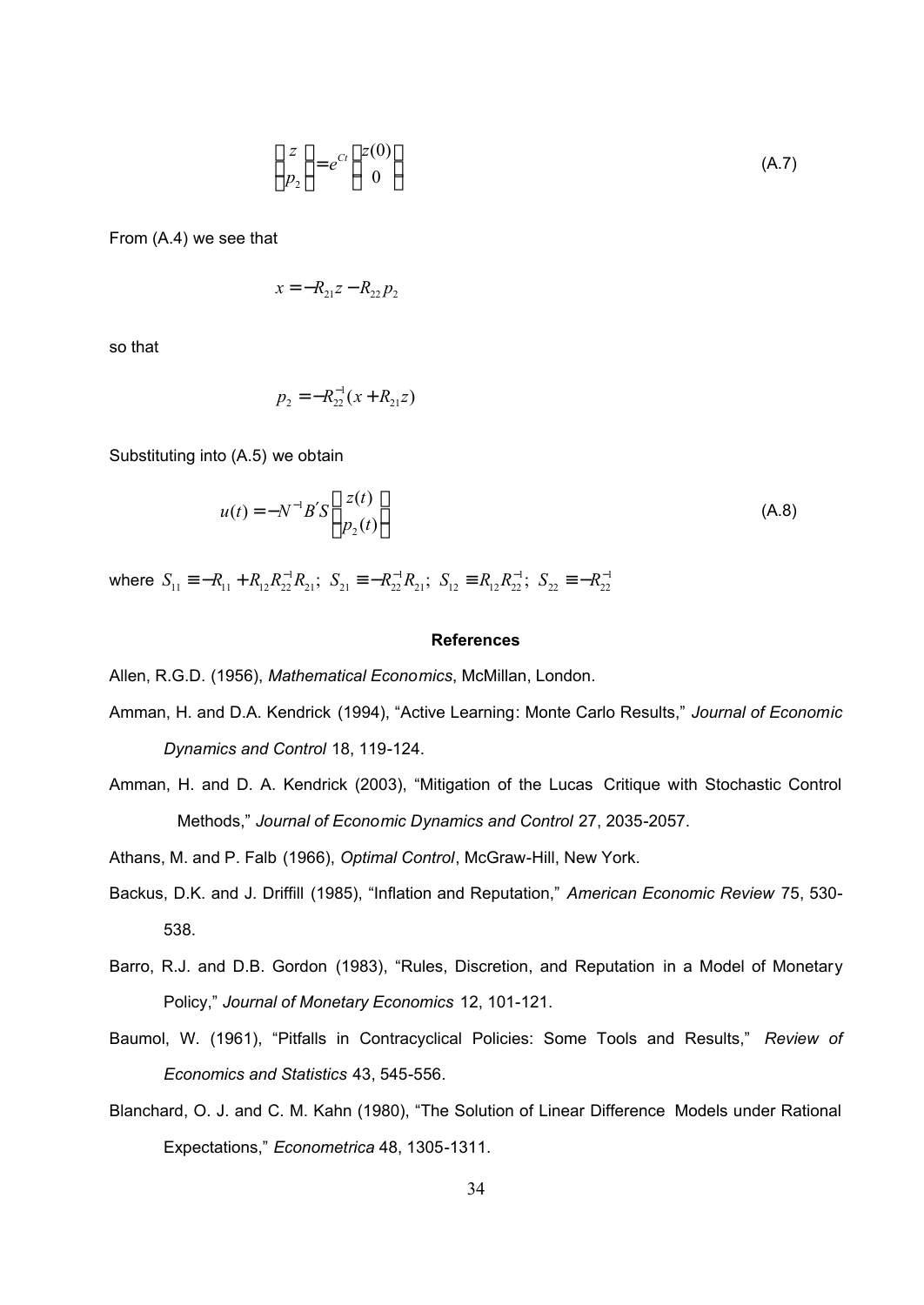- Brainard, W. (1967), "Uncertainty and the Effectiven ess of Policy," *American Economic Review, Proceedings* 57, 411-425.
- Brock, W.A., S.N. Durlauf, J.M. Nason, and G. Rondina (2007), "Simple versus Optimal rules as Guides to Policy," *Journal of Monetary Economics* 54, 1372-1396.

Bryson, A.E. and Y.C. Ho (1966), *Applied Optimal Control*, Blaisdell, Waltham MA

- Buiter, W.H., (1984), "Saddlepoint Problems in Continuous Time Rational Expectations Mode ls: A General Method and Some Macroeconomic Ex amples," *Econometrica* 52, 665-680.
- Canzoneri, M.B., D.W. Henderson, and K. Rogoff (1983), "The Information Component of the Interest Rate and Optimal Monetary Policy," *Quarterly Journal of Economics* 98, 545-565.
- Colander, D. ed. (2006), *Post-Walrasian Macroeconomics*, Cambridge University Press, Cambridge U.K.
- Cooper, J.P. and S. Fischer (1974), "Monetary and Fiscal Policy in the Fully Stochastic St Louis Econometric Model," *Journal of Money, Credit, and Banking* 6, 1-22.
- Currie, D. and P. Levine (1985), "Macroeconomic Policy Design in an Interdependent World," in W.H. Buiter and R.C. Marston (eds.) *International Economic Policy Coordination*, Cambridge University Press, Cambridge, U.K.

Engwerda, J.C. (2005), *LQ Dynamic Optimization and Differential Games*, Wiley, Chichester.

- Evans, G.W. and S. Honkapohja (2001), *Learning and Expectations in Macroeconomics* , Princeton University, Princeton N.J.
- Fair, R.C. and J. B. Taylor (1983), "Solution and Maximum Likelihood Estimation of Dynamic Nonlinear Rational Expectations Models," *Econometrica* 51, 1169-1185.
- Feldstein, M. and J.H. Stock, (1994), "The Use of Monetary Aggregate to Target Nominal GDP," in N.G. Mankiw (ed.), *Studies in Business Cycles vol. 29*, University of Chicago Press, Chicago.
- Friedman, M. (1948), "A Monetary and Fiscal Framework for Economic Stability ," *American Economic Review* 38, 1961, 245-264.

Friedman, M. (1968), "The Role of Monetary Policy," *American Economic Review* 58, 1-17. Henderson, D.W. and S.J. Turnovsky (1972), "Optimal Macroeconomic Adjustment Under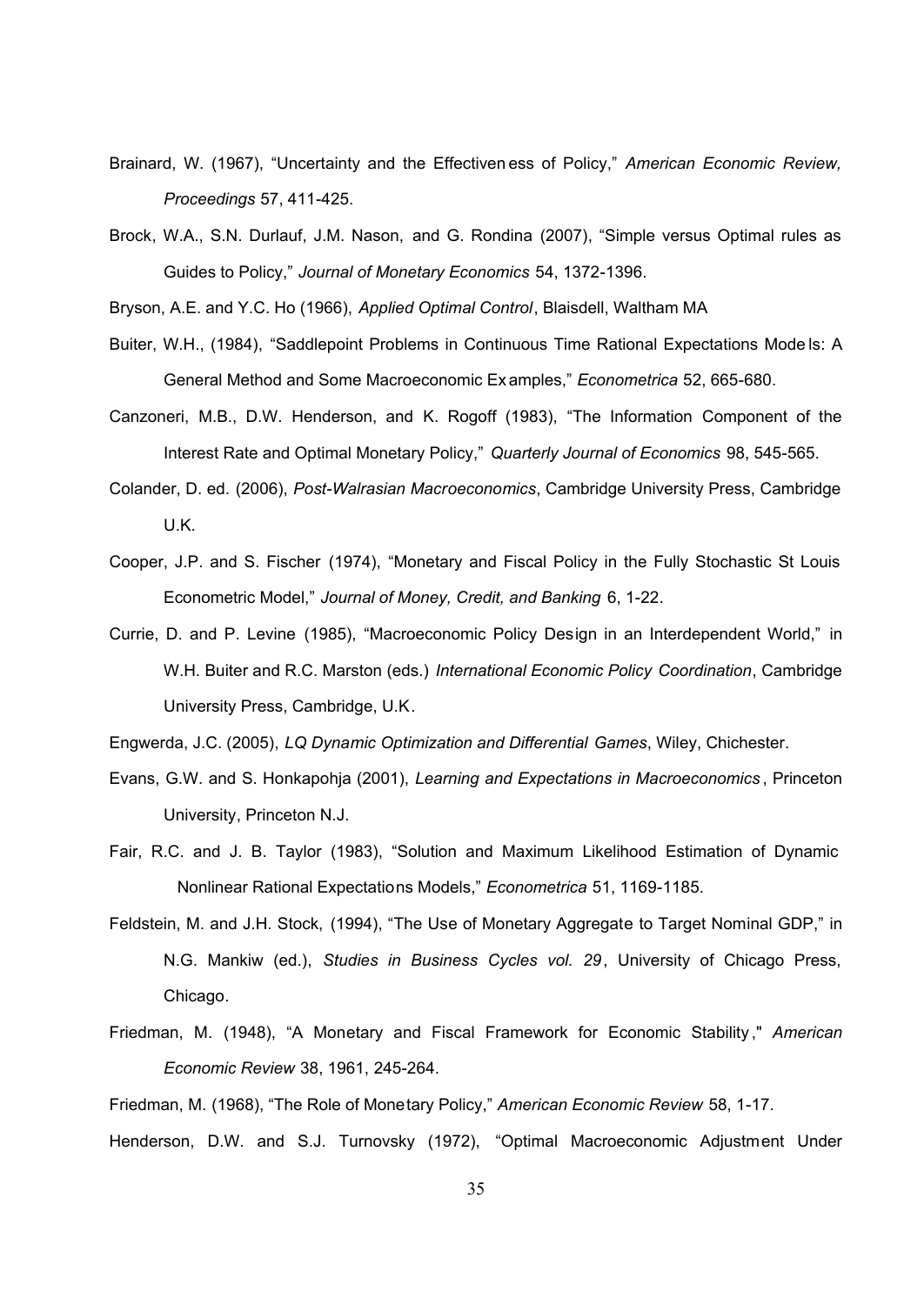Conditions of Risk," *Journal of Economic Theory* 4, 58-71.

- Hicks, J.R. (1950), *A Contribution to the Theory of the Trade Cycle*, Oxford University Press, Oxford.
- Howrey, P. (1967), "Stabilization Policy in Linear Stochastic Models," *Review of Economics and Statistics* 49, 404-411.
- Kalman, R.E. (1960), "New Approach to Linear Filtering and Prediction Problems," *Transactions of the ASME-Journal of Basic Engineering* 82 (Series D), 35-45.
- Kendrick, D.A. (1982), "Caution and Probing in a Macroeconomic Model," *Journal of Economic Dynamics and Control* 4, 149-170.
- Kendrick, D.A. (2005), "Stochastic Control for Economic Models: Past, Present, and the Paths Ahead," *Journal of Economic Dynamic and Control* 29, 3-30.
- Kydland, F.E. and E.C. Prescott (1977), "Rules Rather than Discretion: The Inconsistency of Optimal Plans," *Journal of Political Economy* 85, 473-491.
- Lovell, M.C. and E. Prescott (1968), "Money Multiplier Accelerator Interaction," *Southern Economic Journal* 35, 60-72.
- Lucas, R.E. (1976), "Econometric Policy Evaluation: A Critique," in *The Phillips Curve and Labor Markets*, K. Brunner and A.H. Meltzer (eds.) Carnegie Rochester Conference Series on Public Policy, North-Holland Amsterdam.
- McCallum, B.T. (1981), "Price Level Determinacy with an Interest Rate Policy Rule and Rational Expectations," *Journal of Monetary Economics* 8, 319-329.
- McCallum, B.T. and E. Nelson (1999), "An Optimizing IS-LM specification of Monetary Policy and Business Cycle Analysis," *Journal of Money, Credit, and Bankin*g 31, 296-316.
- Miller, M.H. and M. Salmon (1985), "Policy Coordination and Dynamic Games," in W.H. Buiter and R.C. Marston (eds.) *International Economic Policy Coordination*, Cambridge University Press, Cambridge, U.K.
- Mundell, R.A. (1962), "The Appropriate Use of Monetary and Fiscal Policy for Internal and External Stability," *IMF Staff Papers* 9, 70-79.
- Oudiz, G. and J. Sachs (1985), "International Policy Coordination in Dynamic Macroeconomic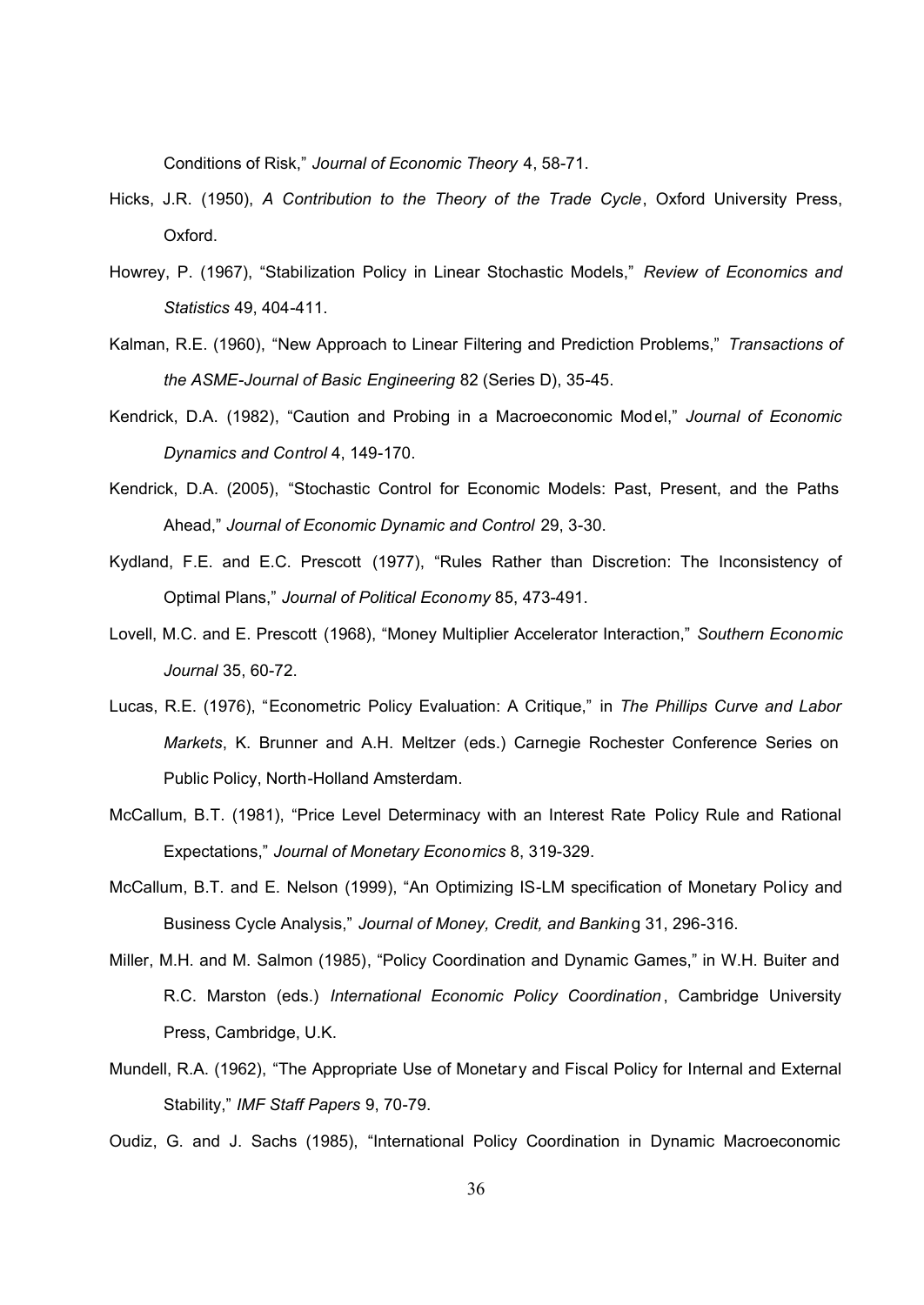Models," in W.H. Buiter and R.C. Marston (eds.) *International Economic Policy Coordination*, Cambridge University Press, Cambridge, U.K.

- Parkin, J.M. (1978), "A Comparison of Alternative Techniques of Monetary Control under Rational Expectations," *Manchester School* 46, 252-287.
- Persson, T. and G. Tabellini (1999), "Political Economics and Macroeconomic Policy," in J.B. Taylor and M. Woodford (eds.), *Handbook of Macroeconomics* vol. 1C, North-Holland, Amsterdam.
- Phelps, E.S. (1968), "Money-Wage Dynamics and Labor-Market Equilibrium," *Journal of Political Economy* 76, 678-711.
- Phillips, A.W. (1954), "Stabilisation Policy in a Closed Economy," *Economic Journal* 64, 290-323.
- Phillips, A.W. (1957), "Stabilisation Policy and the Time Form of Lagged Responses," *Economic Journal* 67, 265-277.
- Phillips, A.W. (1958), "The Relation between Unemployment and the Rate of Change of Money Wage Rates in the United Kingdom, 1861-1957," *Economica* 25, 283-299.
- Poole, W. (1970), "Optimal Choice of Monetary Policy Instruments in a Simple Stochastic Macro Model," *Quarterly Journal of Economics* 84, 197-216.
- Preston, A.J. (1974), "A Dynamic Generalization of Tinbergen's Theory of Policy," *Review of Economic Studies* 41, 65-74.
- Preston, A.J. and A.R. Pagan (1982), *The Theory of Economic Policy: Statics and Dynamics* , Cambridge University Press, Cambridge UK.
- Roberts, J.M. (1995), "New Keynesian Economics and the Phillips Curve," *Journal of Money, Credit, and Banking* 27, 975-984.
- Romer, P.M. (1986), "Increasing Returns and Long-run Growth," *Journal of Political Economy* 94, 1002-1037.
- Samuelson, P.A. (1939), "Interaction Between the Multiplier Analysis and the Princi ple of Acceleration," *Review of Economic Statistics* 21, 75-78.
- Sargent, T.J, (1971), "The Optimum Monetary Instrument Variable in a Linear Economic Model," *Canadian Journal of Economics* 4, 50-60.

Sargent, T.J. and N. Wallace (1973), "The Stability of Models of Money and Growth with Perfect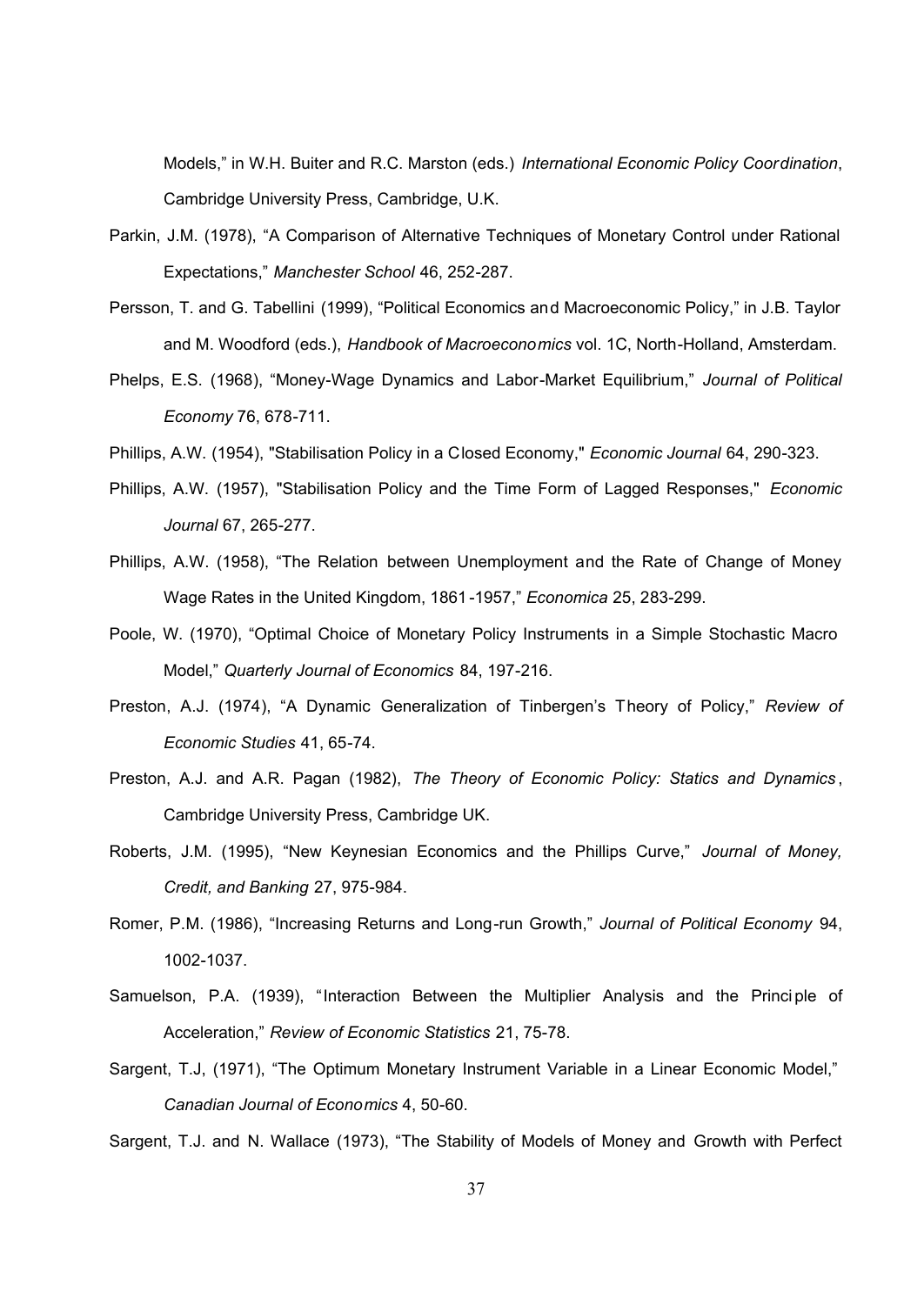Foresight," *Econometrica* 41, 1043-1048.

- Sargent, T.J. and N. Wallace (1976), "Rational Expectations and the Theory of Economic Policy," *Journal of Monetary Economics* 2, 169-183.
- Sims, C.A. (2001), "Solving Linear Rational Expectations Models," *Computational Economics* 20, 1- 20.
- Stemp, P.J. and S.J. Turnovsky (1987), "Optimal Monetary Policy in an Open Economy," *European Economic Review* 31, 1113-1135.
- Strotz, R.H. (1955-56), "Myopia and Inconsistency in Dynamic Utility Maximization," *Review of Economic Studies* 23, 165-180.
- Taylor, J.B. (1977), "Conditions for Unique Solutions in Stochastic Macroeconomic Models with Rational Expectations," *Econometrica* 45, 1377-1385.
- Taylor, J.B. (1993), "Discretion versus Policy Rules in Practice," *Carnegie Rochester Conference Series on Public Policy* 39, 195-214.
- Tinbergen, J. (1952), *On the Theory of Economic Policy*, North-Holland, Amsterdam.
- Tse, E. and Y. Bar-Shalom (1973), "On Actively Adaptive Control for Linear Systems with Random Parameters," *IEEE Transactions on Automatic Control AC-18*, 98-108.
- Turnovsky, S.J. (1973), "Optimal Stabilization Policies for Deterministic and Stochastic Linear Economic Systems," *Review of Economic Studies* 40, 79-96.
- Turnovsky, S.J. (1976), "Optimal Stabilization Policies for Stochastic Linear Systems: The Case of Correlated Multiplicative and Additive D isturbances," *Review of Economic Studies* 43, 191- 194.
- Turnovsky, S.J. (1977a), *Macroeconomic Analysis and Stabilization Policy*, Cambridge University Press, Cambridge, U.K..
- Turnovsky, S.J. (1977b), "Optimal Control of Linear Systems with Stochastic Coefficients and Additive Disturbances," in J. D. Pitchford and S. J. Turnovsky, (eds.), *Applications of Control Theory to Economic Analysis*, North-Holland, Amsterdam, 293-335.
- Turnovsky, S.J. (1980), "The Choice of Monetary Instrument under Alternative Forms of Price Expectations," *Manchester School* 48, 39-63.